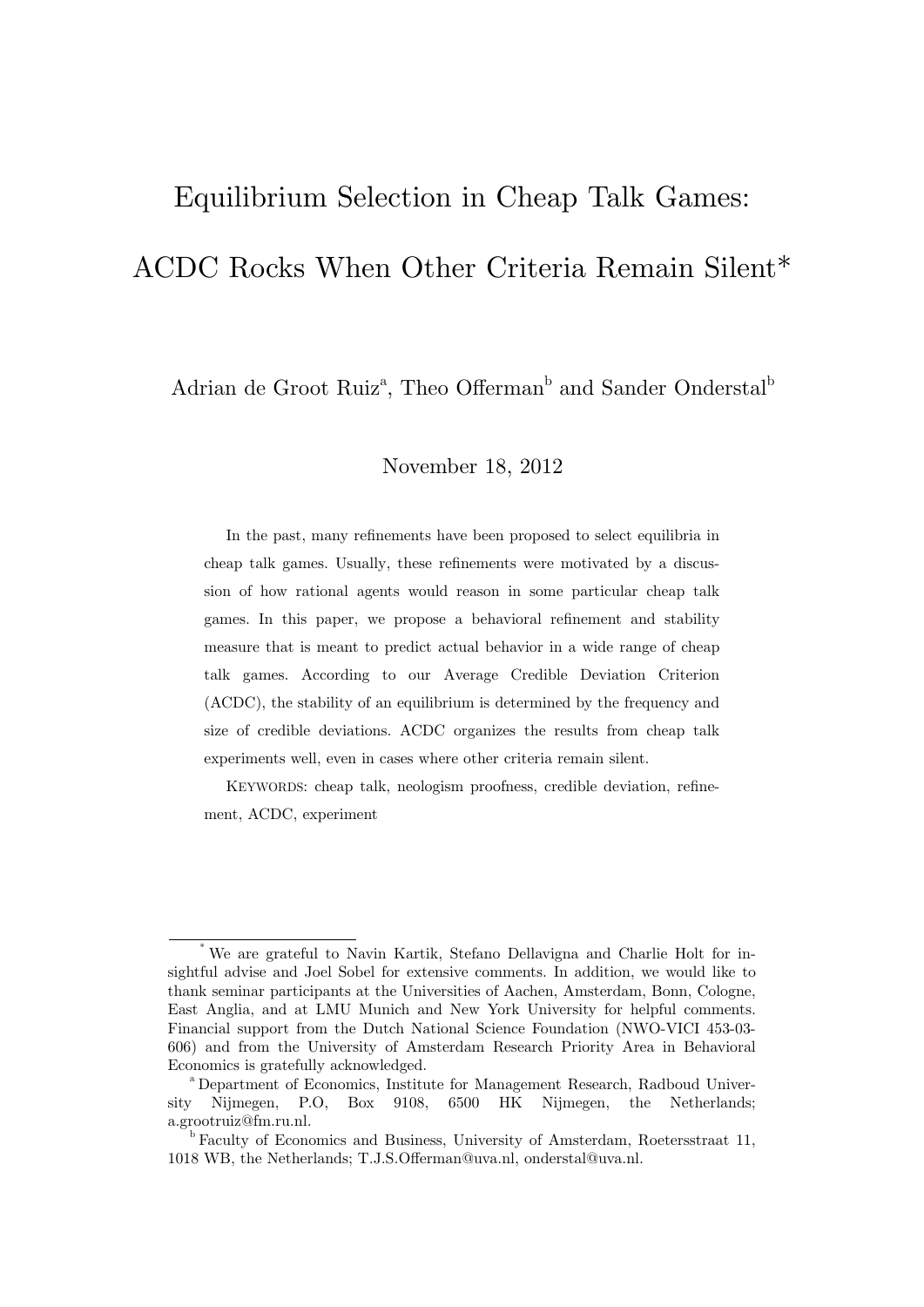# **1. Introduction**

-

Crawford & Sobel (1982) showed how meaningful costless communication between an informed Sender and an uninformed Receiver can be supported in equilibrium. Their seminal paper inspired many applications ranging from the presidential veto (Matthews, 1989), legislative committees (Gilligan & Krehbiel, 1990) and political correctness (Morris, 2001) to double auctions (Matthews & Postlewaite (1989); Farrell & Gibbons (1989)), stock recommendations (Morgan & Stocken, 2003) and matching markets (Coles, Kushnir & Niederle, 2010). These cheap talk games are characterized by multiple equilibria which differ crucially in their prediction about how much information will be transmitted.

Several refinements have been proposed to select an equilibrium in cheap talk games. Often, such refinements were based on an intuitive notion of how rational players would reason in the context of a particular set of cheap talk games.<sup>1</sup> For instance, Farrell (1993) and Matthews, Okuno-Fujiwara & Postlewaite (1991) formulated refinements in which equilibria are discarded if they allow senders to submit credible deviating messages.<sup>2</sup> Unfortunately, both Farrell's neologism proofness and Matthews et al.'s (strong) announcement proofness criteria eliminate all equilibria in many games, including the original Crawford-Sobel game.<sup>3</sup> Several other types of concepts have been proposed that distinguish between stable and unstable equilibria (or profiles), such as Partial Common Interest (PCI) (Blume, Kim & Sobel, 1993), the recurrent mop (Rabin & Sobel, 1996) and No Incentive To Separate (NITS) (Chen, Kartik & Sobel, 2008). These criteria often select a plausible equilibrium in specific settings, but fail to discriminate successfully across a wider range of cheap talk games.

In this paper, we propose a behavioral refinement that is meant to predict actual behavior in a wide range of cheap talk applications. Our Average Credi-

<sup>&</sup>lt;sup>1</sup> For a comprehensive review of Sender-Receiver games, see Sobel (2010).

<sup>&</sup>lt;sup>2</sup> Standard signaling refinements such as Kohlberg & Merten's strategic stability (1986) have no bite in cheap talk games because messages are costless.

<sup>&</sup>lt;sup>3</sup> Weak announcement proofness tends to eliminate too few equilibria.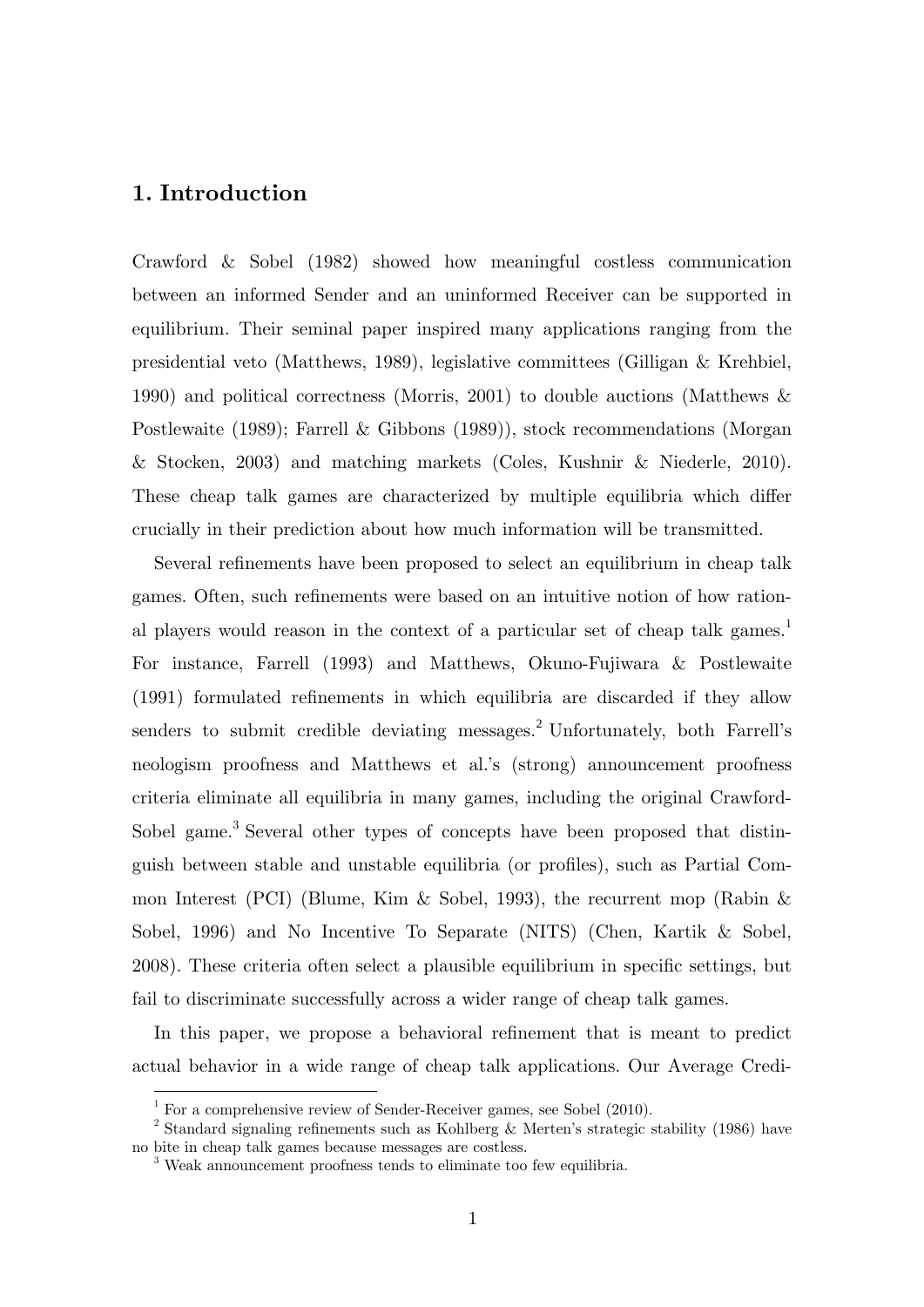ble Deviation Criterion (ACDC) is based on credible deviations but allows for a continuous instead of a binary stability concept. Its main contribution to the literature is that it works: it makes a prediction in many games and its predictions are validated by experimental evidence.

ACDC takes as a point of departure a theory of credible deviations like credible neologisms proofness (Farrell, 1993) or credible announcements (Matthews, Okuno-Fujiwara & Postlewaite, 1991). These theories stipulate conditions under which a message inducing a deviation from equilibrium is credible and thus upsets the equilibrium. The current approach is to assume that all equilibria that admit credible deviations are equally unstable. ACDC, however, assumes that the stability of an equilibrium is a decreasing function of its Average Credible Deviation (ACD), a measure of the frequency and intensity of credible deviations. The ACD measures the mass of types that can credibly deviate and the size of those induced deviations (as measured by the difference in Sender payoff between the equilibrium and deviating action). Comparable equilibria will perform better if they have a lower ACD on this account. In particular, we call an equilibrium that minimizes the ACD in a game an 'ACDC equilibrium.' This allows us to select equilibria, even in games where no equilibrium is completely stable.

We think ACDC provides an intuitive solution to the equilibrium selection problem for cheap talk games. Human behavior is messy and seldom completely in (or out of) equilibrium. Still, neologism proofness, announcement proofness and many of the other cheap talk refinements impose a neat binary distinction between stable and unstable equilibria. Whereas such a binary criterion is appropriate for rational agents, it may unnecessarily lose predictive power when applied to human behavior. ACDC solves this problem in two ways. It is able to select among equilibria in a wide range of games and it provides a continuous stability measure for each equilibrium.

We derive the following results. First, we show that an ACDC equilibrium exists under general conditions. In all applications we have come along, there is a unique ACDC equilibrium. Second and more importantly, the predictions of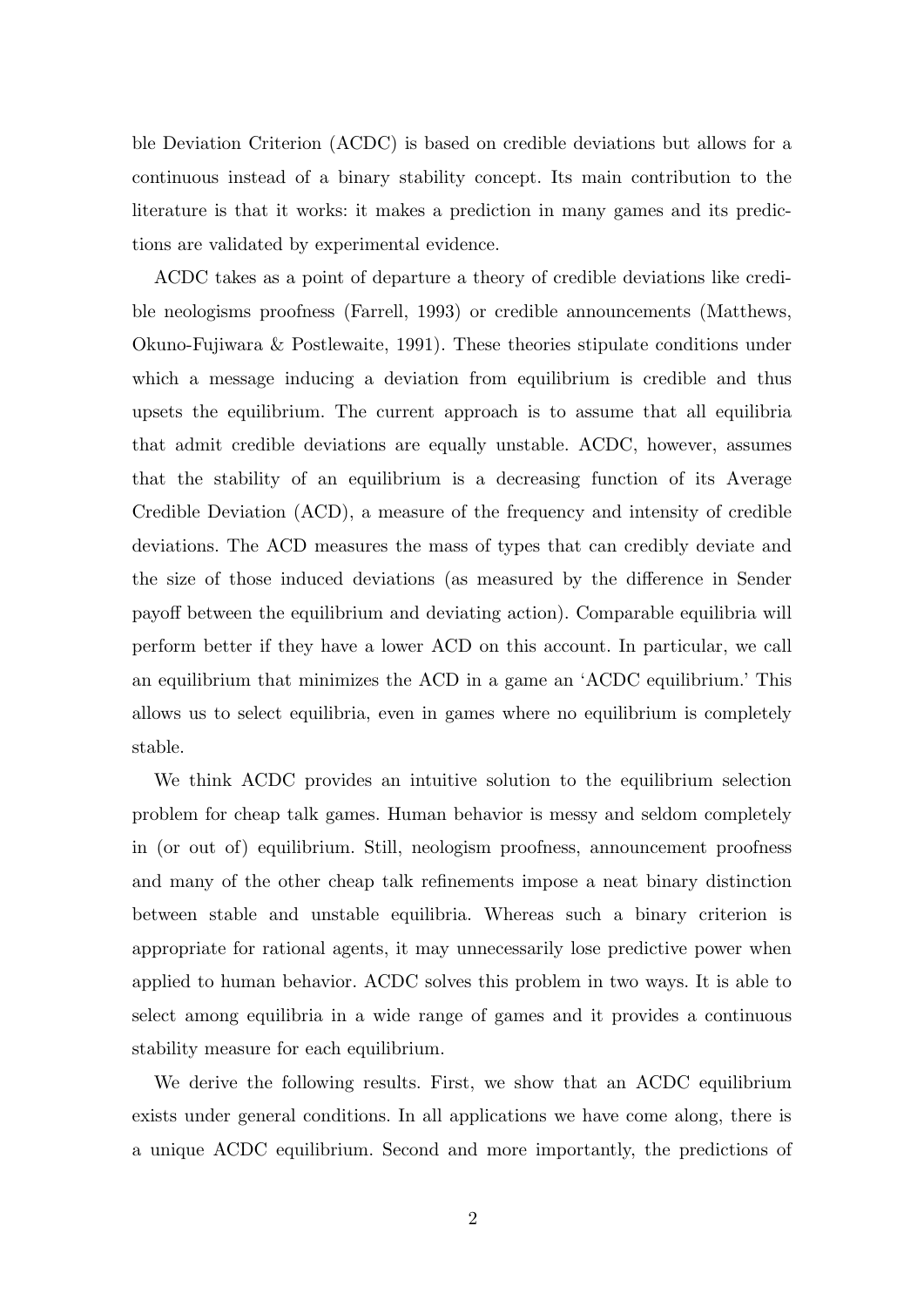ACDC are validated by existing experiments as well as by new experimental data. Wherever experimental evidence exists, the predictions of ACDC are in line with the data: it performs at least as well as other criteria, if they are predictive, and also makes predictions when other criteria are silent. We show that ACDC selects the unique maximum size equilibrium in the leading uniform quadratic case of the Crawford-Sobel game for a large range of bias parameters. Until now, only NITS was able to select this equilibrium in the Crawford-Sobel setting (Chen, Kartik & Sobel, 2008). In addition, the maximum size equilibrium becomes more stable as the bias parameter becomes smaller according to ACDC, which is not predicted by existing criteria. Both results are supported by experimental work on (discrete) Crawford-Sobel games (Dickhaut, McCabe & Mukherji (1995), Cai & Wang (2006); Wang, Spezio & Camerer (2010)).

Furthermore, we find that ACDC organizes the main features of the experimental data of the discrete games analyzed by Blume, DeJong, Kim & Sprinkle (2001), originally intended to test the Partial Common Interest criterion. Finally, ACDC is also successful in organizing the results of new experiments. In De Groot Ruiz, Offerman & Onderstal (2012a), we test the predictions of ACDC in a class of veto threats games introduced in De Groot Ruiz, Offerman & Onderstal (2012b). The data corroborate the predictions of ACDC. The ACDCequilibrium performs better in games where its ACD is smaller. In addition, in each treatment the ACDC-equilibrium predicts best, also in games where all other criteria do not select a unique equilibrium.

This paper has the following structure. In section 2, we motivate, define and illustrate ACDC. In section 3, we apply ACDC to the Crawford-Sobel uniform quadratic model and compare it to other concepts in this framework. In section 4, we discuss the remaining experimental evidence on ACDC. Finally, section 5 concludes.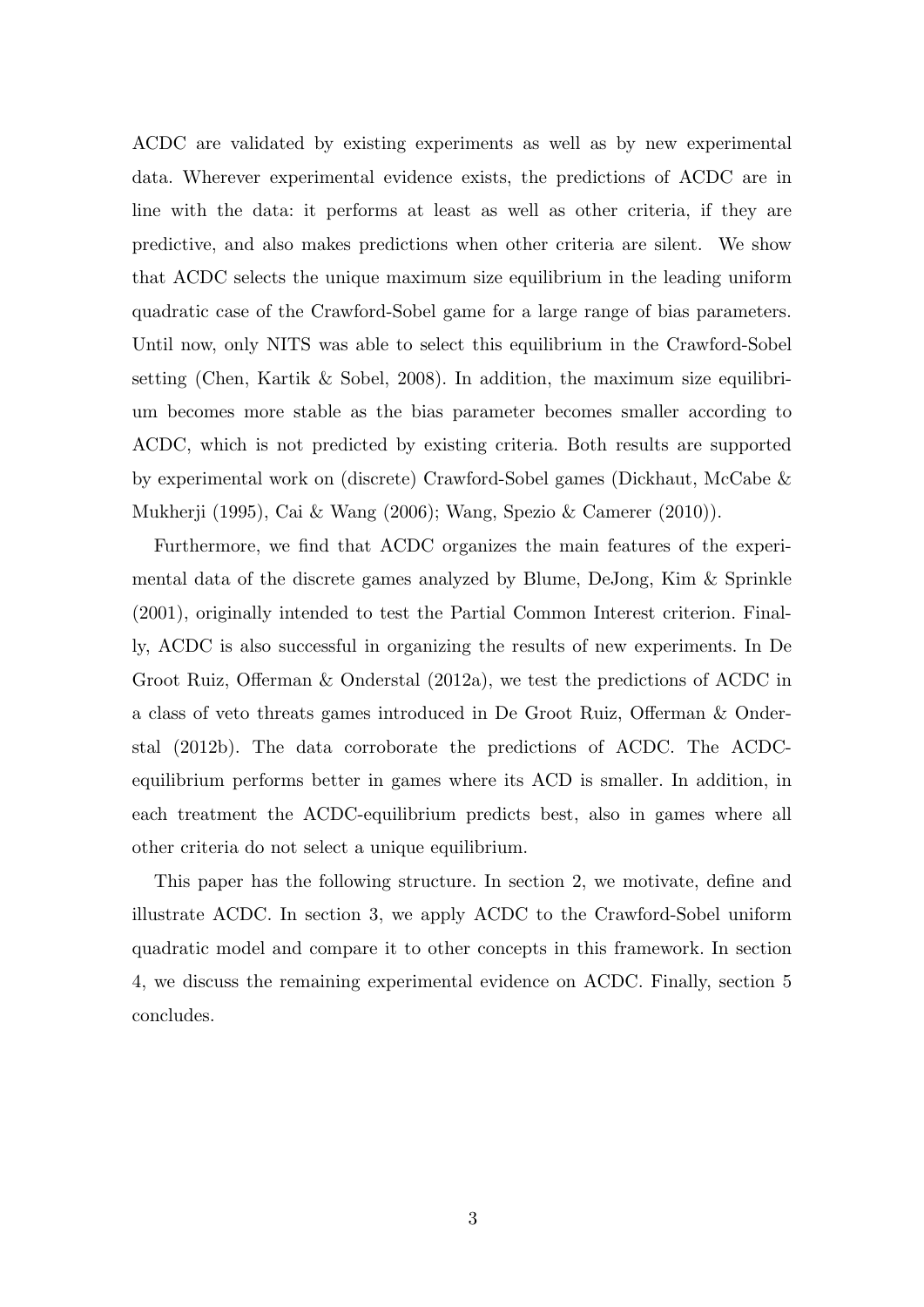# **2. Motivation, Definition, Properties, and Applications**

### **2.1. Motivation**

Applied theorists who analyze strategic information transmission face the following problem if they analyze a new cheap talk game. The model is likely to have several equilibria and so one would like a concept that selects the most plausible equilibrium, tells one how stable that equilibrium is, and is validated by experimental data. However, currently chances are high that one will not find such a concept for the new cheap talk game for two reasons.

First, existing selection criteria tend to select an equilibrium in specific classes of games but not in all relevant applications. Neologism proofness (Farrell, 1993) and announcement proofness (Matthews, Okuno-Fujiwara & Postlewaite, 1991) provide a strong intuition and make meaningful predictions in specific simple discrete games. However, they fail to select an equilibrium in many applied settings, such as that of Crawford and Sobel (1982). In contrast, NITS is very effective in selecting equilibria in the Crawford-Sobel model (Chen, Kartik & Sobel, 2008). The predictions by NITS have been validated by experimental evidence on the Crawford-Sobel model (Dickhaut, McCabe & Mukherji (1995); Cai & Wang (2006); Wang, Spezio & Camerer (2010)). However, in other games, NITS is often not defined, as we will discuss in section 3. PCI has shown to make a prediction which is borne out by experimental data in particular discrete games (Blume, DeJong, Kim & Sprinkle, 2001), but does not select a partition in many continuous settings, such as that of Crawford-Sobel.

Second, even if current concepts select an equilibrium, they do not tell how stable it is, even though experimental evidence suggest there is a considerable degree of variation in the stability of cheap talk equilibria. For instance, experiments on (discrete versions of) the Crawford-Sobel game show that the most informative NITS equilibrium indeed performs best, but that its stability decreases considerably as the bias parameter increases.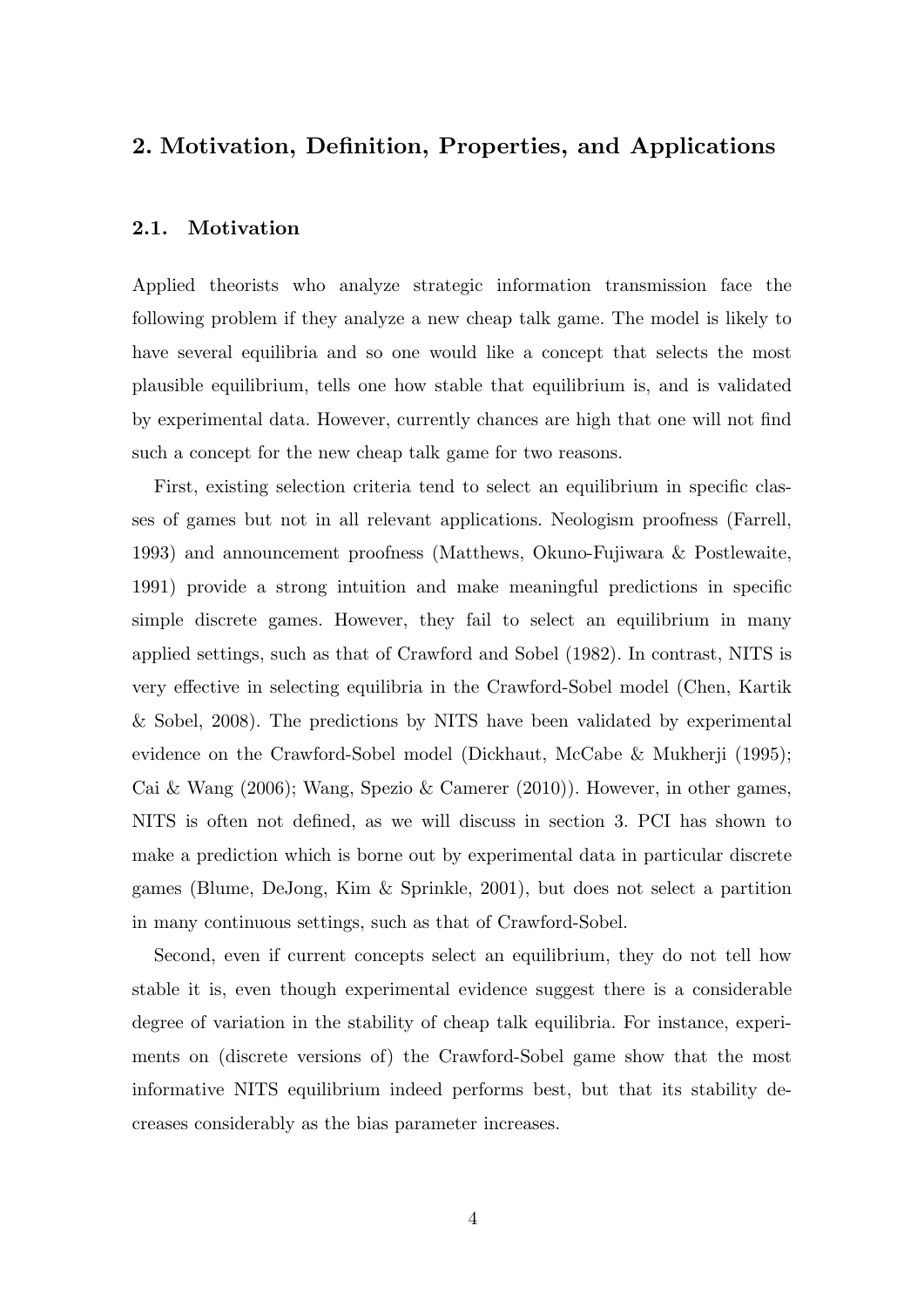Game A in Table 1 illustrates these two issues of selection and stability. In Game A, the Sender sends a costless message *m* to the Receiver, who then takes one of three actions:  $a_1, a_2$  or  $a_3$ .<sup>4</sup> The payoffs for both players depend on the Receiver's action and the Sender's type. The Sender's type is private information and is drawn from  $t_1$  and  $t_2$  each with probability  $(1 - \delta) / 2$  and from  $t_3$  with probability  $\delta$ .

| TABLE 1                                |         |                 |                    |         |         |  |  |
|----------------------------------------|---------|-----------------|--------------------|---------|---------|--|--|
| <b>GAME A</b>                          |         |                 |                    |         |         |  |  |
|                                        | $a_{1}$ | $a_{\circ}$     | $a_{3}$            | $a_{4}$ | $a_{5}$ |  |  |
| $t_1\left(\frac{1-\delta}{2}\right)$   | 1, 4    | 0, 0            | 0, 0               | 0, 0    | 2, 3    |  |  |
| $t_{2}\left(\frac{1-\delta}{2}\right)$ | 0, 0    | $0, 2 + \delta$ | $1+\varepsilon, 0$ | 2, 2    | 1, 1    |  |  |
| $t_{3}(\delta)$                        | 0, 0    | 0, 0            | $2+\varepsilon, 3$ | 2, 2    | 1, 1    |  |  |

*Notes*: The left column shows the Sender's type and between brackets the probability that it is drawn. The top row shows the Receiver's actions. The remaining cells provide the Sender's payoff in the first entry and the Receiver's payoffs in the second entry.  $0 \leq \delta < \frac{1}{2}$  and  $\,0 \leq \varepsilon < 1$ 

Game A has two equilibria. We say a type *t* induces action *a*, if the Receiver always takes action *a* after any message *t* sends in equilibrium. In the pooling equilibrium, all Senders induce  $a_{\epsilon}$ . In the partially separating equilibrium,  $t_1$ induces  $a_1$ , whereas  $t_2$  and  $t_3$  induce  $a_4$ .

What do credible neologisms (Farrell, 1993) do in this game? Neologisms are out-of-equilibrium messages which are assumed to have a literal meaning in a pre-existing natural language.<sup>5</sup> Farrell considers neologisms which literally say: "play action  $\tilde{a}$ , because my type is in set *N*." Farrell deems a neologism credible if and only if (*i*) all types *t* in *N* prefer  $\tilde{a}$  to their equilibrium action  $a^{\sigma}(t)$ , (*ii*) all types *t* not in *N* prefer their equilibrium action  $a^{\sigma}(t)$  to  $\tilde{a}$  and (*iii*) the best reply of the Receiver after restricting the support of his prior to *N* is to play  $\tilde{a}$ . We will denote neologisms by  $\langle \tilde{a}, N \rangle$ . According to Farrell, credible

-

 $^4$  We will refer to the Sender as a 'she' and the Receiver as 'he.'  $\,$ 

<sup>&</sup>lt;sup>5</sup> See Blume, DeJong, Kim & Sprinkle (1998) and Agranov & Schotter (2012) for studies on the role of natural language in cheap talk games.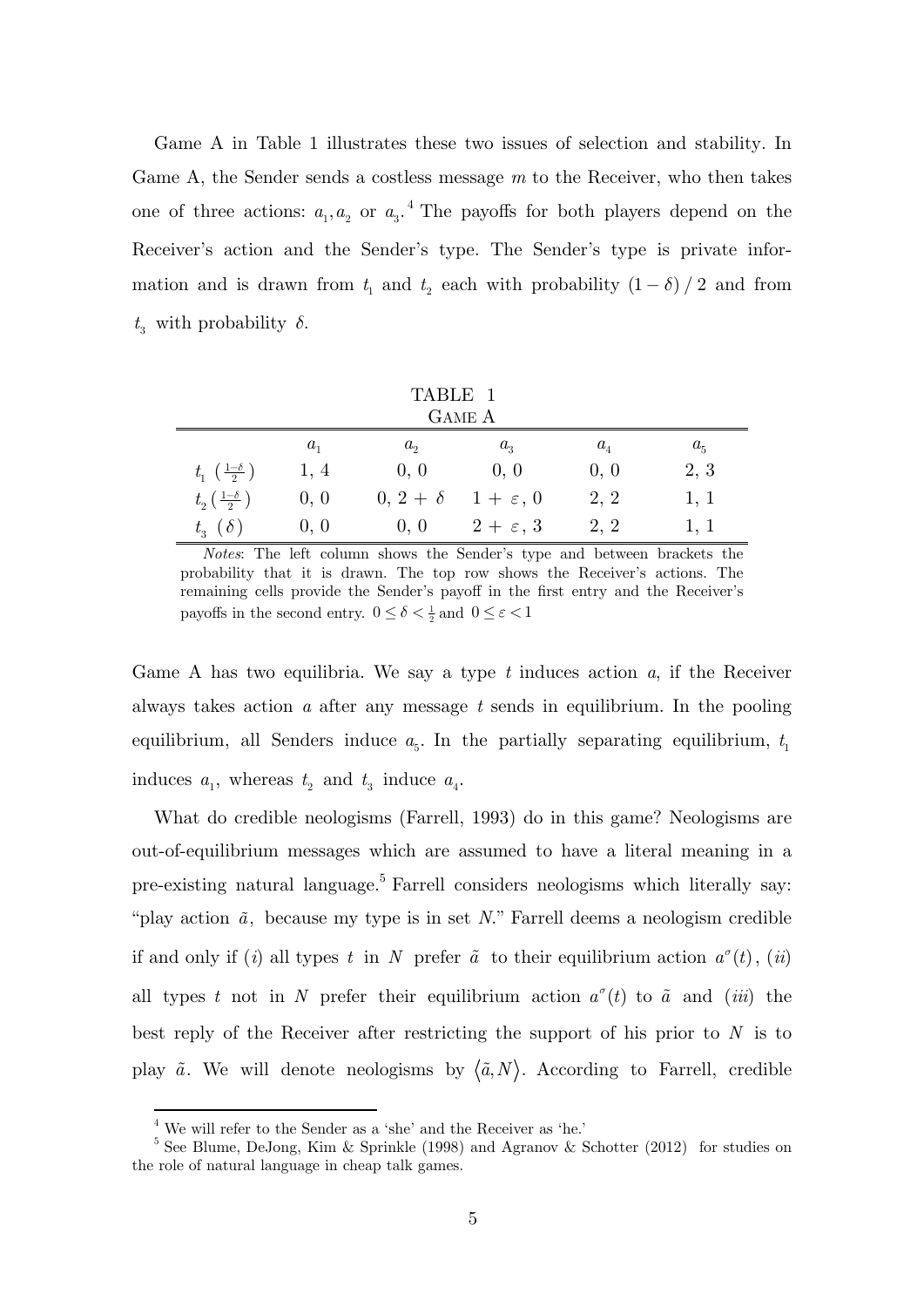deviations lead rational players to deviate from equilibrium. An equilibrium is neologism-proof, and stable on this account, if and only if it does not admit any credible neologism.

If  $\delta = 0$  or  $\varepsilon = 0$ , neologism proofness provides a compelling reason why the partially separating equilibrium is more plausible. The pooling equilibrium admits the credible neologism  $\langle a_4, \{t_2, t_3\} \rangle$ . Hence, it is likely to be unstable as types  $t_2$  and  $\langle a_4, \{t_2, t_3\} \rangle$  can credibly separate themselves from  $t_1$ . On the other hand, the partially separating equilibrium is neologism proof: it admits no credible neologisms and is stable. For  $\delta > 0$  and  $\varepsilon > 0$ , a key limitation of neologism proofness becomes evident. In this case, the partially separating equilibrium also admits a credible neologism, to wit  $\langle a_3, \{t_3\} \rangle$ . This leaves us with no stable equilibrium and no prediction.

For entirely rational agents, the fact that neither equilibrium is stable might be all there is to be said. When explaining or predicting human behavior, however, we feel we can go further. Human behavior is hardly ever completely in or out of equilibrium, and by imposing a binary distinction between stable and unstable equilibria a concept may lose predictive power.<sup>6</sup>

In game A, even though the partially separating equilibrium is not entirely stable, it seems more plausible than the pooling equilibrium if either  $t<sub>3</sub>$  is infrequent ( $\delta$  small) or  $t_3$  has a very small incentive to deviate ( $\varepsilon$  small). If  $\delta$  is small, then the partially separating equilibrium will be upset with a small probability, whereas the pooling equilibrium will be upset almost half of the time. Similarly, if  $\varepsilon$  is small, then  $t_3$  has a small incentive to deviate in the partially separating equilibrium and may choose to stick to it, lest she be misunderstood and get a payoff lower than she gets by sticking to equilibrium. Hence, we would expect to observe behavior close to the partially separating

 6 We consider equilibrium to be most meaningful in a dynamic context, where members of a group interact frequently with different other members. In this context language evolves and behavior is shaped by strategic forces in the direction of equilibrium. For a one-shot game between rational individuals without social information, an approach based on rationalizability and some focal meaning of messages, such as that in Rabin (1990), may be appropriate.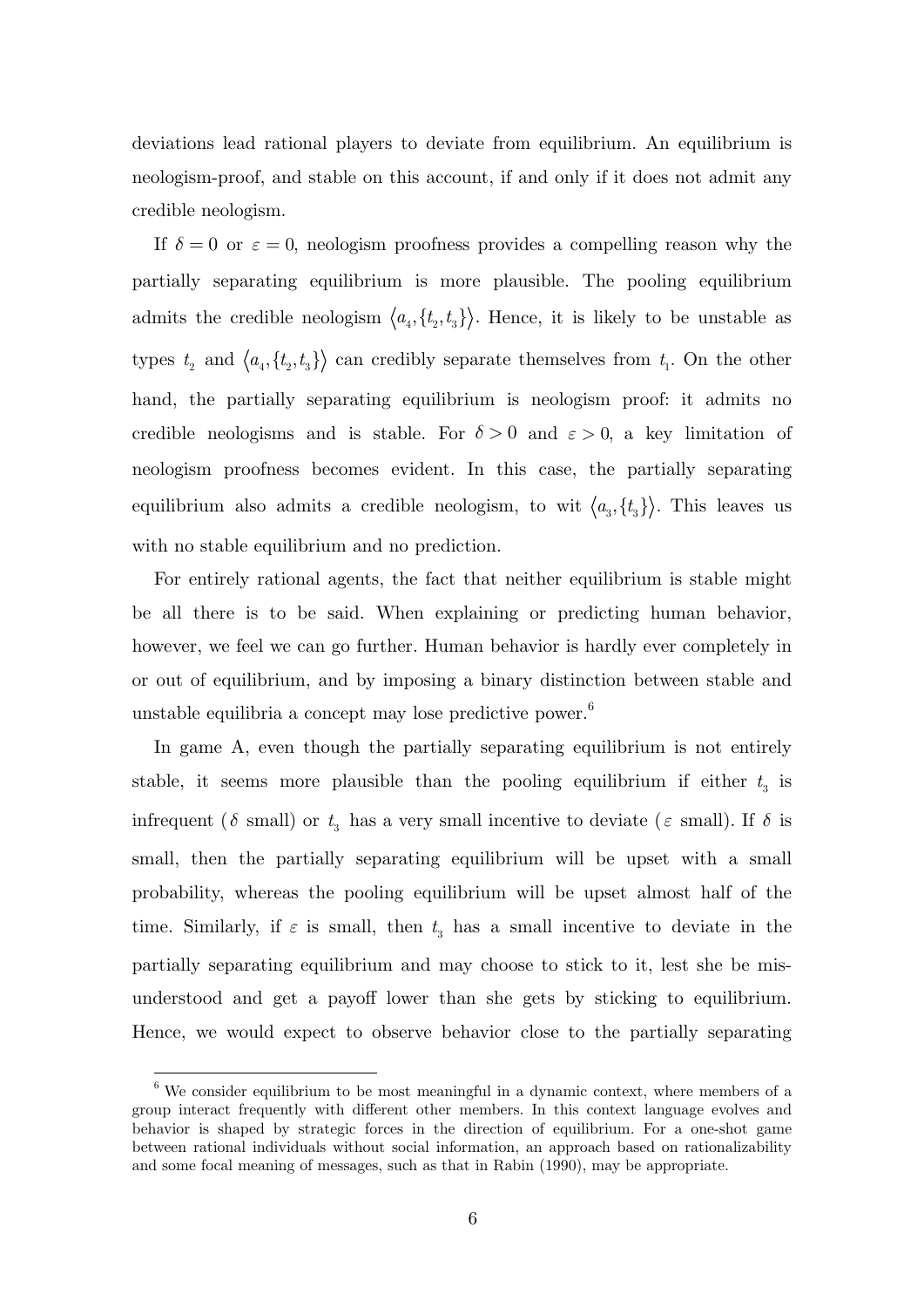equilibrium more frequently than behavior close to the pooling equilibrium. This implies two things. First, it may be possible to select the most plausible equilibrium in a game, even though no equilibrium exists that is entirely stable. Second, to describe behavior in a cheap talk game one needs a continuous stability measure and not just a binary criterion.

#### **2.2. Definition and General Results**

Our intuition is that, from a behavioral perspective, the stability of an equilibrium is a decreasing function of the average *intensity* of the credible deviations it admits. This depends, firstly, on the mass of types that can credibly induce a deviation and, secondly, on the intensity of the deviation, measured by the incentive the Sender has to deviate. As a consequence, if the deviating mass and the induced deviations from equilibrium are small, the equilibrium is likely to be a good predictor of behavior. We formalize this intuition in the ACDC criterion. We first provide a definition of ACDC and apply it to the Crawford-Sobel game in the following section.

For simplicity, we define ACDC for a Sender-Receiver game and pure strategies.<sup>7</sup> Nature draws the Sender type *t* from probability density *f* on *T*, where *T* is a compact metric space. The Sender then privately observes her type *t* and chooses a costless message  $m \in M$ . After having observed the Sender's message, the Receiver chooses an action  $a \in A$ , where A is a compact metric space.<sup>8</sup> Let  $U^R: A \times T \to \mathbb{R}$  be the utility function of the Receiver  $U^S: A \times T \to \mathbb{R}$  that of the Sender. We assume both are bounded from above and below. A strategy for the Sender consists of a function  $\mu: T \to M$ , and a strategy of the Receiver is a function  $\alpha : M \to A$ . Let  $\Sigma^S$  be the set of Sender strategies and  $\Sigma^R$  the set of Receiver strategies. Let  $\{\mu, \alpha\}$  be a strategy profile and  $\Sigma$  the set of all strategy profiles. Finally, let the Receiver have prior beliefs  $\beta^{0}(t) = f(t)$  and posterior

 7 It is more cumbersome but conceptually analogous to formulate ACDC for mixed strategies and/or veto threat games. In Appendix B, we define ACDC for veto-threat games.

This representation allows for *T* and *A* to be de facto discrete, by allowing  $U^S$  and  $U^R$  to be constant on regions of the type and outcome space.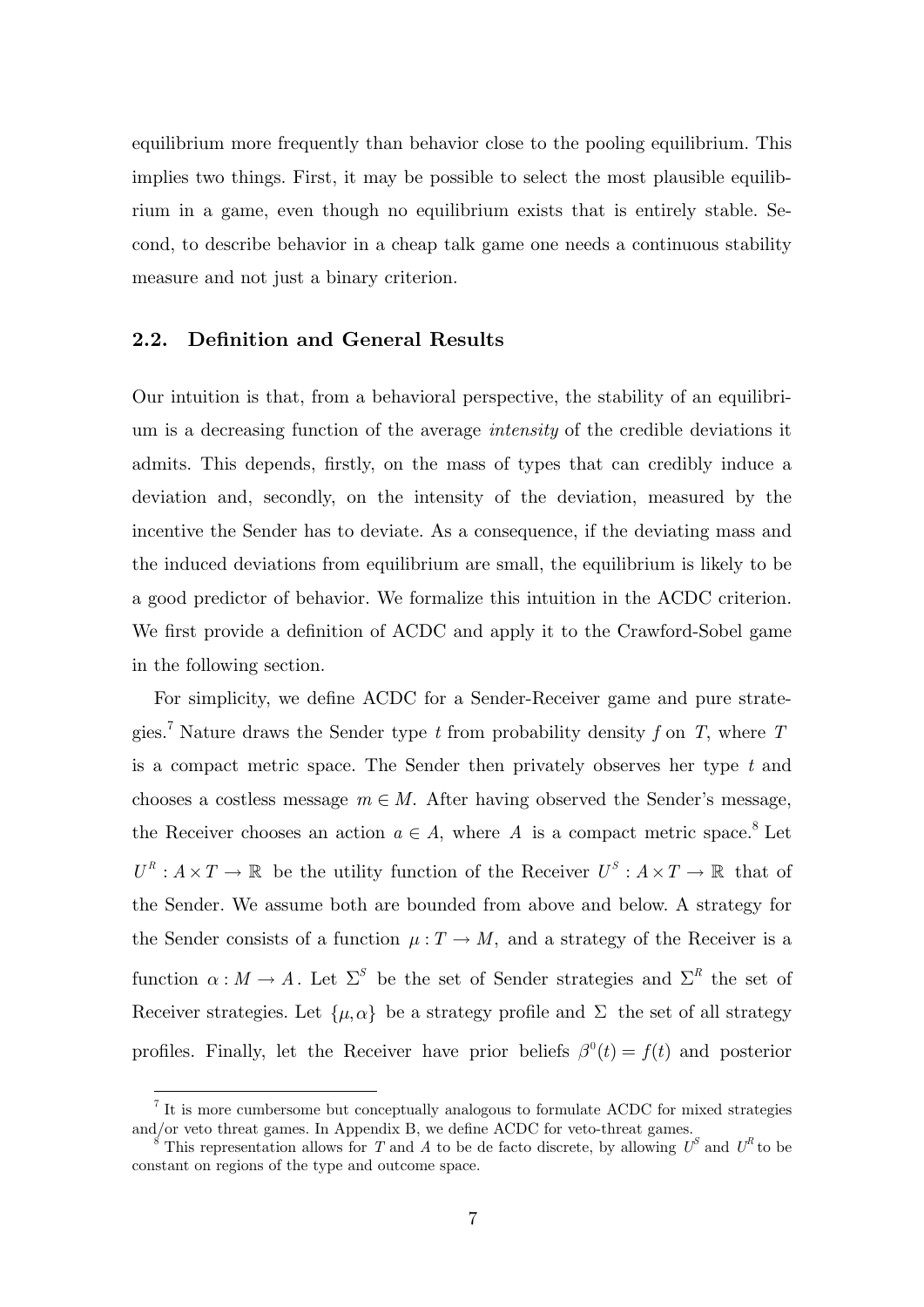beliefs  $\beta(t | m)$  respectively. A pure strategy perfect Bayesian equilibrium (henceforth just 'equilibrium')  $\sigma = {\mu, \alpha, \beta}$  is characterized by the following three conditions:

For each  $t \in T$ ,  $\mu(t) \in \arg \max_{m \in M} U^S(\alpha(m), t)$ 

(1) For each  $m \in M, \alpha(m) \in \arg \max_{a \in A} \int_{T} U^{R}(a,t) \beta(t | m)$  $m \in M, \alpha(m) \in \arg \max_{a \in A} \int_{T} U^{R}(a, t) \beta(t \mid m) dt$ 

 $\beta(m)$  is derived from  $\mu$  and  $\beta^{0}$  using Bayes Rule whenever possible

Let  $\Sigma^*$  be the set of equilibria. ACDC provides a stability measure and a selection criterion for equilibria in  $\Sigma^*$ . The starting point of ACDC is a theory of credible deviations  $\gamma$ . Such a theory associates a unique deviating profile  $\gamma(\sigma) = {\mu^{\gamma}, \alpha^{\gamma}} \in \Sigma$  with an equilibrium  $\sigma$ . A deviating profile specifies firstly which Sender types would deviate and in which way, and secondly, how the Receiver would react. If no type can send a credible deviation according to  $\gamma$ , then  $\gamma(\sigma) = \sigma$ .

We then define the Average Credible Deviation (ACD) of an equilibrium  $\sigma$ relative to  $\gamma$  as:

(2)  $ACD_{\gamma}(\sigma^*) = E_t[CD_{\gamma}(t, \sigma^*)]$ 

where  $CD_{\gamma}(t, \sigma)$  measures the *intensity* of type *t*'s credible deviation. This captures the likelihood of a particular deviation and the degree to which a deviation upsets the equilibrium. We have selected an intensity measure on the following grounds. It should be

- invariant to affine transformations of payoffs;
- increasing in the difference between the deviating and equilibrium payoff;

Additionally, we think it is desirable that it is decreasing in the lowest rationalizable payoff, as that measures how risky it is to deviate from equilibrium for the Sender. Finally, we think it is convenient to normalize it so that it is 0 if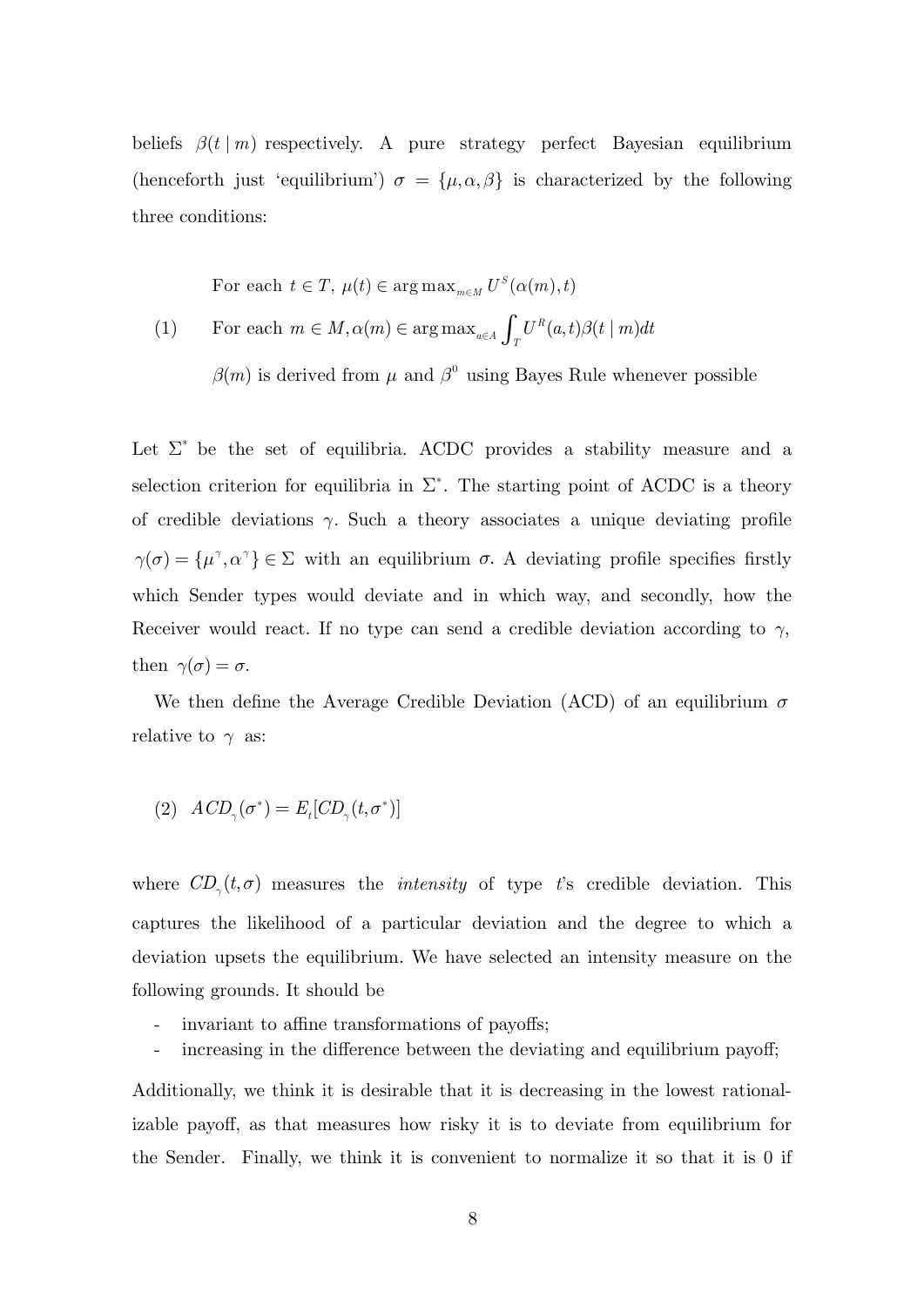the difference between deviating and equilibrium payoff is zero and 1 if the difference between deviating and equilibrium payoff is maximal. Specifications of  $CD_{\gamma}(t, \sigma^*)$  that adhere to the properties above are likely to lead to similar conclusions. We propose the following simple function for  $CD_{\gamma}(t, \sigma^*)$ . Let  $\Sigma^{\dagger}$  be the set of rationalizable strategy profiles. Then,  $\underline{U}^S(t) \equiv \inf_{\{\alpha,\mu\} \in \Sigma^{\dagger}} U^S(t, \alpha(\mu(t)))$ and  $\alpha,\mu\} \in \Sigma$  $\equiv$  $\{\alpha,\mu\} \in \Sigma^{\dagger}$  $\overline{U}^S(t) \equiv \sup U^S(t, \alpha(\mu(t)))$  are the lowest and highest rationalizable payoff for Sender type *t*. Then

(3) 
$$
CD_{\gamma}(t,\sigma) = \frac{U^S\left(t,\alpha^{\gamma}(\mu^{\gamma}(t))\right) - U^S\left(t,\alpha(\mu(t))\right)}{\overline{U}^S(t) - \underline{U}^S(t)}
$$

if  $U^S(t, \alpha(\mu(t))) > U^S(t)$ . If  $U^S(t, \alpha(\mu(t))) = U^S(t)$ , then  $CD_\gamma(t, \sigma^*) = 1$ , as in this case the Sender has no incentive to adhere to her equilibrium strategy.

A deviation theory can be based on credible neologisms or some form of credible announcements (or, in principle, on any theory of credible deviations). Our preference is to employ credible neologisms. We assume that, if a type can send multiple neologisms, she sends the neologism that gives her the highest payoff.

In our view, the simplicity of neologism proofness makes it the most apt to describe the behavior of boundedly rational individuals. We agree with the observations in Matthews, Okuno-Fujiwara & Postlewaite (1991) about the limitations of neologism proofness for rational agents. However, the motivation behind ACDC is to predict behavior and explain experimental data. Hence, our aim is somewhat different from that of most of the credible deviations literature, whose main concern is to establish what would be credible from a rational perspective.

In the case of full rationality, strongly credible announcements are probably the proper basis for a deviation theory, as these are credible even if players anticipate deviations. Credible neologisms assume that players do not anticipate deviations and hence assume some form of bounded rationality. Nonetheless, in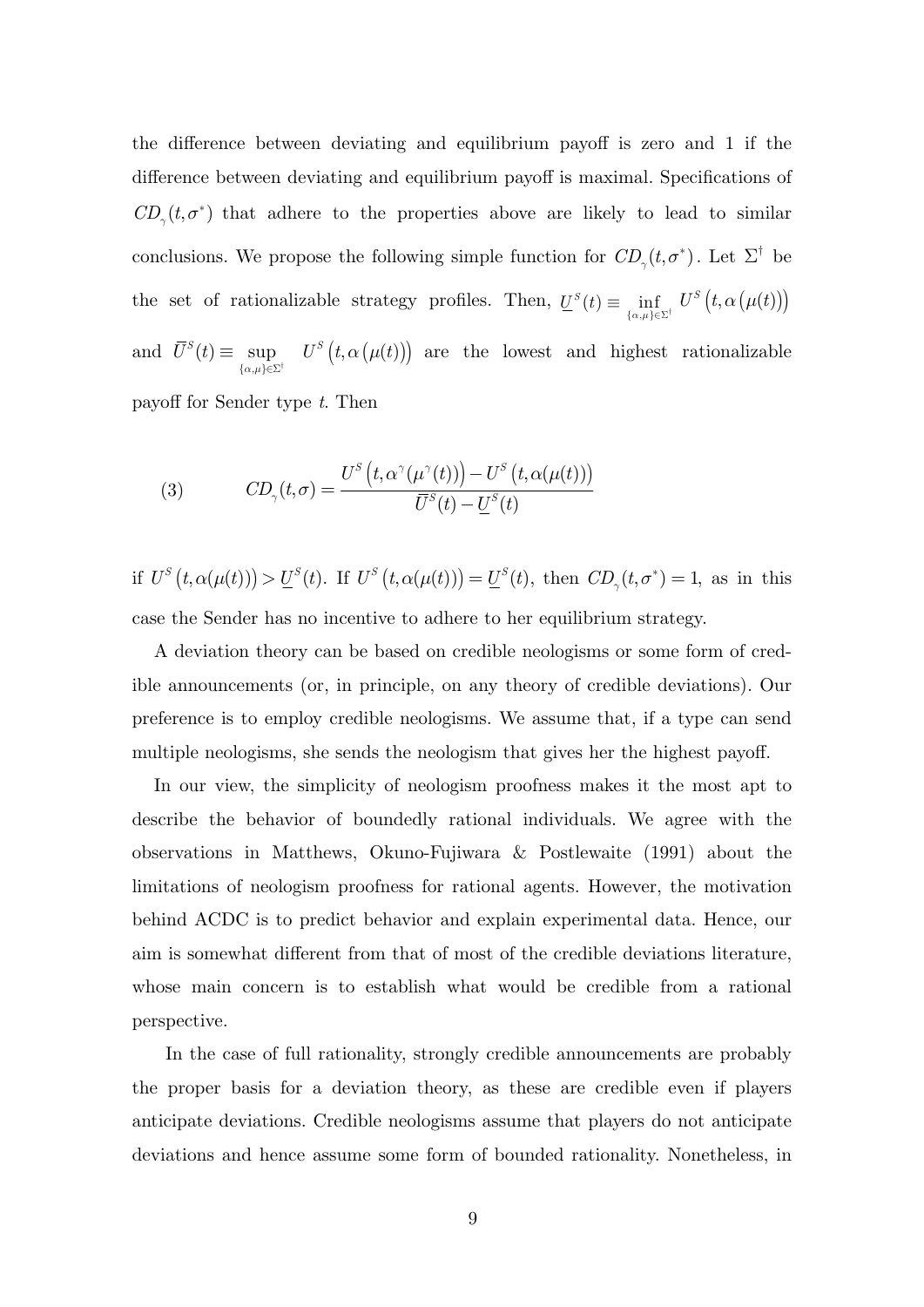almost all games strongly credible announcements predict that all equilibria are stable, which is clearly not what the empirical data shows. A reason may well lie in the bounded rationality of most people. Estimations of level-*k* reasoning and cognitive hierarchies of human data in experiments show that in most games the large majority of people engage in level-1 and level-2 reasoning (Nagel, 1995; Camerer, Ho, & Chong, 2004). Cai & Wang (1996) find specifically in a CSgame that the majority of people do not exceed level-2 reasoning.

Determining the credibility of an out-of-equilibrium message also requires quite a bit of strategic sophistication. In analogy to a level-*k* analysis, one can get a feel for this by looking at how deep people must reason in order to find a particular deviation credible. In a level-*k* model, players without strategic sophistication ('level-0') will send nor understand deviations. Players with elementary strategic sophistication ('level-1') can understand deviations. However, they will not send them, as they believe they will not be understood. Nor will they anticipate them. Players with a decent amount of strategic sophistication ('level-2') will send credible deviations; but they will not anticipate them. Only sophisticated players ('level-3') will anticipate credible deviations but even they do not expect others to anticipate credible deviations. Very sophisticated players ('level-4') anticipate credible deviations and anticipate that others anticipate them as well. In line with results on strategic reasoning in previous experiments, we expect that credible neologisms and weakly credible announcements (and ACDC with respect to them) come closest to describing the behavior of the large majority of people. Thus, most boundedly rational Receivers will not deviate from equilibrium unless they receive a credible deviation. This means that the assumption implicit in ACDC that an equilibrium is only destabilized if the Sender sends a credible deviation, can be taken as a good approximation of behavior.

Based on the ACD, we formulate the ACD-Criterion (ACDC), which says that an equilibrium  $\sigma^*$  will on average predict better than equilibrium  $\sigma$  if  $ACD_{\gamma}(\sigma^*) < ACD_{\gamma}(\sigma)$ . In particular, based on ACDC we can formulate the following selection criterion: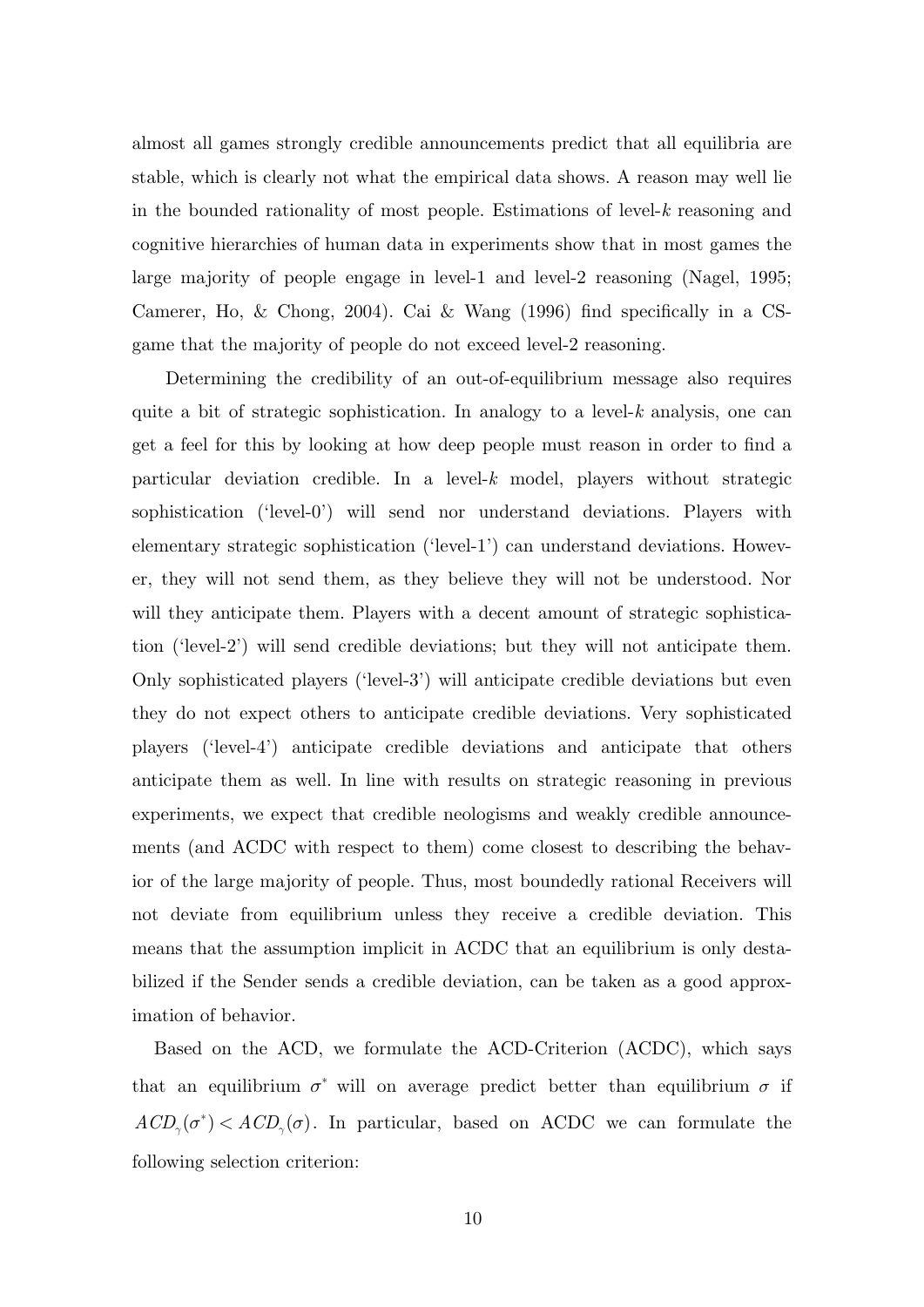**Definition 1** An equilibrium  $\sigma^*$  is an ACDC equilibrium relative to deviation *theory*  $\gamma$  *if*  $ACD_{\gamma}(\sigma^*) \leq ACD_{\gamma}(\sigma)$  *for all*  $\sigma \in \Sigma^*$ .

Note that this selection criterion selects the equilibrium that will predict best on average rather than the equilibrium that will always be played. A simple implication is that  $\sigma$  is an ACDC equilibrium if  $\gamma(\sigma) = \sigma$ .

The following result is immediate.

**Proposition 1** *If the number of equilibrium outcomes is finite, the cheap talk game has an ACDC equilibrium relative to*  $\gamma$ *.* 

Hence, existence of an ACDC equilibrium is guaranteed by a finite set of equilibrium-outcomes. This is a relevant result, as Park (1997) has shown that finite Sender-Receiver games have a finite set of equilibrium outcomes under generic conditions. Before, Crawford and Sobel (1982) showed a similar result for their setting with a continuous type-space. Even when games do not have a finite outcome set, mild conditions can be formulated in order to guarantee existence of an ACDC equilibrium:

**Proposition 2** Let s be an equilibrium outcome and  $ACD_{\gamma}(s)$  the ACD of *equilibria inducing s. Suppose the equilibrium outcome set S can be represented by a* finite union of compact metric spaces  $S = \bigcup_{i \in N} S_i$ , such that  $ACD_{\gamma}(s)$  is *continuous in s on all subsets*  $S_i$ . Then, an ACDC equilibrium exists with respect *to*  $\gamma$ .

**Proof**  $ACD_{\gamma}(s)$  achieves a minimum on each compact subset  $S_i$  and thus on *S*. Hence,  $\min_{\Sigma^*} ACD_{\gamma}(\sigma)$  is nonempty and an ACDC equilibrium exists. *Q.E.D.*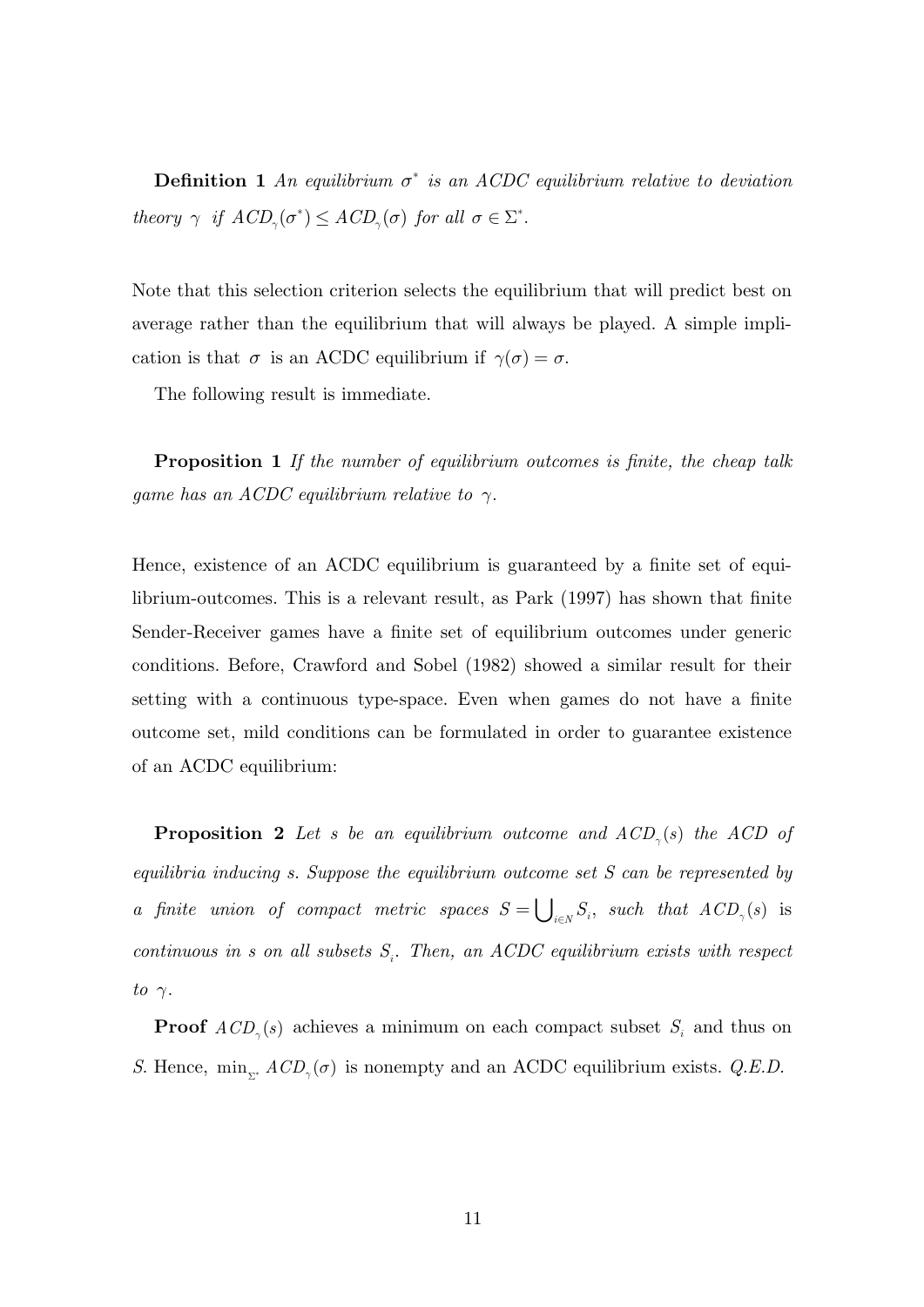Proposition 2 is informative for continuous games for which the equilibrium outcome set is known but not finite. This proposition implies that continuous games with an equilibrium set consisting of partition equilibria that are wellbehaved with respect to their ACD will have an ACDC equilibrium.<sup>9</sup> For instance, the class of continuous veto-threats games we introduce in De Groot Ruiz, Onderstal and Offerman (2012b) and for which we derive the ACDC equilibrium in Online Appendix B has an infinite equilibrium outcome set that meets the conditions of Proposition 2.

## **2.3. Applying ACDC**

-

We will now apply ACDC to Game A in Table 1 and to Cai & Wang's (1996) discrete versions of the Crawford-Sobel game. In a discrete game, the ACD of a pure equilibrium  $\sigma$  (with a pure  $\gamma(\sigma)$ ) reduces to

$$
\sum_{t \in T} f(t) \frac{U^S\left(t, \alpha^{\gamma}(\mu^{\gamma}(t))\right) - U^S\left(t, \alpha(\mu(t))\right)}{\overline{U}^S(t) - \underline{U}^S(t)},
$$

where  $f(t)$  is type  $t$ 's prior probability. Recall that in Game A in the pooling equilibrium, all Senders induce  $a_5$  and  $\langle a_4, \{t_2, t_3\} \rangle$  is the unique credible neologism. Hence, the ACD of the pooling equilibrium is  $\frac{(1 - \delta) (2 - 1)}{2}$ 2  $2-0$  $\frac{-6}{2} \frac{(2-1)}{2-0} +$  $2 - 1$  $2 + \varepsilon - 0$ *d*  $\frac{2-1}{+\varepsilon-0} = \frac{1}{4} + \delta \frac{2-\varepsilon}{8+4\varepsilon}.$ *e*  $+\delta \frac{2-}{\sqrt{2}}$  $\frac{1}{x+4\varepsilon}$ . In the partially separating equilibrium  $t_1$  induces  $a_1$ , whereas  $t_2$  and  $t_3$  induce  $a_4$  and  $\langle a_3, \{t_3\} \rangle$  is admitted. Hence, the ACD of the partially separating equilibrium is  $\delta \frac{(2 + \varepsilon - 2)}{2}$  $2 + \varepsilon - 0$  $\delta \frac{(2+\varepsilon)}{2}$  $\frac{+\varepsilon-2}{+\varepsilon-0} = \frac{\delta\varepsilon}{2+\varepsilon}.$ + *e* It is readily verified that the pooling equilibrium's ACD is greater than the partially separating equilibrium's so that the latter is the ACDC-equilibrium. In addition, the ACD

 $9<sup>9</sup>$  An equilibrium of a game with a one-dimensional type and action set is a partition equilibrium if there exists a partition  $t_0 < t_1 < \cdots < t_{n-1} < t_n$  of T such that each type in  $[t_{i-1}, t_i]$ induces action  $a_i$  with  $a_1 < a_2 < ... < a_n$ . Hence, a partition equilibrium is characterized by a vector  $a = (a_1, ..., a_n)$  and a partition equilibrium outcome set can be represented by a finite union of subsets of  $\mathbb{R}_1, \ldots, \mathbb{R}_n$ .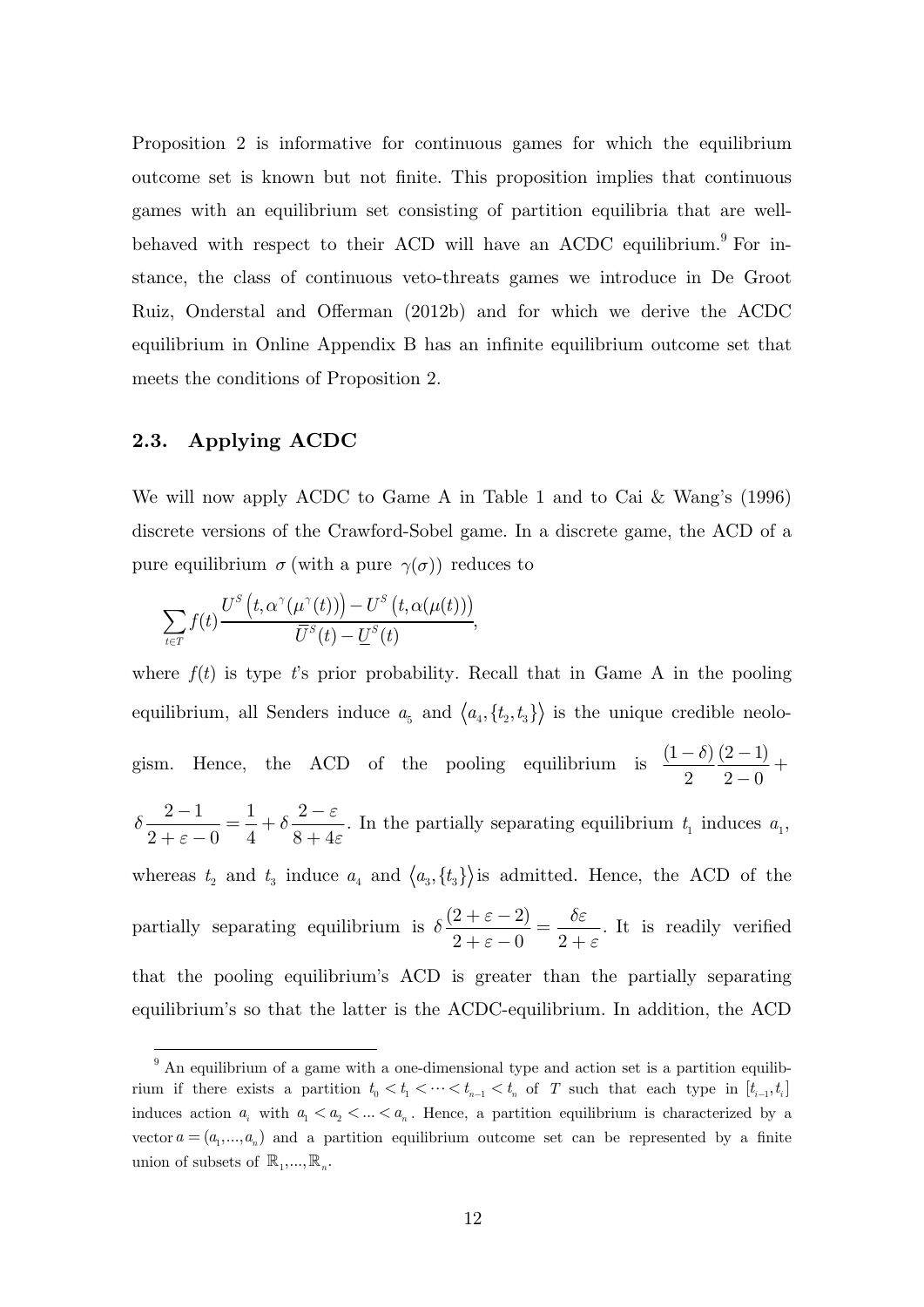of the partially separating equilibrium goes to zero if  $\delta$  or  $\varepsilon$  goes to zero. Finally, even though it is ACDC, if  $\delta$  or  $\varepsilon$  become large the partially separating equilibrium becomes less stable because a type can deviate frequently or deviations have a high intensity.

What does ACDC do in the seminal Crawford-Sobel setting? Before the NITS criterion (Chen, Kartik & Sobel, 2008), refining the equilibrium set proved elusive. For example, in the leading uniform quadratic game, no equilibrium is neologism proof. NITS selects the maximum size equilibrium in the Crawford-Sobel game and experimental evidence on discrete versions of the Crawford-Sobel linear quadratic game supports this prediction (Dickhaut, McCabe & Mukherji, 1995; Cai & Wang, 2006; Wang, Spezio & Camerer, 2010). There is, however, one important experimental finding that remains unexplained in the experimental data. As the bias parameter *b* decreases, the maximum size equilibrium becomes more stable. $^{10}$ 

Consider, for instance, the results on a discrete Crawford-Sobel game by Cai & Wang (2006) depicted in Table 2. Applying ACDC to the discrete Crawford-Sobel games is straightforward. For example, for  $b = 2$ , the ACD of the pooling equilibrium is

$$
\frac{1}{5}\left(\frac{U^S(5,5)-U^S(5,7)}{U^S(5,7)-U^S(5,1)}+\frac{U^S(7,5)-U^S(7,7)}{U^S(7,9)-U^S(7,1)}+\frac{U^S(9,5)-U^S(9,7)}{U^S(9,9)-U^S(9,1)}\right)\approx 1.37.
$$

In Table 2, we provide the ACD of each equilibrium for the treatments of Cai and Wang (2006). ACDC makes two predictions in line with the experimental data. First, ACDC selects the most informative equilibrium. Second, the most informative equilibrium has a lower ACD and thus becomes more stable as *b*  becomes smaller and the reverse holds for the pooling equilibrium. Both predictions are intuitive. The most informative equilibrium admits 'fewer' or 'smaller'

-

<sup>&</sup>lt;sup>10</sup> The results of Dickhaut, McCabe & Mukherji (1995) on a Crawford-Sobel game are similar to those reported by Cai and Wang, although they do not interpret their results in terms of overcommunication. More recently, Wang, Spezio & Camerer (2010) replicate the results of Cai & Wang (2006) and find that look-up patterns of Senders (as measured by eye-tracking) reveals a significant amount of information about their type.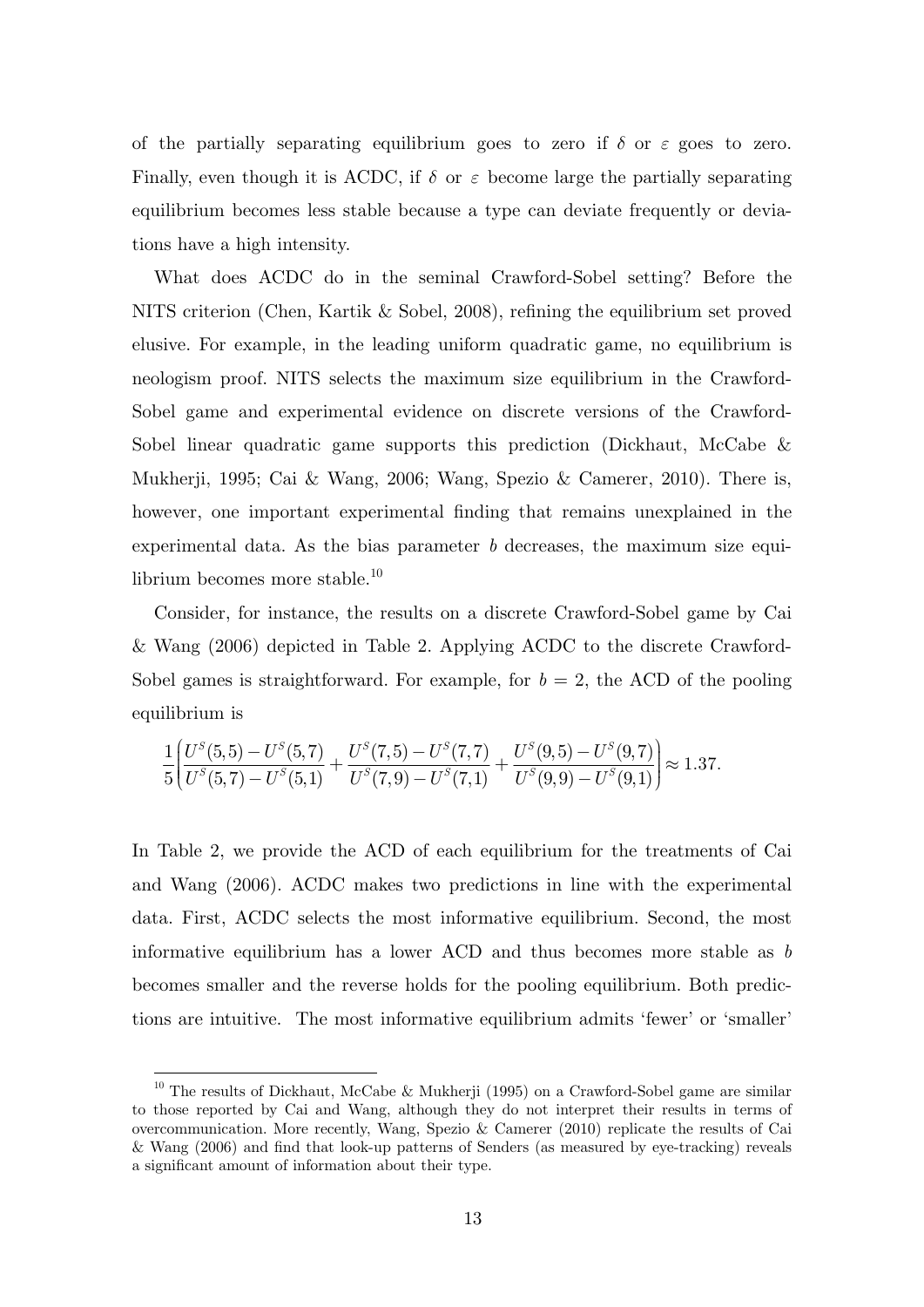credible deviations than the pooling equilibrium for all values of *b* in Table 2. This could provide an explanation why it predicts better. In addition, as *b* increases, the most informative equilibrium admits 'more' or 'larger' credible deviations. This may explain the fact that the prediction error of the most informative equilibrium appears to become larger as *b* increases (and the pooling equilibrium appears to predict less bad). One particular feature of the instability of the most informative equilibrium is that unless it is perfectly separating, there appears to be overcommunication. One explanation for overcommunication could be due to lying averse Senders and/or naïve Receivers (Kartik, Ottaviani, & Squintani, 2007). An additional explanation is that credible neologisms not only destabilize but also lead to more information transmission, as can be seen in Table 2. For instance, if  $b = 4$ , the unique pooling equilibrium predicts no information transmission, but credible neologisms allow types 3 to 9 to separate themselves from type 1 if equilibrium is reached.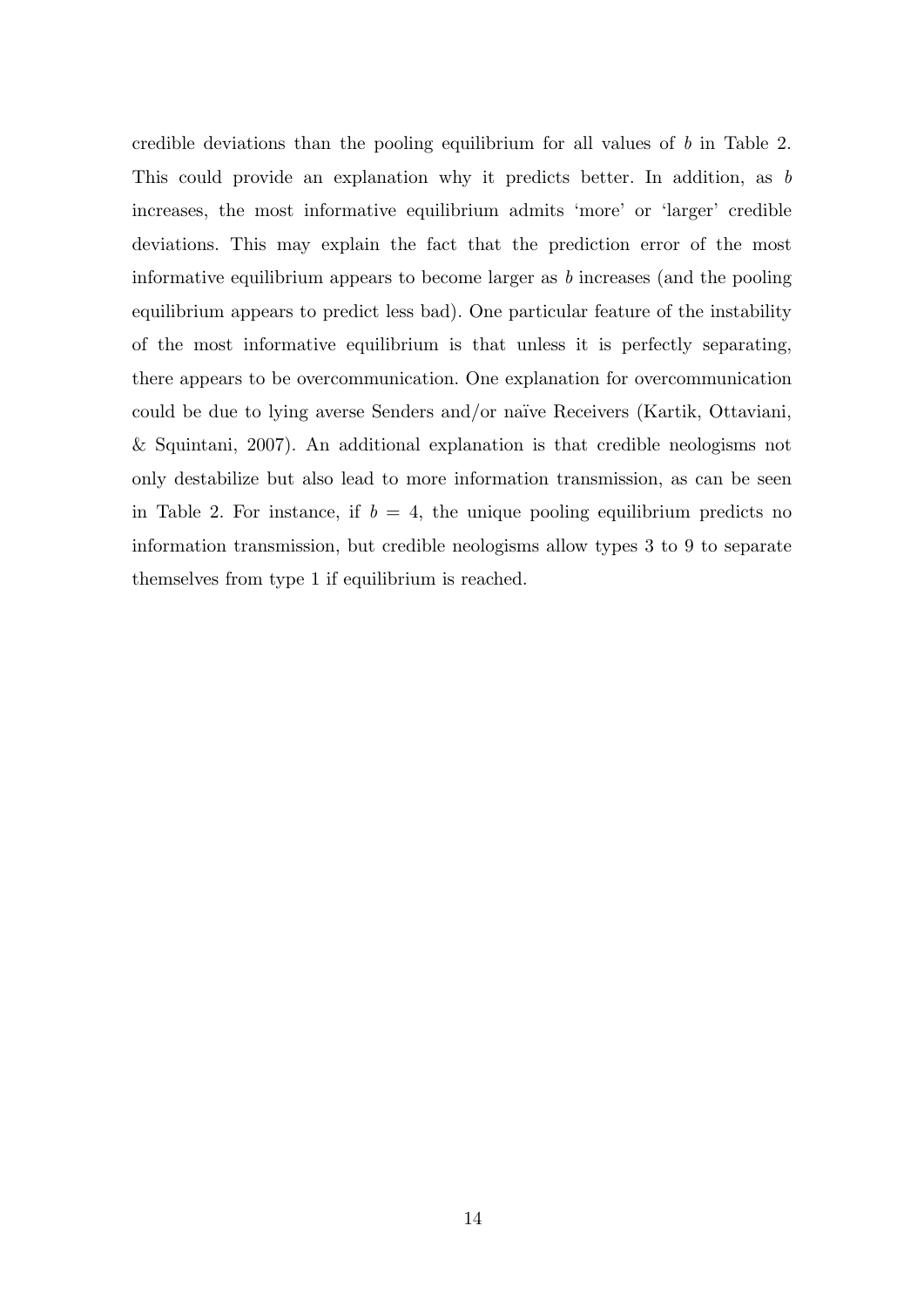|            | Pooling Equilibrium <sup>1</sup>                        |                    |      |                          | Most Informative Equilibrium        |         |          |
|------------|---------------------------------------------------------|--------------------|------|--------------------------|-------------------------------------|---------|----------|
| $\bm{b}^2$ | Credible                                                | Error <sup>3</sup> | ACD  | Equilibrium <sup>4</sup> | Credible                            | Error   | ACD      |
|            | Neologisms                                              |                    |      |                          | Neologisms                          |         |          |
| $0.5\,$    | $\langle 1, \{1\} \rangle, \langle 3, \{3\} \rangle,$   | .916               | .220 | $\{1\}, \{3\}, \{5\},\$  |                                     | $-.084$ | $\theta$ |
|            | $\langle 7,\{7\}\rangle,\langle 9,\{9\}\rangle$         |                    |      | $\{7\},\{9\}$            |                                     |         |          |
| $1.2\,$    | $\langle 1,\{1\} \rangle, \langle 7,\{5,7,9\} \rangle,$ | .896               | .181 | $\{1,3\},\$              | $\langle 3,\{3\}\rangle,$           | .146    | .074     |
|            | $\langle 8, \{7,9\} \rangle$                            |                    |      | ${5,7,9}$                | $\langle 8, \{7,9\} \rangle$        |         |          |
| 2          | $\langle 7,\{5,7,9\}\rangle$                            | .734               | .137 | $\{1\},\$                | $\langle 7,\{5,7,9\}\rangle,$       | .234    | .099     |
|            |                                                         |                    |      | ${3,5,7,9}$              | $\langle 8, \{7,9\} \rangle$        |         |          |
|            | $\langle 6, \{3, 5, 7, 9\} \rangle$                     | .391               | .101 | ${1,3,5,7,9}$            | $\langle 6, \{3, 5, 7, 9\} \rangle$ | .391    | .101     |
|            |                                                         |                    |      |                          |                                     |         |          |

TABLE 2 ACDC IN BASELINE TREATMENTS CAI & WANG (2006)

*Notes*: In this Sender-Receiver game payoffs are given by  $U^R(a,t) = 110 - 10 \cdot |t-a|^{7/5}$  and  $U^{S}(a,t) = 110 - 10 \cdot |t+b-a|^{7/5}$ . The type set is {1,3,5,7,9}, the action set is {1,2,3,4,5,6,7,8,9}. Each type is equally likely.

In the pooling equilibrium, the Receiver takes action 5 regardless of the message.

The baseline treatments only differ in the size of the bias parameter *b*.  $\frac{3}{2}$  As prediction even we take the properted difference between the estual

<sup>3</sup> As prediction error we take the reported difference between the actual and predicted message-type correlation. Cai and Wang also report other measures as message-action and typeaction correlations, which yield a similar picture. 4

 $<sup>4</sup>$  In this column, we show the equilibrium type partition. The Receiver's action from a mes-</sup> sage coming from a partition element is the average of the types in the partition element.

# **3. Crawford-Sobel Uniform Quadratic Game**

In this section, we apply ACDC to the leading uniform-quadratic case of Crawford & Sobel's (1982) cheap talk game (henceforth 'CS game'). We compare its predictions to those of existing refinements.

In the CS game, types are uniformly distributed on [0,1], the action space is  $[0,1], U^R(a,t) = -(a-t)^2$  and  $U^S(a,t) = -(a-(t+b))^2$ , with  $b > 0$  capturing the Sender bias. Crawford & Sobel (1982) show that this game only has (perfect Bayesian) partition equilibria and that the maximum equilibrium size  $n(b)$  is the largest integer *n* for which

$$
(4) \qquad \qquad 2n(n-1)b < 1.
$$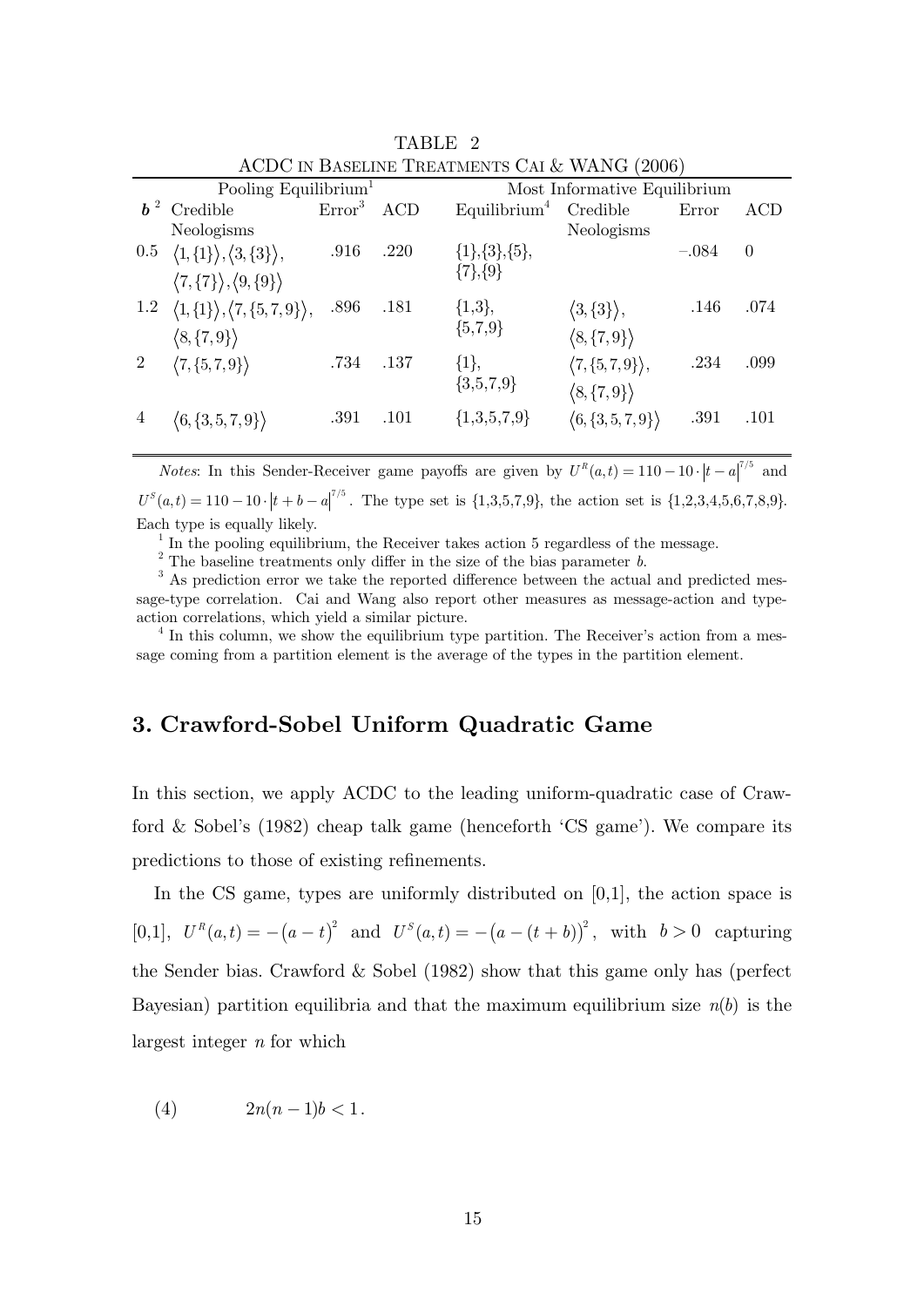The game has a unique size-*n* equilibrium for each  $n \in \{1, ..., n(b)\}$ . Let

(5) 
$$
t_i^n \equiv \frac{i}{n} - 2bi(n - i).
$$

for  $i = 0, ..., n$  and  $n = 1, ..., n(b)$ . In the size- *n* equilibrium, types in  $[t_{i-1}^n, t_i^n]$ send the same equilibrium message, which induces the Receiver to choose action

(6) 
$$
a_i^n = \frac{1}{2}(t_{i-1}^n + t_i^n), \ i = 1,...,n.
$$

We start by deriving all credible neologisms the equilibria admit. For each credible neologism  $\langle \tilde{a}, N \rangle$ , the set of deviating types N turns out to be an interval between some  $\underline{\tau}$  and  $\overline{\tau}$ . Hence, we can characterize neologisms by  $[\underline{\tau}, \overline{\tau}]$ alone, since the Receiver's best response is  $\tilde{a} = \frac{\tau + \overline{\tau}}{2}$ . An equilibrium can admit three types of credible neologisms. First of all, there may be a credible neologism which includes  $t = 0$ . If this credible neologism exists, then it has the shape  $[0, \overline{\tau}_{0}^{n})$  where

$$
\overline{\tau}_{0}^{n} = \frac{2}{3} a_{1}^{n} - \frac{4}{3} b = \frac{1}{3n} - \frac{2}{3} b (n+1).
$$

Chen, Kartik  $\&$  Sobel (2008) show that an equilibrium that fails NITS has a credible neologism of this kind and prove that only the size- $n(b)$  equilibrium satisfies NITS. Hence, the credible neologism  $[0, \overline{\tau}_0^n)$  exists if and only if  $n < n(b)$ .

Second, Farrell (1993) shows that if  $b < \frac{1}{2}$ , 2  $b < \frac{1}{2}$ , the game has a credible neologism on the right-end of the type space of the form  $(\underline{\tau}_n^n, 1]$  where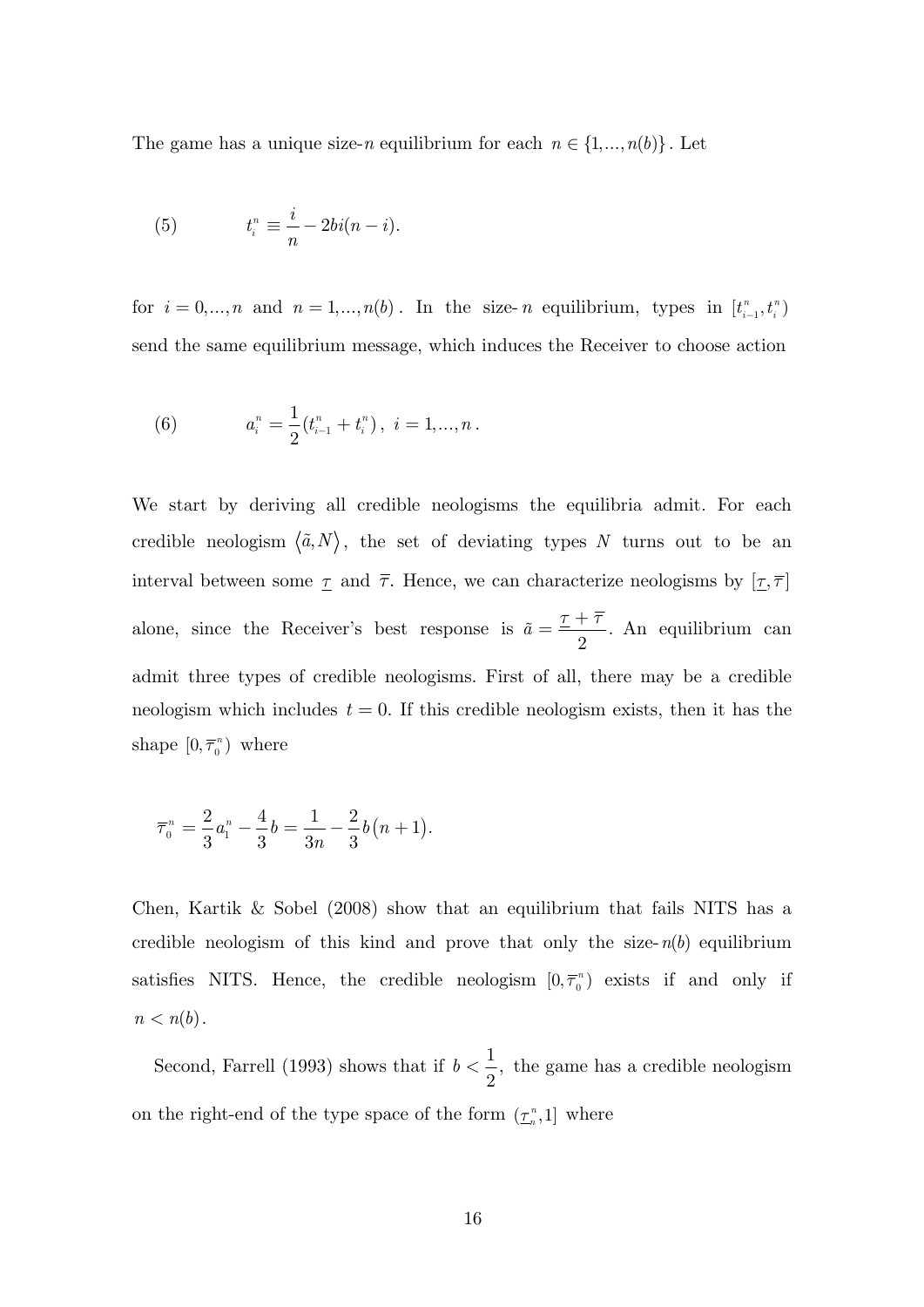$$
\underline{\tau}_n^n = 1 - \frac{1}{3n} - \frac{2}{3}b(n+1).
$$

Finally, if  $n \in \{2,..., n(b)-1\}$ , there are  $n-1$  credible neologisms "in the middle." These take the form  $(\underline{\tau}_i^n, \overline{\tau}_i^n)$  for  $i = 1, ..., n-1$ , where  $\underline{\tau}_i^n$   $[\overline{\tau}_i^n]$  is indifferent between the equilibrium action  $a_i^n$  [ $a_i^{n+1}$ ] and the neologism action  $\tilde{a}_i^n = (\underline{\tau}_i^n + \overline{\tau}_i^n) / 2$ . We obtain:

(7) 
$$
\begin{aligned} \mathcal{I}_i^n &= \frac{3}{4} a_i^n + \frac{1}{4} a_{i+1}^n - 2b \text{ and} \\ \mathcal{T}_i^n &= \frac{1}{4} a_i^n + \frac{3}{4} a_{i+1}^n - 2b, \end{aligned}
$$

-

 $i = 1, ..., n - 1$ . If  $n = n(b)$ , the game has the same types of credible neologisms "in the middle," with the exception that the neologism  $(\underline{\tau}_1^{n(b)}, \overline{\tau}_1^{n(b)})$  need not exist.<sup>11</sup> Observe that  $\overline{\tau}_{i-1}^n < \underline{\tau}_i^n$  for  $i = 1, ..., n$ , so that none of the credible neologisms overlap. Figure 1 illustrates the results for  $b = \frac{1}{18}$ .

<sup>&</sup>lt;sup>11</sup> If (and only if)  $2bn(b)^2 \geq 1$ , there is no credible neologism of the form  $(\underline{\tau}_1^{n(b)}, \overline{\tau}_1^{n(b)})$  because  $\underline{\tau}_1^{n(b)} = \frac{3}{4} a_1^{n(b)} + \frac{1}{4} a_2^{n(b)} - 2b = -\frac{3}{4n(b)} (2bn(b)^2 - 1) \leq 0$ , which is inconsistent with all types being in the interval  $[0,1]$  or the interval  $(\underline{\tau}_1^{n(b)}, \overline{\tau}_1^{n(b)}) = (0, t_1^{n(b)})$  being a neologism.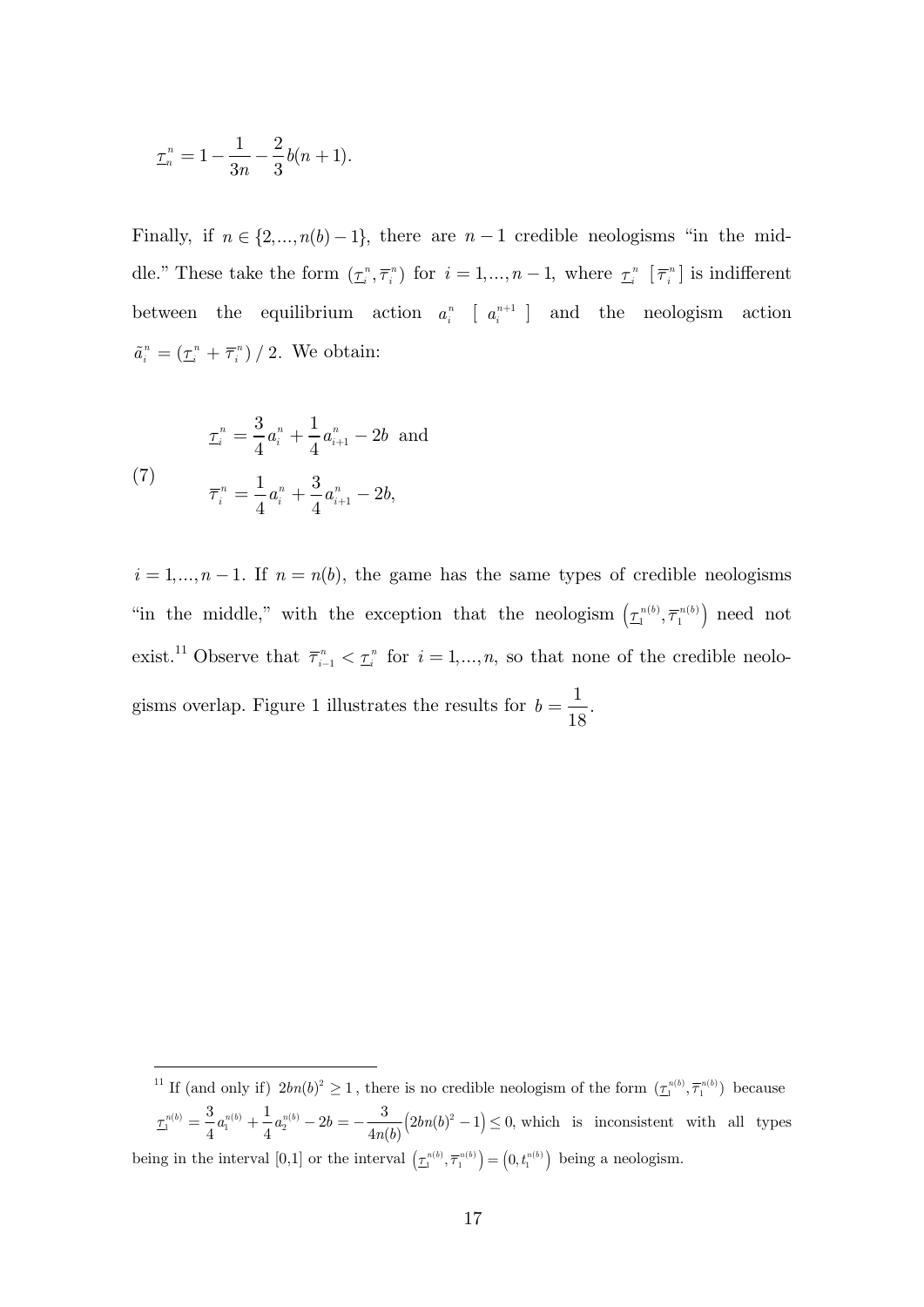

The size-1, size-2 and (maximum) size-3 equilibria with the credible neologisms they admit for  $b = \frac{1}{18}$ . The area of the neologisms give an impression of their contribution to the ACD, although there height contributes quadratically to the ACD.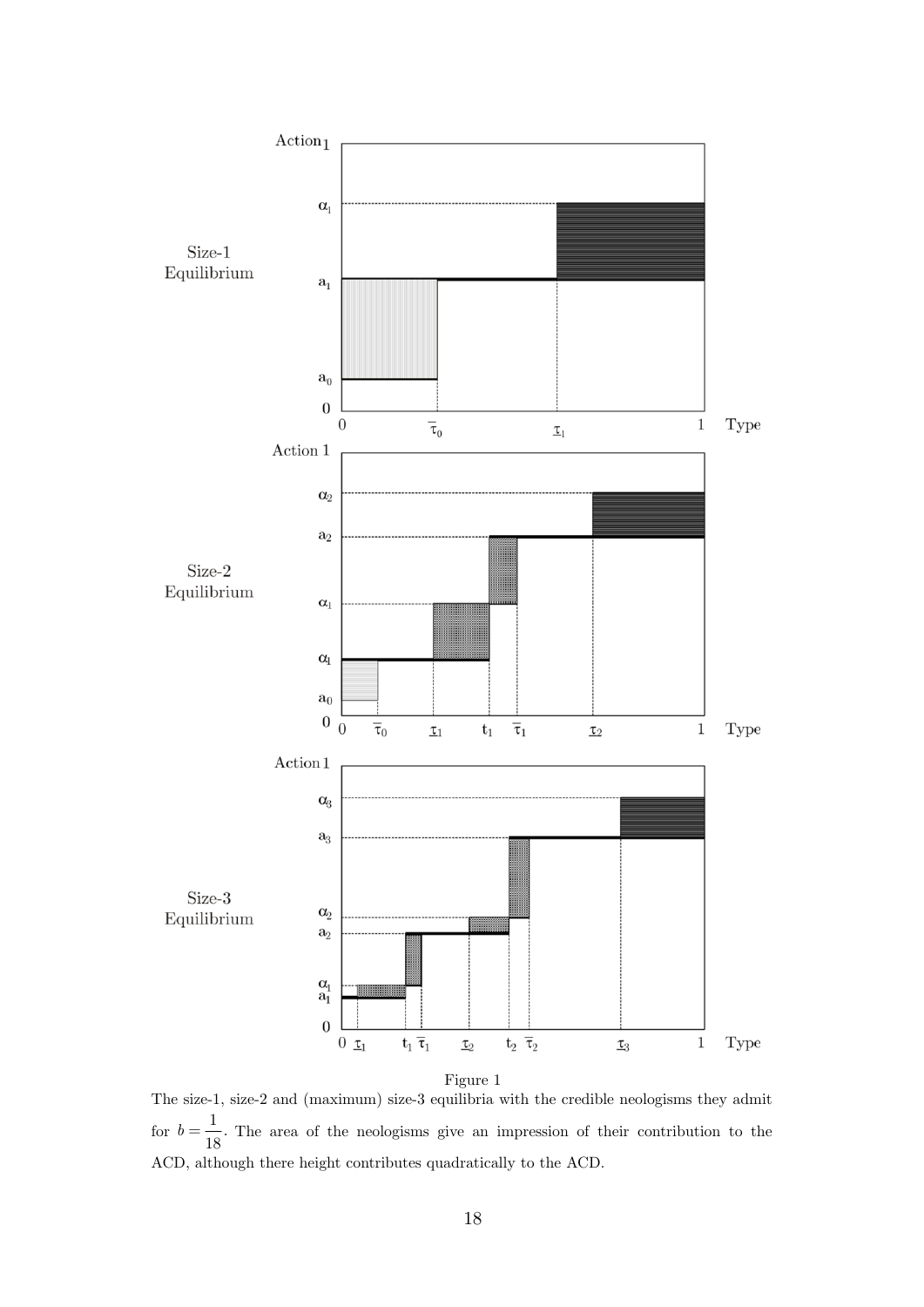It seems intuitive that the highest size equilibrium is the ACDC equilibrium, since the deviations seem to get smaller and smaller as the size increases. This indeed turns out to be the case. Although one can obtain analytical results for the ACD for specific parameter values, finding the ACDC equilibrium for general *b* defies an analytical approach. Hence, we calculated the ACD for a very fine grid of *b* and obtain the following result.

**Proposition 3** For all 
$$
b \in \left\{\frac{1}{10000}, \frac{2}{10000}, ..., \frac{1}{4}\right\}
$$
 it holds that the ACD of the

*size-n equilibrium in the CS game is decreasing in n.* 

**Proof:** See Appendix A.

**Corollary 1** For all 
$$
b \in \left\{\frac{1}{10000}, \frac{2}{10000}, \dots, \frac{1}{4}\right\}
$$
, the size-n(b) equilibrium is the

*unique ACDC equilibrium.* 

We also derive the following property of the maximum size equilibrium (for which we do not need to calculate the ACD's for each *b*):

**Proposition 4** *The ACD of the size-n(b) equilibrium tends to zero if b tends to zero in the CS game.* 

**Proof** Let  $\sigma(b) \equiv \sigma_b^{n(b)}$  be the maximum size equilibrium for *b*. Then,

$$
\lim_{b \downarrow 0} ACD(\sigma(b)) \le \lim_{b \downarrow 0} E_t \left[ \frac{U^S(\tilde{a}^{\sigma(b)}(t), t) - U^S(a^{\sigma(b)}(t), t)}{\min_{t \in T} \{\overline{U}^S(t) - \underline{U}^S(t)\}} \right] \le \lim_{b \downarrow 0} E_t \left[ \frac{0 - U^S(a^{\sigma(b)}(t), t)}{\frac{1}{4}} \right]
$$

$$
= -4 \cdot \lim_{b \downarrow 0} EU^S = 4 \cdot \lim_{b \downarrow 0} \left( b^2 + \frac{1}{12n(b)^2} + \frac{b^2(n(b)^2 - 1)}{3} \right)
$$
  

$$
\leq 4 \cdot \lim_{b \downarrow 0} \left( b^2 + \frac{1}{n(b)^2} + b^2n(b)^2 \right) \leq 4 \cdot \lim_{b \downarrow 0} \left( b^2 + \frac{4}{\left( \sqrt{2/b + 1} - 1 \right)^2} + \frac{\left( b + \sqrt{2b + b^2} \right)^2}{4} \right) = 0
$$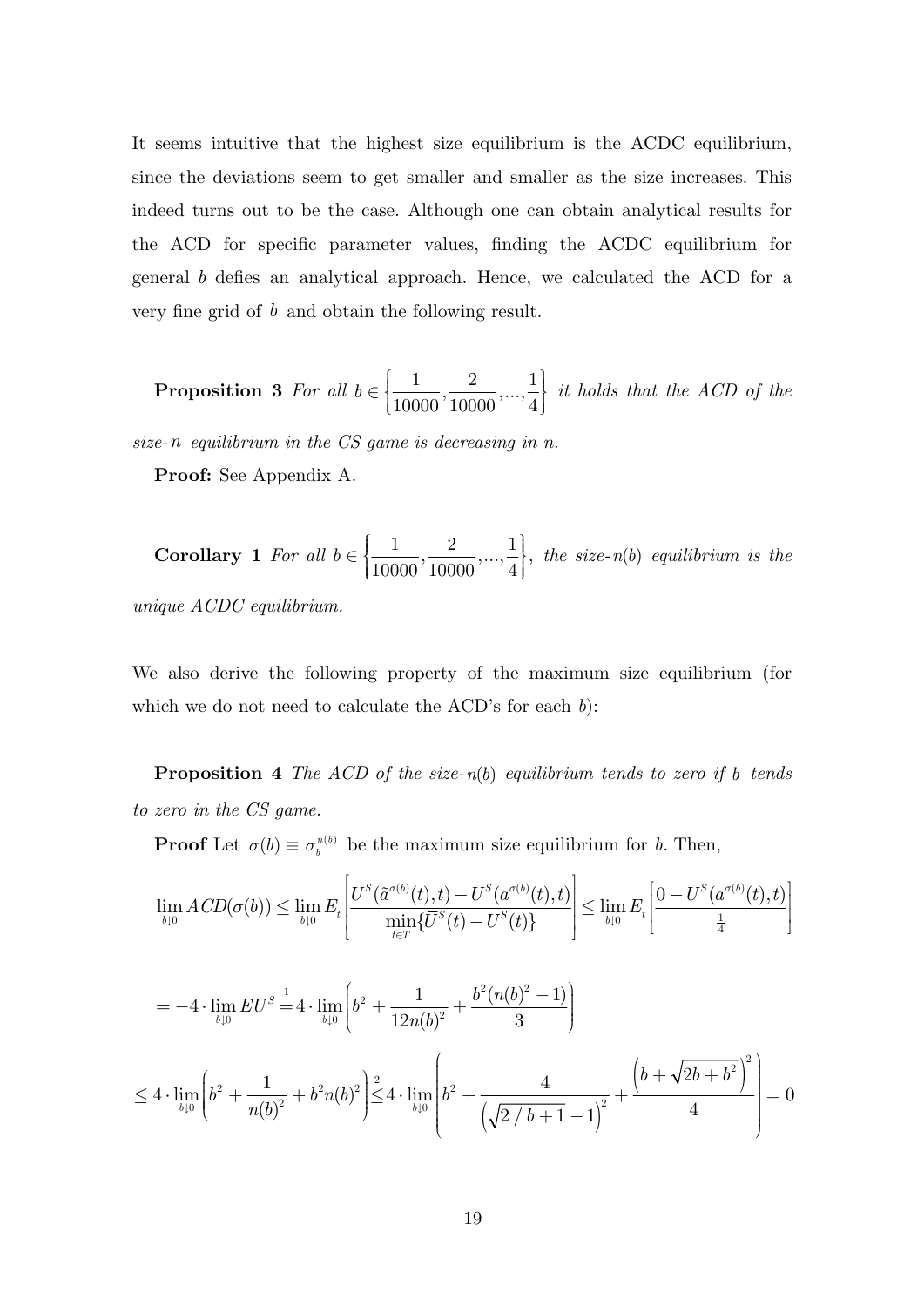Equality 1 follows from the specification of  $E U^s$  in Crawford & Sobel (1982). Inequality 2 follows from  $n(b) = \left[\frac{1}{2} + \frac{1}{2}\sqrt{2/b + 1}\right] - 1$  due to (4). The other manipulations are straightforward. *Q.E.D.*

Hence, the ACD of the maximum size equilibrium converges to zero if *b* approaches zero, i.e. if the interests of the players are almost perfectly aligned. This finding is intuitive because the Sender obtains almost her ideal outcome when  $b$  is close to zero, so she will not gain much in the case of deviation, and even if she deviates, the deviation will hardly change the equilibrium.

We can now compare ACDC with other criteria. First of all, neologism proofness does not make a prediction: all equilibria admit credible neologisms and are thus unstable. Matthews, Okuno-Fujiwara & Postlewaite (1991) refine neologism proofness with three progressively stronger stability criteria: weak, ordinary and strong announcement proofness. Weak announcement proofness eliminates all equilibria for the same reasons as neologism proofness. Ordinary announcement proofness also tends to eliminates all equilibria and sometimes selects an unintuitive equilibrium. For instance, if  $b \in (\frac{1}{24}, \frac{1}{16})$ , it selects the pooling equilibrium and eliminates the size-2 and size-3 equilibrium.<sup>12</sup> Strong announcement proofness fails to select an equilibrium as it eliminates no equilibrium.

Rabin & Sobel (1996) propose the recurrent mop criterion, which can select equilibria that, although not impervious to credible deviations, are likely to recur in the long run, because they are frequently deviated to. The authors restrict their definition of the recurrent mop to games with a finite number of actions as it may run into problems in continuous games, amongst others be-

-

<sup>&</sup>lt;sup>12</sup> or  $b \in (\frac{1}{24}, \frac{1}{16})$ , the pooling equilibrium admits the weakly credible announcement composed of the neologisms at the beginning and end, characterized by the set of intervals of deviating types sending the same message  $\left\{ \left[0, \frac{1}{6} - \frac{4}{6}b\right], \left[\frac{5}{6} - \frac{4}{6}b, 1\right] \right\}$ . In addition, however, it admits the weakly credible announcement  $\left\{ \left[0, \frac{1}{5} - \frac{16}{5}b\right], \left[\frac{1}{5} - \frac{16}{5}b, \frac{2}{5} - \frac{12}{5}b\right], \left[\frac{3}{5} - \frac{12}{5}b, \frac{4}{5} - \frac{16}{5}b\right], \left[\frac{4}{5} - \frac{16}{5}b, 1\right] \right\}$ . Since for all weakly credible announcements deviating types exist that prefer another weakly credible announcement, none is announcement proof. The size-2 and size-3 equilibria only admit weakly credible announcements composed of the non-overlapping credible neologisms, which are thus credible. Observe that the computational demands on agents to determine whether credible announcements exist and how they look like are quite high.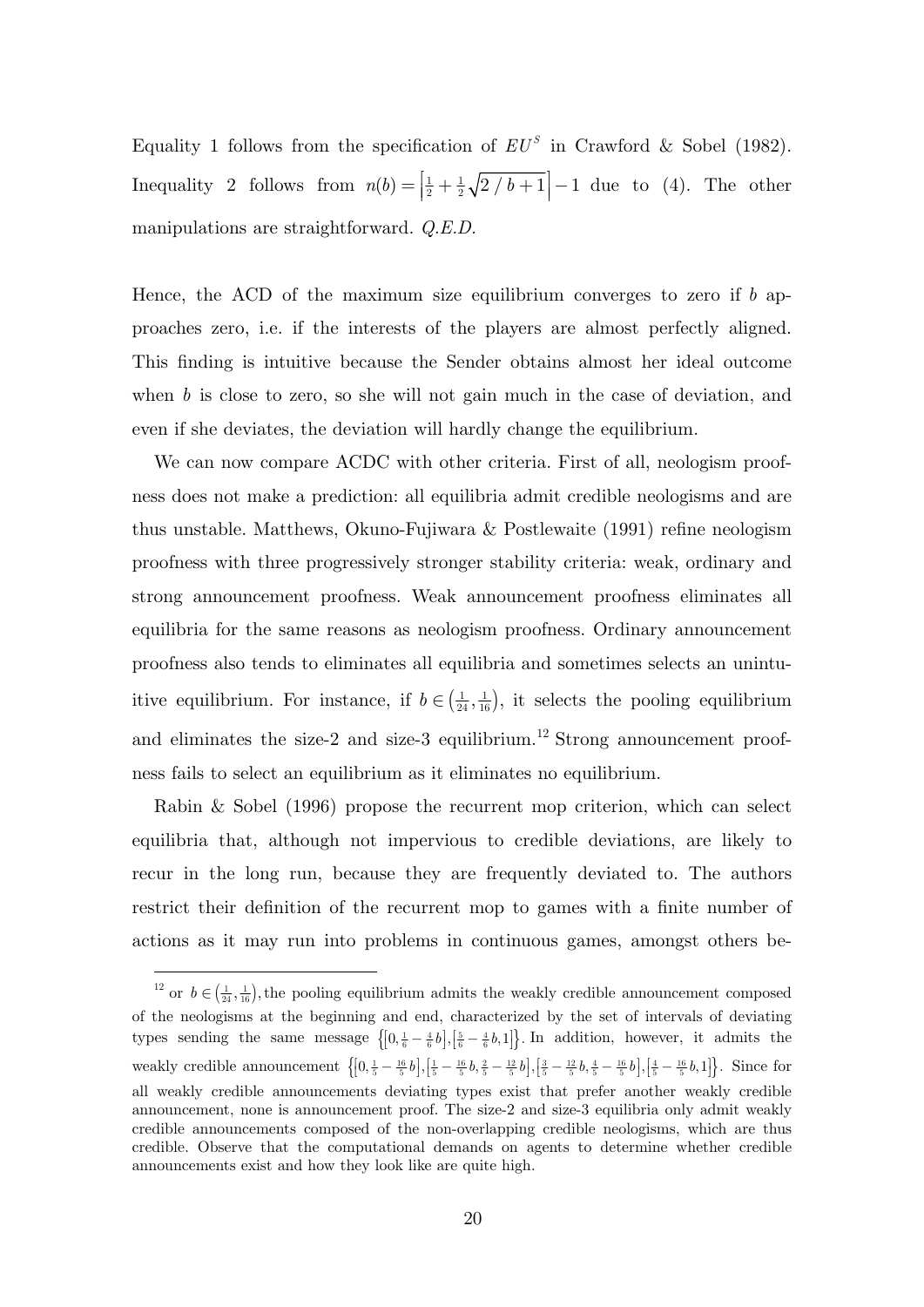cause the deviation correspondence may not converge in these settings. Blume, Kim & Sobel (1993) put forward the Partial Common Interest (PCI) concept. A partition of the typeset satisfies PCI "if types in each partition element unambiguously prefer to be identified as members of that element, and there is no finer partition with that property." PCI does not make a definite prediction in the CS-game, as no partition of the type space (except  $0 = t_0 < t_1 = 1$ ) satisfies PCI. The main reason is that the highest Sender-type of a partition-element always prefers the Receiver to believe that the upper boundary is higher than the true boundary (except for type  $t = 1$ ).

Also non-equilibrium concepts exist. Rabin (1990) introduced the concept of Credible Message Rationalizability (CMR). This non-equilibrium concept proposes conditions under which communication can be guaranteed to happen. It assumes that rational players take truth-telling as a focal point, but use the strategic incentives of the game to check whether truth-telling is rational. In the CS-game, CMR is silent. CMR requires that all Sender-types who send a credible message receive an action in which they achieve their maximum payoff. This would imply that the Receiver does not best respond to credible messages, which cannot be the case under  $CMR$ <sup>13</sup>

The NITS criterion (Chen, Kartik, & Sobel, 2008) is up till now the only refinement based on some notion of stability that can successfully select an equilibrium in the Crawford-Sobel setting. NITS starts by specifying a 'lowest type,' a type with the property that all other types prefer to be revealed as themselves rather than as that lowest type. An equilibrium survives NITS if the lowest type has no incentive to separate, i.e. if the lowest type prefers her equilibrium outcome to the outcome she would get if she could reveal her type. In the general Crawford-Sobel model, only the maximum size equilibrium outcome satisfies NITS. The strength of NITS is that it can make predictions under a

-

 $^{13}$  Rabin also introduces an equilibrium version of CMR, Credible Message Equilibria (CME), but as a consequence of the previous analysis, neither equilibrium in the game can be a CME.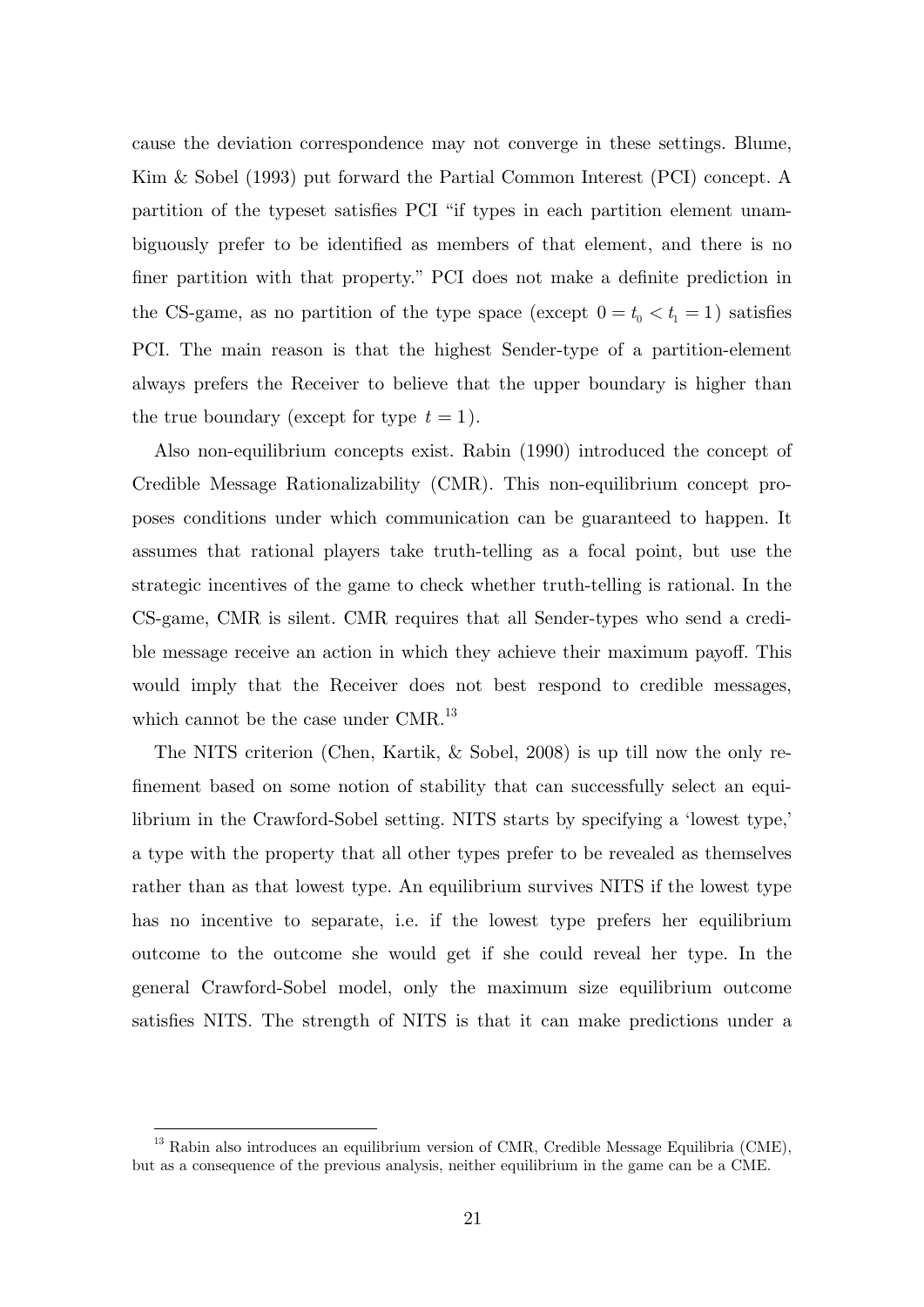general monotonicity assumption, and can be justified on the basis of perturbed games with lying averse or non-strategic players. $^{14}$ 

The prediction of ACDC of Proposition 3 is thus in line with NITS. A difference between NITS and ACDC is that NITS assumes that only the lowest type can separate herself. Hence, according to NITS, the most informative equilibrium is (equally) stable regardless of *b*. According to ACDC, also other types can separate through credible deviations. As a consequence, it predicts that the stability of the maximum size equilibrium is decreasing in the bias parameter *b*, and if *b* is large, the maximum size equilibrium may not be all that stable. The experimental data discussed in the previous section provides support for this prediction.

# **4. Other Experimental Results**

Here we discuss the experimental work on equilibrium selection in cheap talk games, in addition to that in the CS-game, which we discussed in section 2.3.

#### **4.1. Discrete games**

-

Blume, DeJong, Kim & Sprinkle (2001) provide an experimental analysis of 4 discrete cheap talk games, in which they compare the predictive power of refinements as neologism proofness, influentiality and ex-ante efficiency with PCI. They find that PCI is a reliable predictor of when communication takes place and that the equilibrium refinements sometimes but not always improve on PCI. In their Games 1 and 3, the predictions of PCI and neologism proofness (and ACDC) are very much aligned, and borne out by the data. In their Game 2 (see Table 3) neologism proofness predicts complete separation while the finest partition consistent with PCI entails partial separation. The data are in line with separation, as a clear majority of  $88\%$  of the outcomes is consistent with

 $14$  A challenge for NITS is that it cannot be applied easily in cheap talk games that have no clear lowest type. For instance, in Game A, the lowest type cannot easily be defined. In section 4.2, we discuss a game that has many NITS equilibria.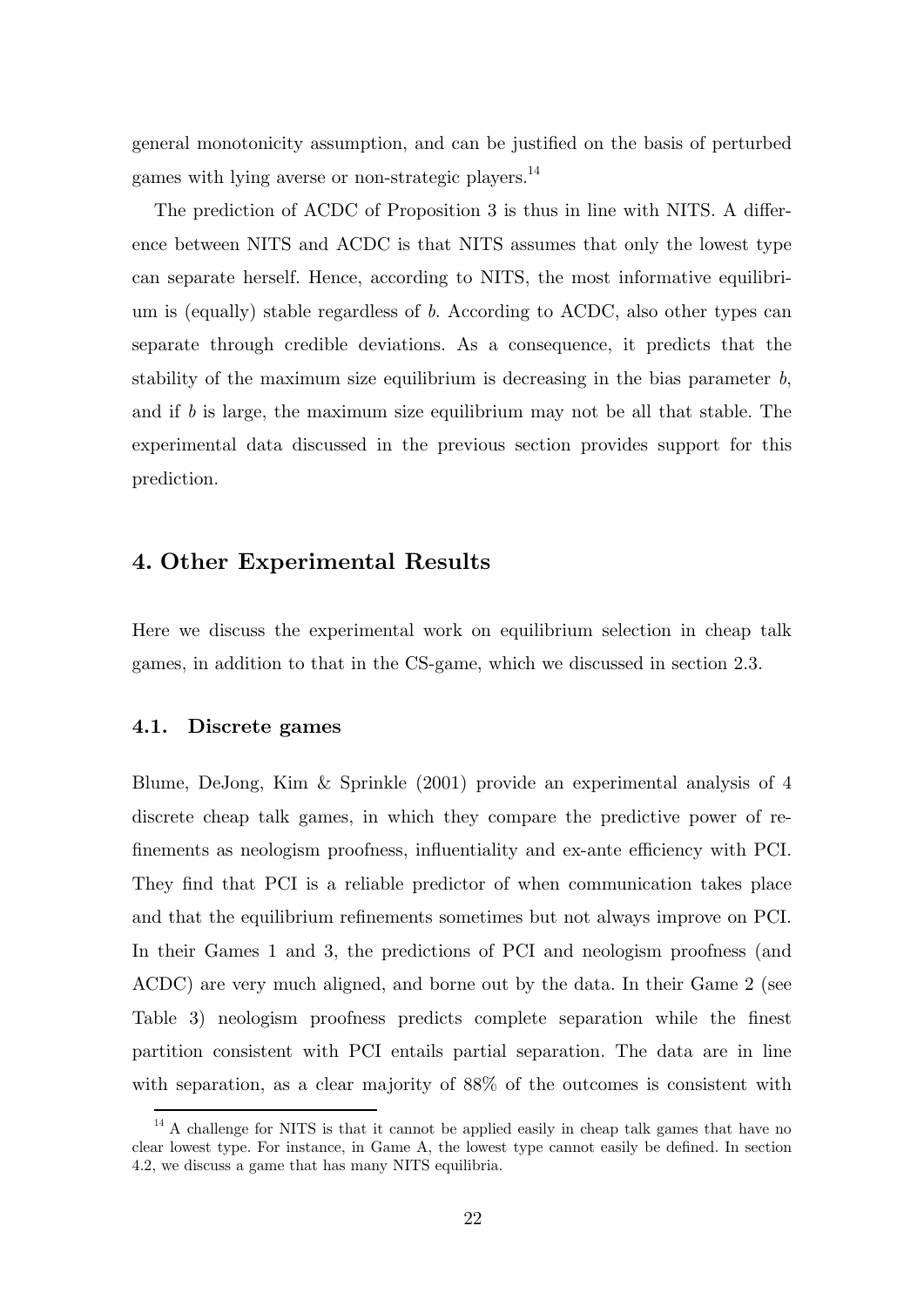the separating equilibrium. One could argue that this result does not contradict PCI, because PCI allows multiple patterns including separation (see their footnote 10). As the authors note (in footnote 19), one needs to add neologism proofness to PCI to actually predict that separation happens.

| TABLE 3                                              |          |             |             |                             |             |  |  |  |
|------------------------------------------------------|----------|-------------|-------------|-----------------------------|-------------|--|--|--|
| REPRODUCTION OF GAMES 2 AND 4 OF BLUME ET AL. (2001) |          |             |             |                             |             |  |  |  |
|                                                      | $a_{1}$  | $a_{\rm o}$ | $a_{\rm a}$ | $a_{\scriptscriptstyle{A}}$ | $a_{\rm s}$ |  |  |  |
| $t_{1}$                                              | 800, 800 | 100, 100    | 0, 0        | 500, 500                    | 0, 400      |  |  |  |
| $t_{2}$                                              | x, 100   | y, 800      | 0, 0        | 500, 500                    | 0, 400      |  |  |  |
| $t_{3}$                                              | 0, 0     | 0, 0        | 500, 800    | 0, 0                        | 0, 400      |  |  |  |

*Notes*: All the three types  $\{t_1, t_2, t_3\}$  of the Sender are equally likely and the Receiver can implement one of the actions  $\{a_1, ..., a_5\}$ . Entry *i,j*, represents  $U^S(t_i, a_i)$ ,  $U^R(t_i, a_i)$ . Games 2 and 4 are identical, except that  $x = 100, y = 300$  in game 2, whereas  $x = 300, y = 100$  in game 4.

In Blume et al.'s Game 4 (Table 3), no equilibrium is neologism proof while PCI selects a unique equilibrium. This game has two equilibrium outcomes. Besides the pooling equilibrium where action  $a<sub>5</sub>$  is induced there is a partially separating equilibrium where types  $t_1$  and  $t_2$  send a common message that differs from the message of  $t_3$ . Types  $t_1$  and  $t_2$  induce  $a_4$  while type  $t_3$  induces  $a_3$ . Full separation is not an equilibrium because  $t_2$  prefers to mimic  $t_1$ . None of the equilibria satisfies neologism proofness. PCI predicts meaningful communication because the finest partition consistent with PCI is given by  $\{\{t_1, t_2\}, \{t_3\}\}\.$  The partially separating equilibrium only has a credible neologism where  $t_1$  deviates to  $a_1$ . Thus, its ACD equals  $\frac{1}{3} \frac{(800 - 500)}{800} = \frac{1}{8}$  $\frac{(-500)}{2000} = \frac{1}{6}$ . The pooling equilibrium admits the neologism where  $t_1$  and  $t_2$  deviate to  $a_4$  and the credible neologism where  $t_3$ deviates to  $a_2$ . Consequently, its ACD is  $1((500-0)$   $(500-0)$   $(500-0)$  7  $3($  800 500 500  $)$  8  $\left(\frac{(500-0)}{800} + \frac{(500-0)}{500} + \frac{(500-0)}{500}\right) =$ . So ACDC predicts that the partially separating equilibrium will be the most observed equilibrium outcome but that it will not be completely stable.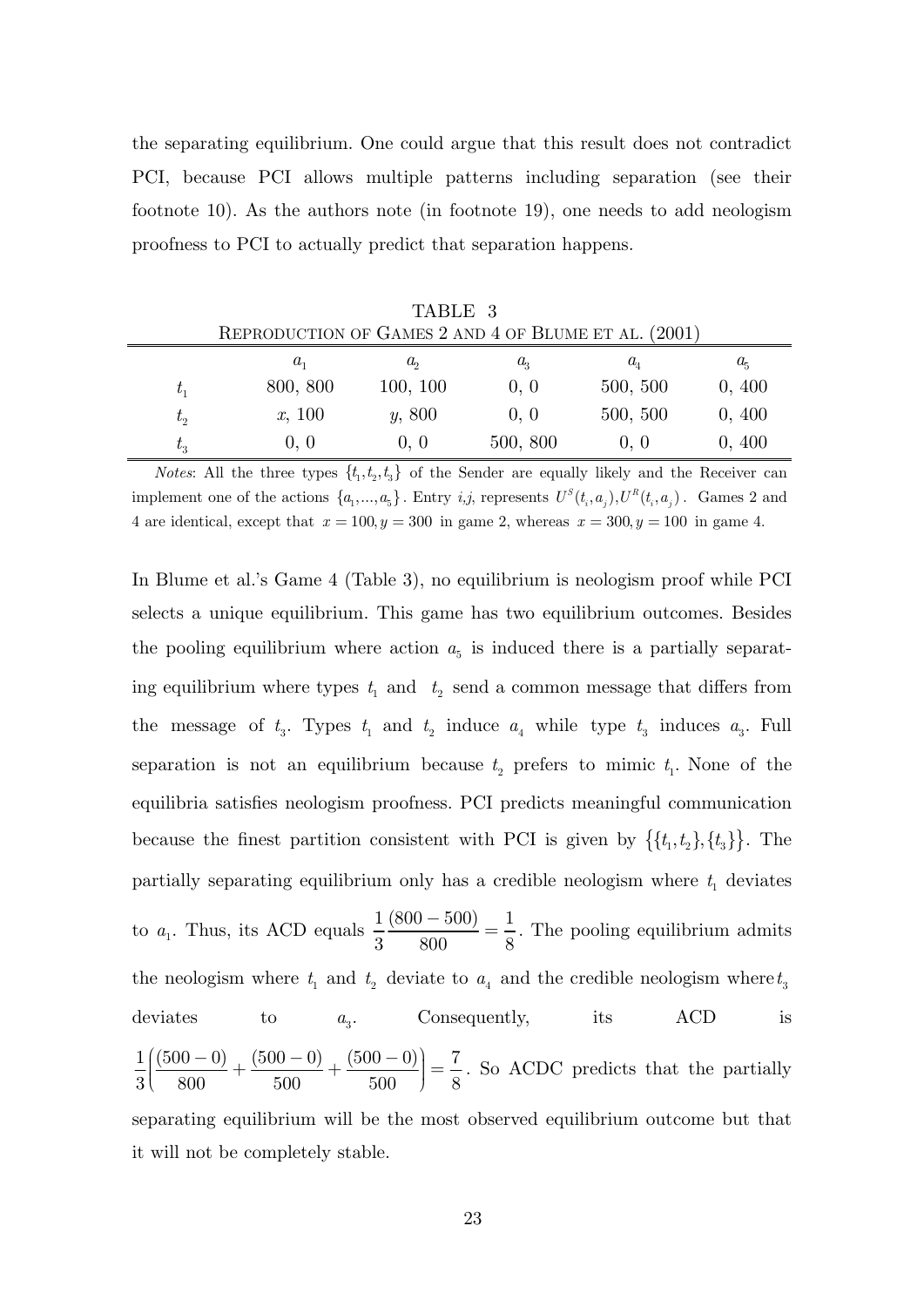In line with this prediction, Blume et al. find that 37% of the outcomes are consistent with the partially separating equilibrium but no outcome is consistent with the pooling equilibrium. Thus, of the two equilibria, the one with the lowest ACD performs best. Consistent with the ACD measures, much fewer outcomes are in line with the equilibrium selected by ACDC in game 4 than in game 2. In line with the fact that types  $t_1$  have a credible neologism, they turn out to be the ones that are able to credibly identify themselves.

Our conclusion is that our ACDC concept improves the predictions of neologism proofness and that it does at least as well as PCI in explaining the data of Blume, DeJong, Kim & Sprinkle (2001). The extra mileage for ACDC with respect to PCI comes from continuous games like the Crawford-Sobel game and the veto-threat game, which we discuss in the next section. PCI fails to predict any communication at all in these settings, while in accordance with ACDC subjects are able to communicate meaningfully to a large extent.

#### **4.2. ACDC in a veto threats game**

In De Groot Ruiz, Onderstal & Offerman (2012a), we test ACDC in fresh experiments. For this, we use games that belong to a class of veto-threats games introduced in De Groot Ruiz, Onderstal & Offerman (2012b). These games are suitable to test ACDC, as they allow for a continuous manipulation of the size and frequency of credible deviations and can have a rich equilibrium set that is difficult to refine. In Appendix B, we show that ACDC, when adapted for vetothreat games, selects a unique equilibrium in this class of games.

We briefly discuss our results for four treatments (See Table 4). Each treatment is a variation of the following game. The Sender's type is drawn from the uniform distribution over integers in the interval [0,*B*]. The Sender sends a costless message  $m \in \{0,1,...,B\}$  to the Receiver, who makes a proposal  $a \in \{0,1,...,B\}$ . The Sender can then accept *a* or reject it, in which case the outcome is the disagreement point  $\delta$ . Payoffs for  $a \in \{0,1,...,B\}$  are  $U^R(a) = 60 - \frac{2}{3}a$  and  $U^S(a,t) = 60 - |t - a|$ . In treatments G(120), G(130) and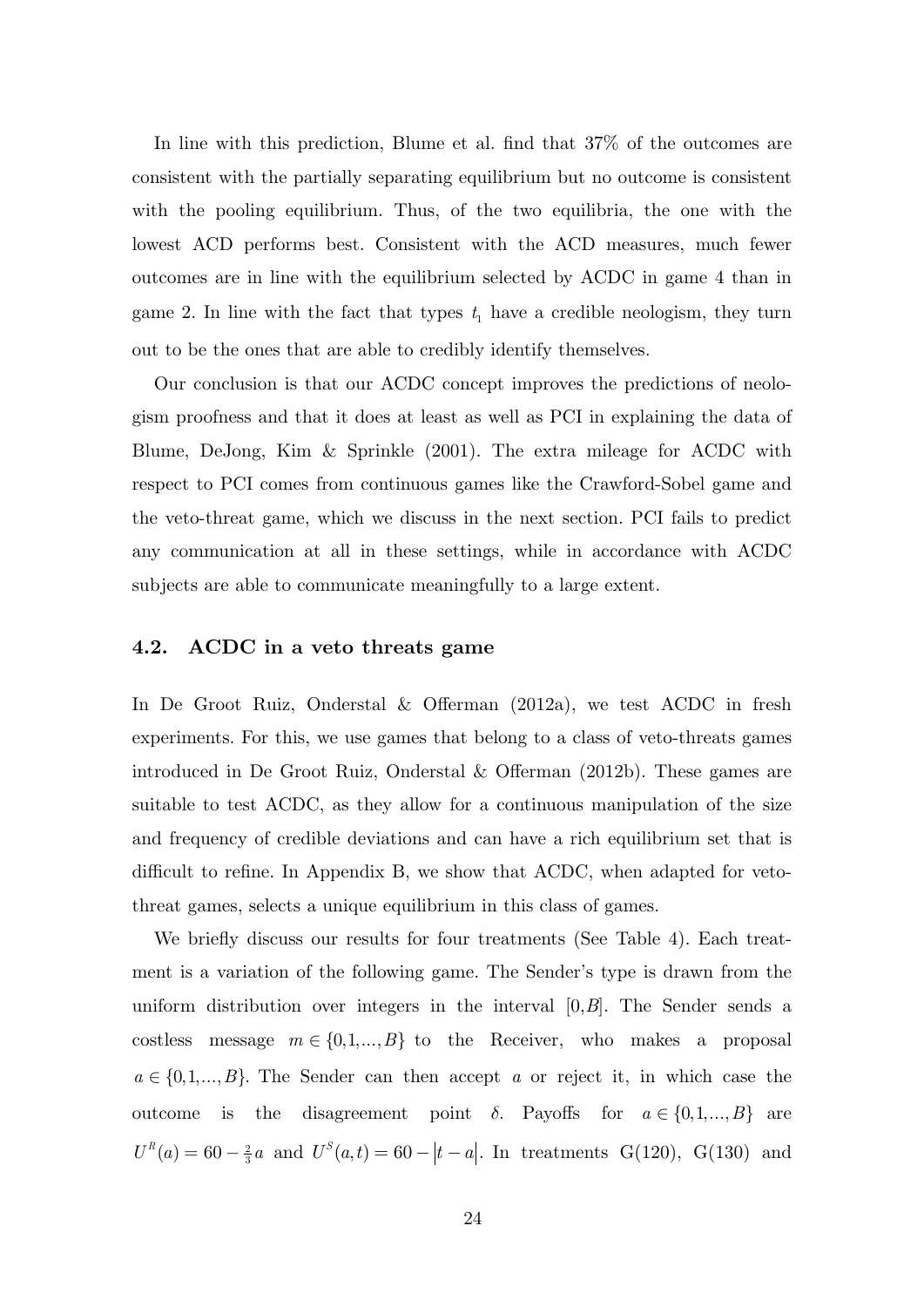G(210),  $U^R(\delta) = U^S(\delta, t) = 0$ . These treatments only differ in the Boundary parameter *B*. Each of these treatments has a pooling equilibrium where the Receiver always proposes 45 and a partially separating equilibrium, where the Receiver proposes 0 or 60. The only difference is that for *B*=120, the partially separating equilibrium is the unique neologism proof equilibrium, whereas for the other treatments neither equilibrium is neologism proof. For similar reasons as in the Crawford-Sobel game, also neologism proofness, the recurrent mop, PCI and CMR do not select an equilibrium. Credible neologisms coincide with credible neologisms. Assuming the recurrent mop would converge, neither equilibrium is stable and both are recurrent.<sup>15</sup> CMR can only guarantee that the 0 type can send a credible message (and is silent about what other types do). The only partition that is PCI is  $0 = t_0 < t_1 = B$ .<sup>16</sup> NITS selects the partially separating equilibrium for all *B* if one takes 0 as the lowest type.<sup>17</sup>

-

<sup>&</sup>lt;sup>15</sup> The deviation correspondence of the pooling equilibrium (the most interesting case), for instance, contains only message strategies with three messages (say 'low', 'medium' and 'high'). In any Receiver strategy in this correspondence, the Receiver proposes 0 after 'low', 0 or 45 after 'medium' and some higher action after 'high'; furthermore, the correspondence will contain the strategy in which the Receiver proposes  $45$  after 'medium.' Hence, type  $t = 45$  will separate and send 'medium' in any best response to a full-support strategy of the Receiver. Because the deviation correspondence only contains message strategies with three messages, it will not converge to either equilibrium. A similar reasoning holds for the separating equilibrium.  $16$  The main reason is that the highest Sender-type of a partition-element always prefers the

Receiver to believe that the upper boundary is higher than the true boundary (except for types  $t = 0$  or  $t = B$ ). Finally, the 'partition' 0 and  $(0, B]$  is not PCI, as 0 (which is the best response if the Sender is 0) is also a best response to some Receiver-beliefs with support on the interval (0,1].

 $17$  All types in [0,60] are lowest types according to Chen et al.'s definition. The pooling equilibrium survives NITS relative to types in  $[22.5,105]$ , whereas the separating equilibrium survives NITS relative to types in  $[0,30]$ .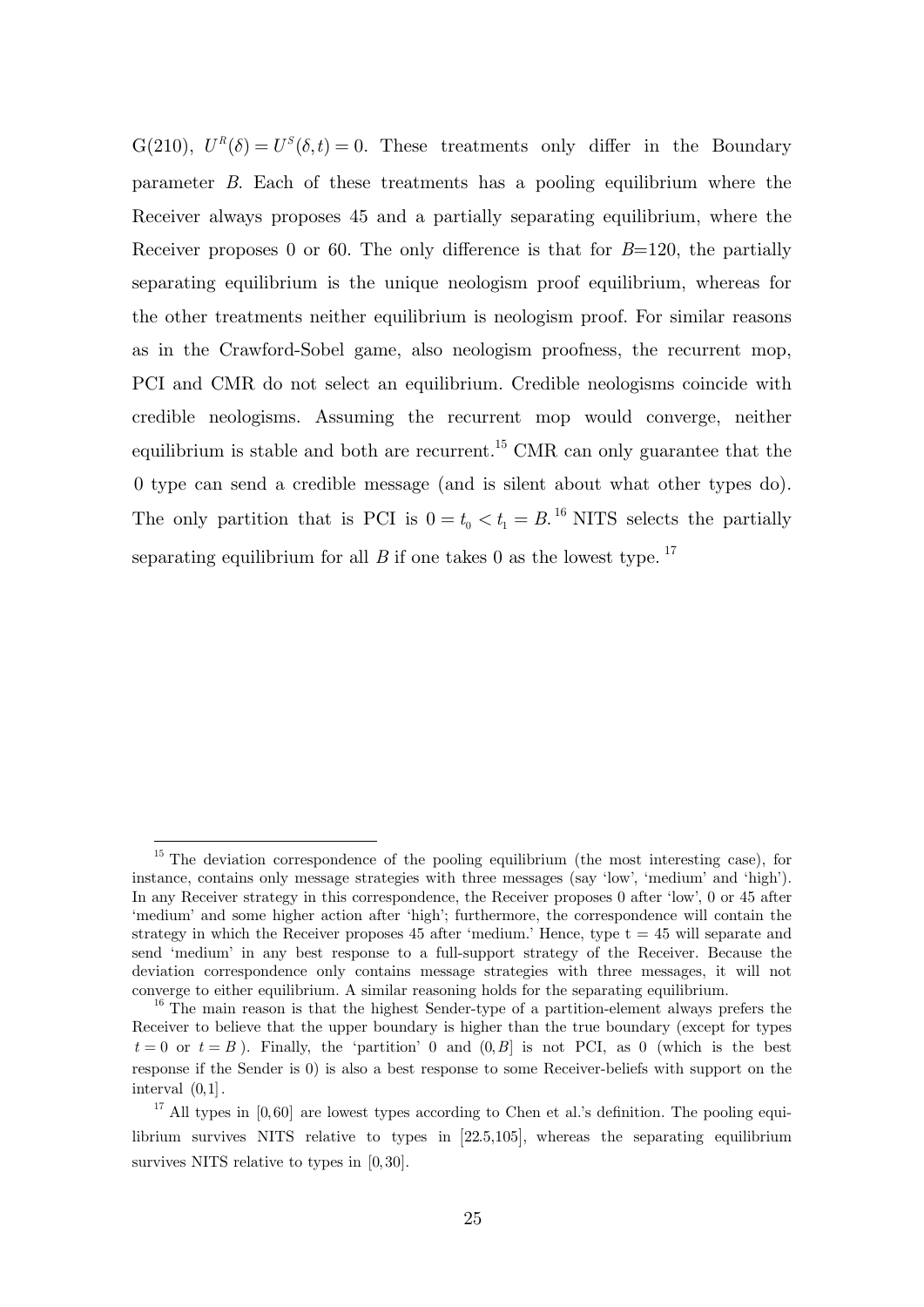| FOUR TREATMENTS FROM DE GROOT RUIZ, ONDERSTAL & OFFERMAN (2012A) |               |               |     |                                   |        |
|------------------------------------------------------------------|---------------|---------------|-----|-----------------------------------|--------|
| Treatment                                                        | $U^R(\delta)$ | $U^S(\delta)$ |     | Equilibrium actions <sup>1</sup>  | $CD^2$ |
| G(120)                                                           |               |               | 120 | $\{45\}, \{0, 60\}^{**}$          |        |
| G(130)                                                           |               |               | 130 | $\{45\}, \{0, 60\}^*$             | 0.22   |
| G(210)                                                           |               |               | 210 | $\{45\}, \{0, 60\}^*$             | 0.50   |
| T <sub>5</sub>                                                   |               | 30            | 120 | $\{30\}, \{a_{1}, a_{1} + 60\},\$ | O      |
|                                                                  |               |               |     | $\{0,a_{2},a_{2}+60\}$ ** 3.4     |        |

TABLE 4

*Notes*: In each game, the Sender sends a message *m*, after which the Receiver proposes an action *a*. Then the Sender can accept a or reject a, in which case the outcome is the disagreement point  $\delta$ . *t* was uniformly distributed on the integers in [0,*B*].  $U^R(x) = 60 - \frac{2}{3}x$  and  $U^{S}(x,t) = 60 - |t-x|$ . <sup>1</sup>An equilibrium has a \* if it is ACDC and \*\* if it is neologism proof as well. <sup>2</sup>The ACD of the ACDC equilibrium. <sup>3</sup> $a_1 \in [0,30]$  and  $a_2 \in (0,30]$ . <sup>4</sup>Only  $\{0,30,60\}$  is ACDC.

ACDC selects the partially separating equilibrium in the three treatments and, in addition, predicts that the partially separating becomes less stable as *B* increases. In De Groot Ruiz, Onderstal & Offerman (2012a), we find that the data supports the predictions of ACDC. As can be seen in Figure 2, the higher the ACD, the higher the prediction error of an equilibrium. In particular, we find that in each treatment the partially separating equilibrium performs significantly better than the pooling equilibrium. In addition, we find that for  $B = 130$ the partially separating equilibrium performs very similar as when  $B = 120$ , supporting the notion than stability is a continuous characteristic. Finally, we find that the partially separating equilibrium performs significantly better for *B*   $= 120$  or  $B = 130$  than for  $B = 210$ .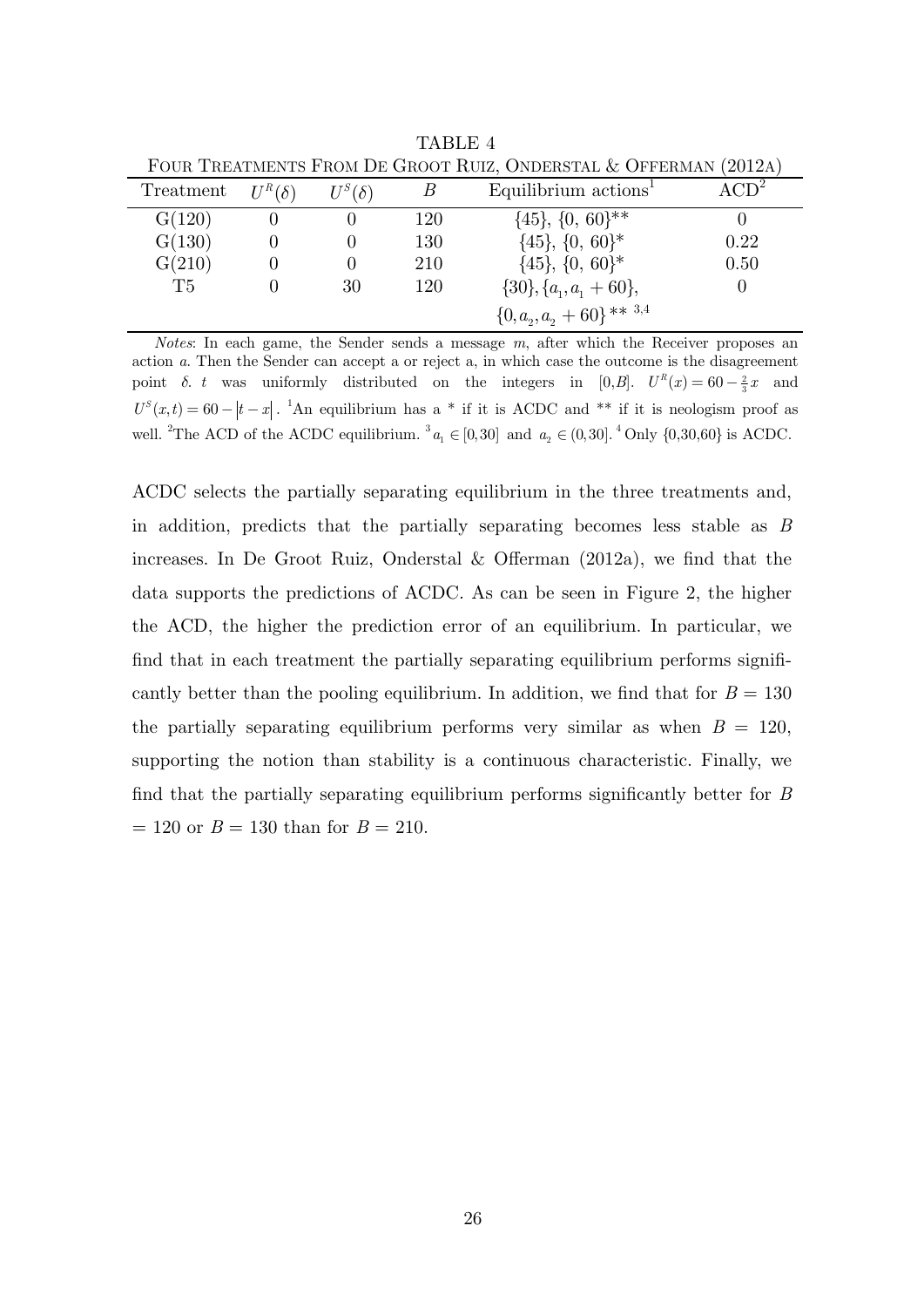

The figure plots for each equilibrium in each treatment its theoretical ACD against its empirical prediction error for the last 15 periods. Let  $a^{\sigma}(t)$  be the equilibrium action of the Receiver given type t and  $\hat{a}_i(t_i)$  the observed action for observation i. The average prediction error (for a set of *n* observations *I*) is then  $\frac{1}{\sqrt{a}}\sum_{i=1}^{\infty} (t_i - a^{\circ})$  $\frac{1}{n}\sum_{i\in I} \hat{a}_i(t_i) - a^\sigma(t_i) \mid$  $\frac{1}{n}\sum_{i\in I} \hat{a}_i(t_i) - a^\sigma(t_i) \mid.$ 

Finally, treatment T5 has B=120,  $U^R(\delta) = 0$  and  $U^S(\delta, t) = 30$ . The corresponding game has a continuum of size-2 and size-3 equilibria. None of the earlier refinements selects a unique equilibrium. Even influentiality (selecting the equilibrium with the maximum size) does thus not identify a unique equilibrium because there are several size-3 equilibria. Similarly, NITS is not selective as one size-2 and all size-3 equilibria survive NITS. In sum, in De Groot Ruiz, Onderstal & Offerman  $(2012a)$ , we find that the ACD of an equilibrium predicts well relative to other equilibria and that the ACDC-equilibrium has the lowest prediction error.

# **5. Conclusion**

ACDC generalizes refinements based on credible deviations, in particular neologism proofness, capturing the behaviorally relevant aspects of equilibrium stability in cheap talk games. ACDC is based on the intuition that the frequency and size of credible deviations affects equilibrium stability in a continuous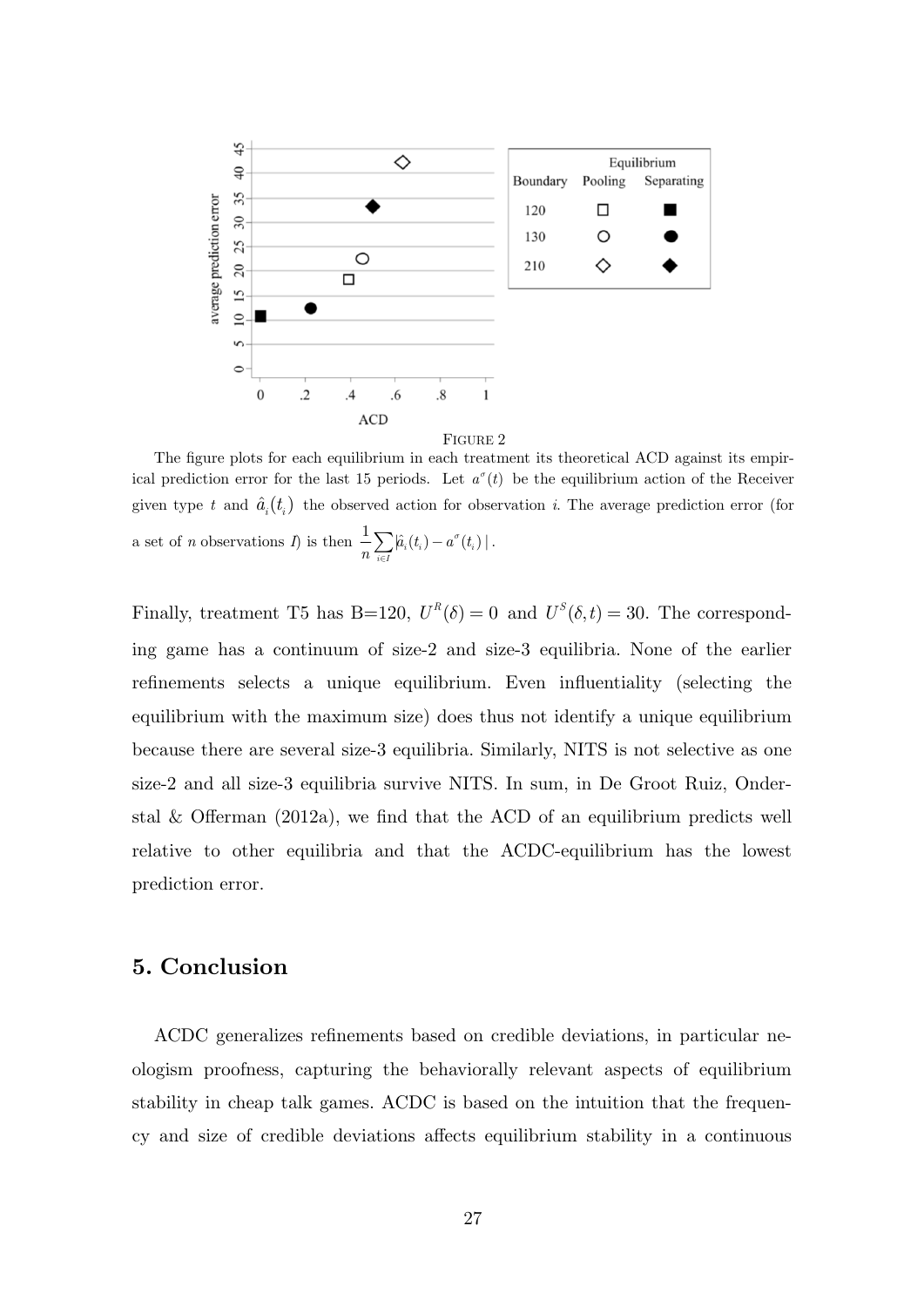rather than a binary manner. ACDC measures the (in)stability of cheap talk equilibria and determines which are most plausible. We showed that an ACDC equilibrium exists under general conditions and that it is unique in a large range of applications. Most importantly, the predictions of ACDC organize the data of previous and new experiments well. In particular, the data supports the conclusions of ACDC with respect to credible neologisms. Where credible neologisms differ from credible announcements, as in the CS-Game, the predictions of ACDC with respect to credible neologisms do better than those with respect to credible announcements.

# **References**

- Agranov, M., & Schotter, A. (2012). Ignorance is Bliss: an Experimental Study of the Use of Ambiguity and Vagueness in the Coordination Games with Asymmetric Payoffs. *AEJ: Microeconomics, 4*, 77-103.
- Banks, J. S., & Sobel, J. (1987). Equilibrium Selection in Signaling Games. *Econometrica, 55*, 647-661.
- Blume, A., & Sobel, J. (1995). Communication-Proof Equilibria in Cheap-Talk games. *Journal of Economic Theory, 65*, 359-382.
- Blume, A., DeJong, D. V., Kim, Y.-G., & Sprinkle, G. B. (1998). Experimental Evidence on the Evolution of Meaning of Messages in Sender-Receiver Games. *The American Economic Review, 88*, 1323-1340.
- Blume, A., DeJong, D. V., Kim, Y.-G., & Sprinkle, G. B. (2001). Evolution of Communication with Partial Common Interest. *Games and Economic Behavior, 37*, 79-120.
- Blume, A., Kim, Y.-G., & Sobel, J. (1993). Evolutionary Stability in Games of Communication. *Games and Economic Behavior, 5*, 547-575.
- Cai, H., & Wang, J. T. (2006). Overcommunication in Strategic Information Transmission Games. *Games and Economic Behavior, 56*, 7-36.
- Camerer, C. F., Ho, T.-H., & Chong, J.-K. (2004). A Cognitive Hierarcy Model of Games. *Quarterly Journal of Economics, 119*, 861-898.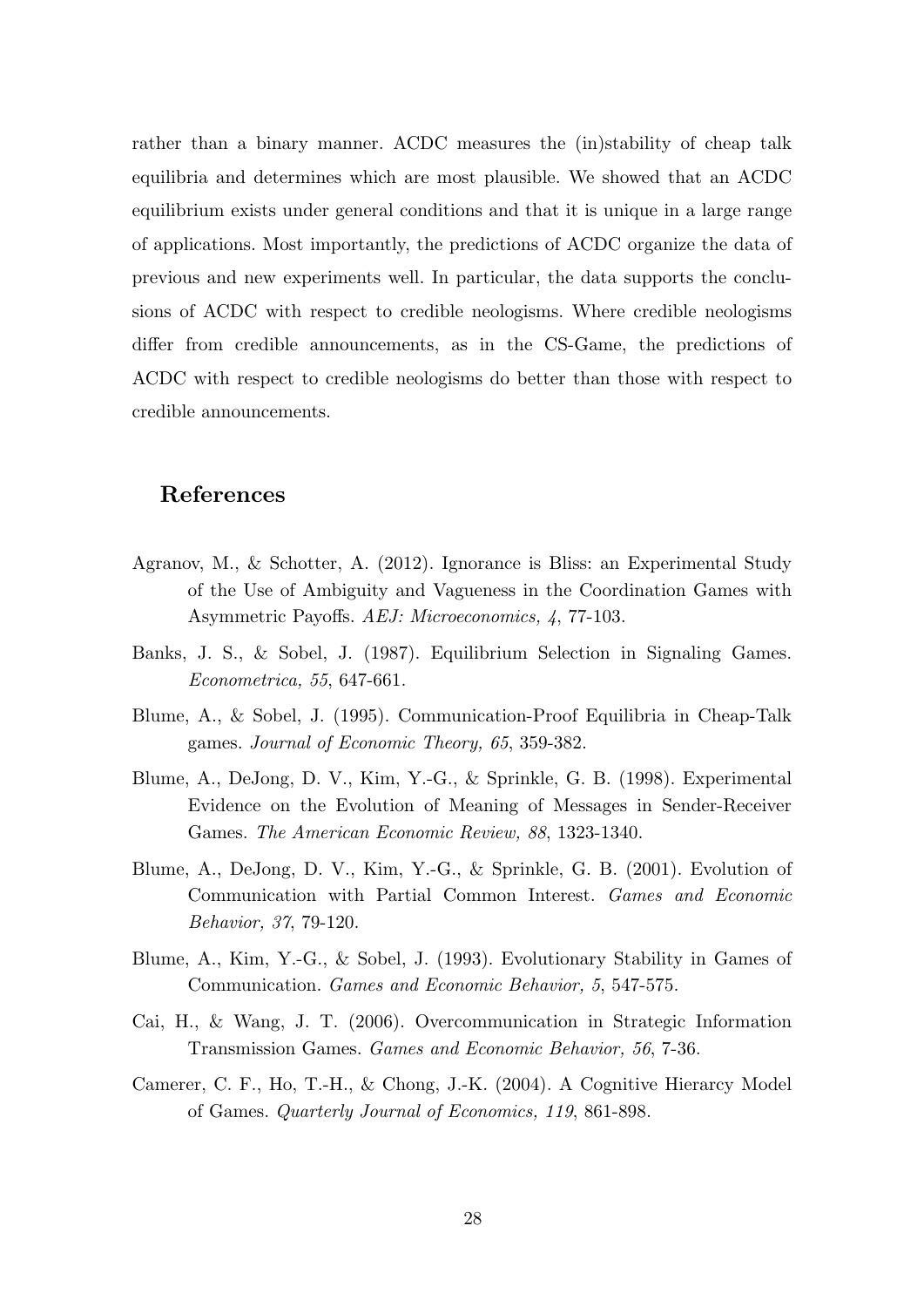- Chen, Y., Kartik, N., & Sobel, J. (2008). Selecting Cheap Talk Equilibria. *Econometrica, 76*, 117-136.
- Cho, I.-K., & Kreps, D. M. (1987). Signaling Games and Stable Equilibria. *Quarterly Journal of Economics, 102*, 179-221.
- Coles, P., Kushnir, A., & Niederle, M. (Forthcoming). Preference Signaling in Matching Markets. *AEJ: Microeconomics*.
- Crawford, V., & Sobel, J. (1982). Strategic Information Transmission. *Econometrica, 50*, 1431-1451.
- De Groot Ruiz, A. W., Offerman, T., & Onderstal, S. (2012a). An Experimental Study of Credible Deviations and ACDC. *Working paper, University of Amsterdam*.
- De Groot Ruiz, A. W., Offerman, T., & Onderstal, S. (2012b). Power and the Privilege of Clarity: An Analysis of Bargaining Power and Information Transmission. *Working paper, University of Amsterdam*.
- Dickhaut, J. W., McCabe, K. A., & Mukherji, A. (1995). An Experimental Study of Strategic Information Transmission. *Economic Theory, 6*, 389- 403.
- Farrell, J. (1993). Meaning and Credibility in Cheap-Talk Games. *Games and Economic Behavior, 5*, 514-531.
- Farrell, J., & Gibbons, R. (1989). Cheap Talk can Matter in Bargaining. *Journal of Economic Theory, 48*, 221-237.
- Gilligan, T. W., & Krehbiel, K. (1990). Organization of Informative Committees by a Rational Legislature. *American Journal of Political Science, 34*, 531- 564.
- Kartik, N., Ottaviani, M., & Squintani, F. (2007). Credulity, Lies and Costly Talk. *Journal of Economic Theory, 134*, 93-116.
- Kohlberg, E., & Mertens, J.-F. (1986). On the Strategic Stability of Equilibria. *Econometrica, 54*, 1003-1037.
- Matthews, S. A. (1989). Veto Threats: Rhetoric in a Bargaining Game. *Quarterly Journal of Economics, 104*, 347-369.
- Matthews, S. A., & Postlewaite, A. (1989). Pre-Play Communication in Two-Person Sealed-Bid Double Auctions. *Journal of Economic Theory, 48*, 238-263.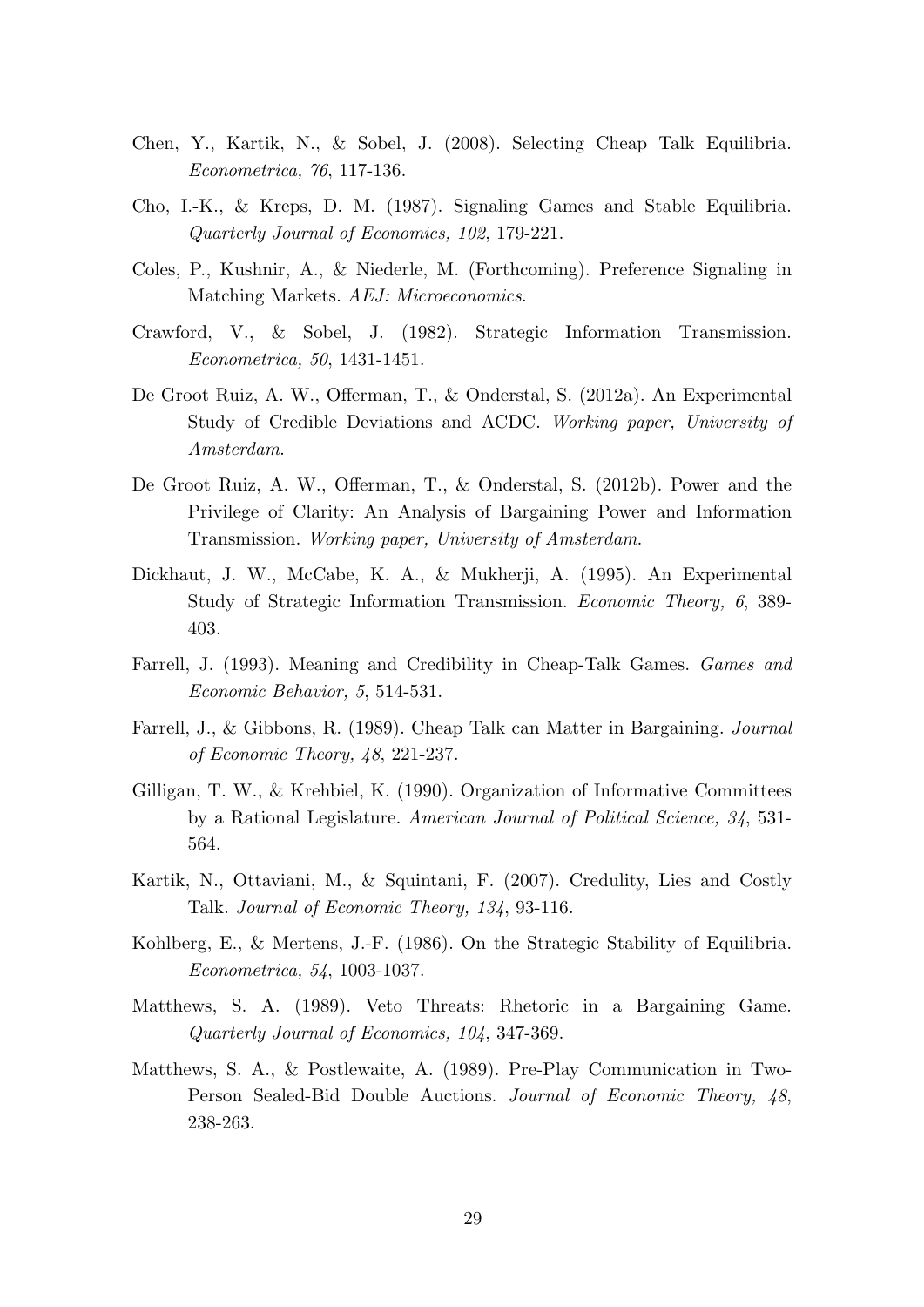- Matthews, S. A., Okuno-Fujiwara, M., & Postlewaite, A. (1991). Refining Cheap-Talk Equilibria. *Journal of Economic Theory, 55*, 247-273.
- McKelvey, R. D., & Palfrey, T. R. (1998). Quantal Response Equilibrium for Extensive Form Games. *Experimental Economics, 1*, 9-41.
- Morgan, J., & Stocken, P. C. (2003). An Analysis of Stock Recommendations. *The RAND Journal of Economics, 34*, 183-203.
- Morris, S. (2001). Political Correctness. *Journal of Political Economy, 109*, 231- 265.
- Myerson, R. B. (1989). Credible Negotiation Statements and Coherent Plans. *Journal of Economic Theory, 48*, 264-303.
- Nagel, R. (1995). Unraveling in Guessing Games: An Experimental Study. *American Economic Review, 85*, 1313-1326.
- Park, I.-U. (1997). Generic Finiteness of Equilibrium Outcome Distributionsfor Sender-Receiver Cheap-Talk Games. *Journal of Economic Theory, 76*, 431-448.
- Rabin, M. (1990). Communication between Rational Agents. *Journal of Economic Theory, 51*, 144-170.
- Rabin, M., & Sobel, J. (1996). Deviations, Dynamics and Equilibrium Refinements. *Journal of Economic Theory, 68*, 1-25.
- Sobel, J. (2010). Giving and Receiving Advice. *Working paper, University of California, San Diego*.
- Wang, J. T., Spezio, M., & Camerer, C. F. (2010). Pinocchio's Pupil: Using Eyetracking and Pupil Dilation to Understand Truth Telling and Deception in Sender-Receiver Games. *American Economic Review, 100*, 984-1007.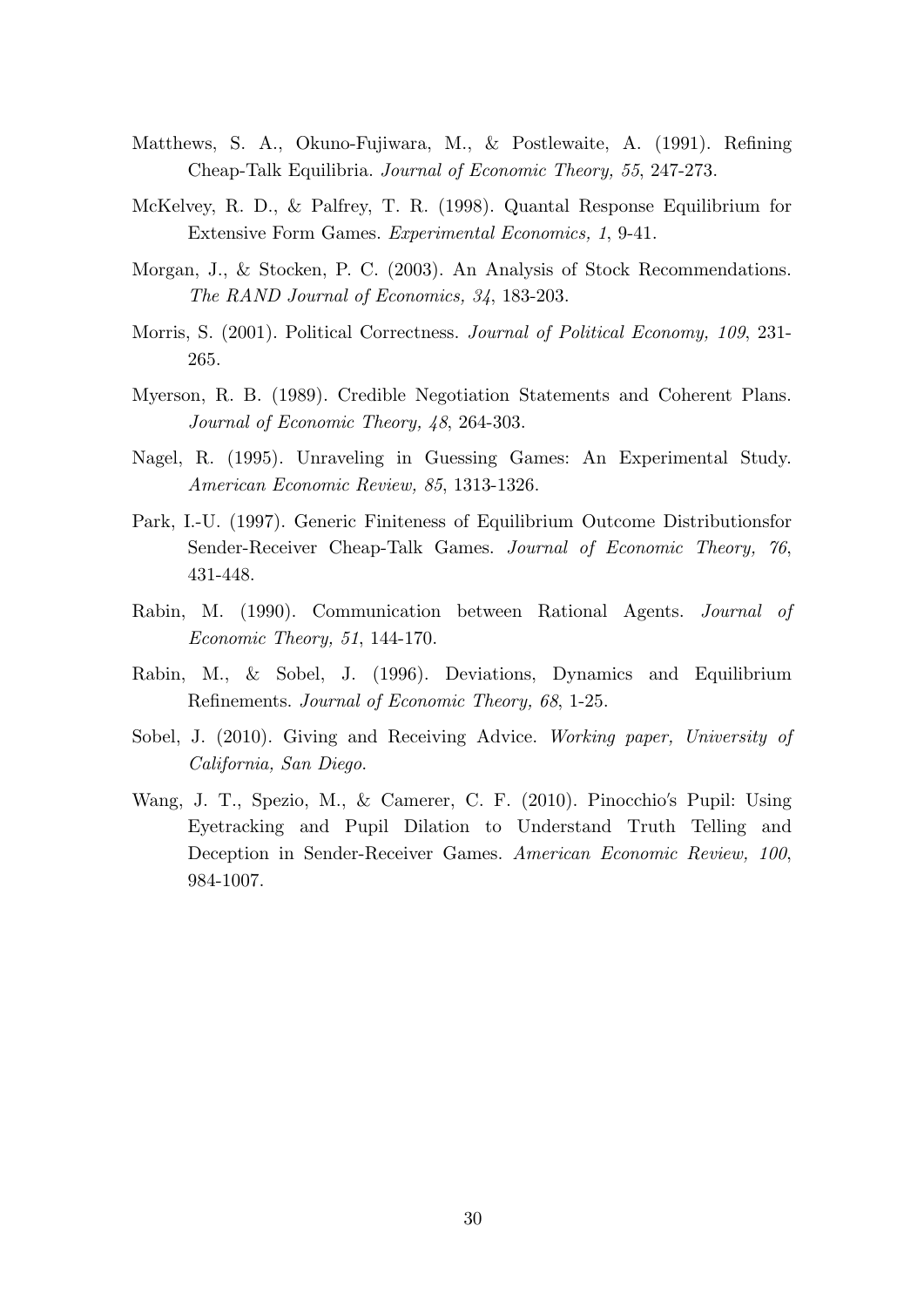# **Appendix A**

# **Proof of Proposition 3**

The proof proceeds as follows. First, we obtain closed-form solutions for the ACD for all *b*. Second, we calculate the ACD for the specified values of *b*.

The ACD of equilibrium  $\sigma$  in the CS game is equal to

$$
ACD(\sigma) = E_t \left[ \frac{U^S(\tilde{a}^{\sigma}(t), t) - U^S(a^{\sigma}(t), t)}{\overline{U}^S(t) - \underline{U}^S(t)} \right]
$$
  
= 
$$
\int_0^1 \frac{U^S(\tilde{a}^{\sigma}(t), t) - U^S(a^{\sigma}(t), t)}{U^S(\min\{t + b, 1\}, t) - \min\{U^S(0, t), U^S(1, t)\}} dt
$$
  
= 
$$
\int_0^1 \frac{\left(a^{\sigma} - (t + b)\right)^2 - \left(\tilde{a}^{\sigma} - (t + b)\right)^2}{-\max\{0, t + b - 1\}^2 + \max\{(t + b)^2, (t + b - 1)^2\}} dt.
$$

Note that  $(t + b - 1)^2 > (t + b)^2$  if and only if  $t < \frac{1}{2}$ 2  $t < \frac{1}{a} - b$ . Suppose  $a^{\sigma}(t)$  and  $\tilde{a}^{\sigma}(t)$  are constant and  $\overline{U}^{S}(t) = 0$  on the interval  $[\underline{t}, \overline{t}]$ . Let  $\hat{t} \equiv \max\{\underline{t}, \min\{\overline{t}, \frac{1}{2} - b\}\}\.$  Then,  $\int_{\underline{t}}^{\overline{t}} CD(t, \sigma)$  $\int_{t}^{\infty} CD(t, \sigma) dt$  is equal to

$$
h(b, a^{\sigma}, \alpha^{\sigma}, \underline{t}, \overline{t}) = \int_{\underline{t}}^{\overline{t}} \frac{(a^{\sigma} - (t+b))^{2} - (\tilde{a}^{\sigma} - (t+b))^{2}}{\max\{(t+b)^{2}, (t+b-1)^{2}\}} dt
$$
  
\n
$$
= \int_{\underline{t}}^{\hat{t}} \frac{(a^{\sigma} - (t+b))^{2} - (\tilde{a}^{\sigma} - (t+b))^{2}}{(t+b-1)^{2}} dt + \int_{\hat{t}}^{\overline{t}} \frac{(a^{\sigma} - (t+b))^{2} - (\tilde{a}^{\sigma} - (t+b))^{2}}{(t+b)^{2}} dt
$$
  
\n
$$
= (a^{\sigma} - \tilde{a}^{\sigma}) \left( \frac{(a^{\sigma} + \tilde{a}^{\sigma} - 2)(\hat{t} - \underline{t})}{(b-1+\hat{t})(b-1+\underline{t})} + 2 \log \left[ \frac{b-1+\underline{t}}{b-1+\hat{t}} \right] \right)
$$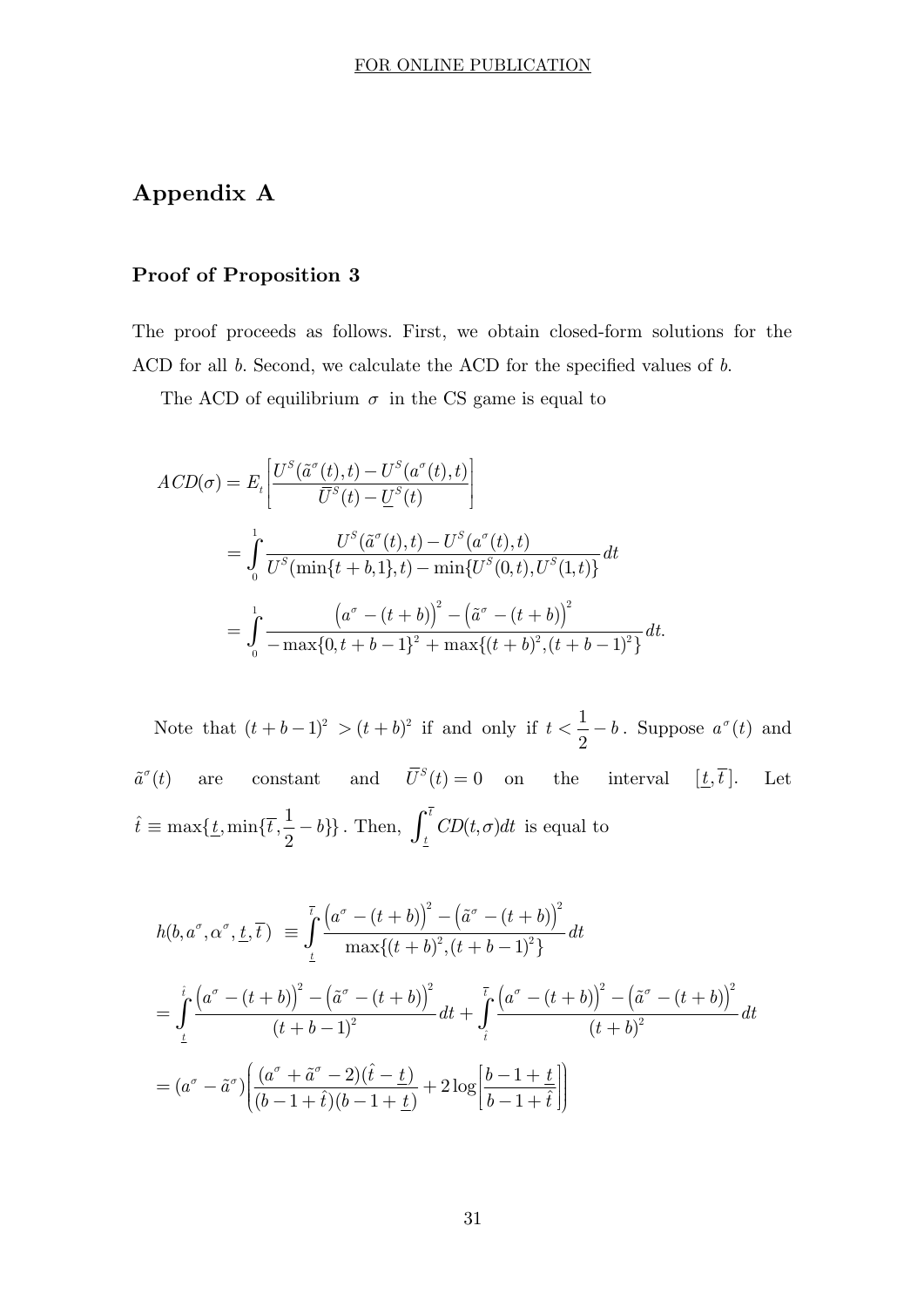#### FOR ONLINE PUBLICATION

$$
+(a^{\sigma}-\tilde{a}^{\sigma})\Bigg(\frac{(a^{\sigma}+\tilde{a}^{\sigma})(\overline{t}-\hat{t})}{(b+\overline{t})(b+\hat{t})}+2\log\Bigg[\frac{b+\hat{t}}{b+\overline{t}}\Bigg]\Bigg].
$$

As noted in the main text, an equilibrium of size *n* can have a neologism in the beginning  $\tilde{a}_0^n$ , a neologism at the end  $\tilde{a}_n^n$  and at most  $n-1$  neologisms in the middle,  $\tilde{a}_i^n, i = 1,...,n-1$ . The size-1 equilibrium has a neologism at the beginning and at the end. The maximum size  $n(b)$  equilibrium has a neologism at the end and neologisms in the middle  $\tilde{a}_i^n, i = \underline{i}(b), ..., n-1$ , where  $\underline{i}(b) = 1$  if  $2bn(b)^2 < 1$  and  $\underline{i}(b) = 2$  if  $2bn(b)^2 \ge 1$ . Size- *n* equilibria with  $1 < n < n(b)$ admit all neologisms specified above. Observe that  $\tau_{n-1}^n < 1 - b$ , such that  $\overline{U}^S(t) = 0$  except for the highest types of the highest neologism, such that  $h(b, a^{\sigma}, \tilde{a}^{\sigma}, \underline{t}, \overline{t})$  can be used to calculate the contribution to the ACD for neologisms  $\underline{i}(b) = 1, ..., n-1$ . For the highest neologism, the contribution to the ACD is equal to

$$
\overline{h}(b,n) = h(b, a_n^n, \tilde{a}_n^n, \underline{\tau}_n^n, b-1) + \int_{b-1}^1 \frac{\left(a_n^n - (t+b)\right)^2 - \left(\tilde{a}_n^n - (t+b)\right)^2}{-(t+b-1)^2 + (t+b)^2} dt
$$
  
=  $h(b, a_n^n, \tilde{a}_n^n, \underline{\tau}_n^n, b-1) + \frac{1}{2}(a_n^n - \tilde{a}_n^n)(a_n^n + \tilde{a}_n^n - 1) \log[2b+1].$ 

Let  $\sigma_b^n$  be the size-*n* equilibrium of the game with bias parameter *b*. Then, the ACD of the pooling equilibrium is

$$
ACD(\sigma_b^1) = h(b, a_1^1, \tilde{a}_0^1, 0, \overline{\tau}_0^1) + \overline{h}(b, 1).
$$

The ACD of the maximum-size equilibrium is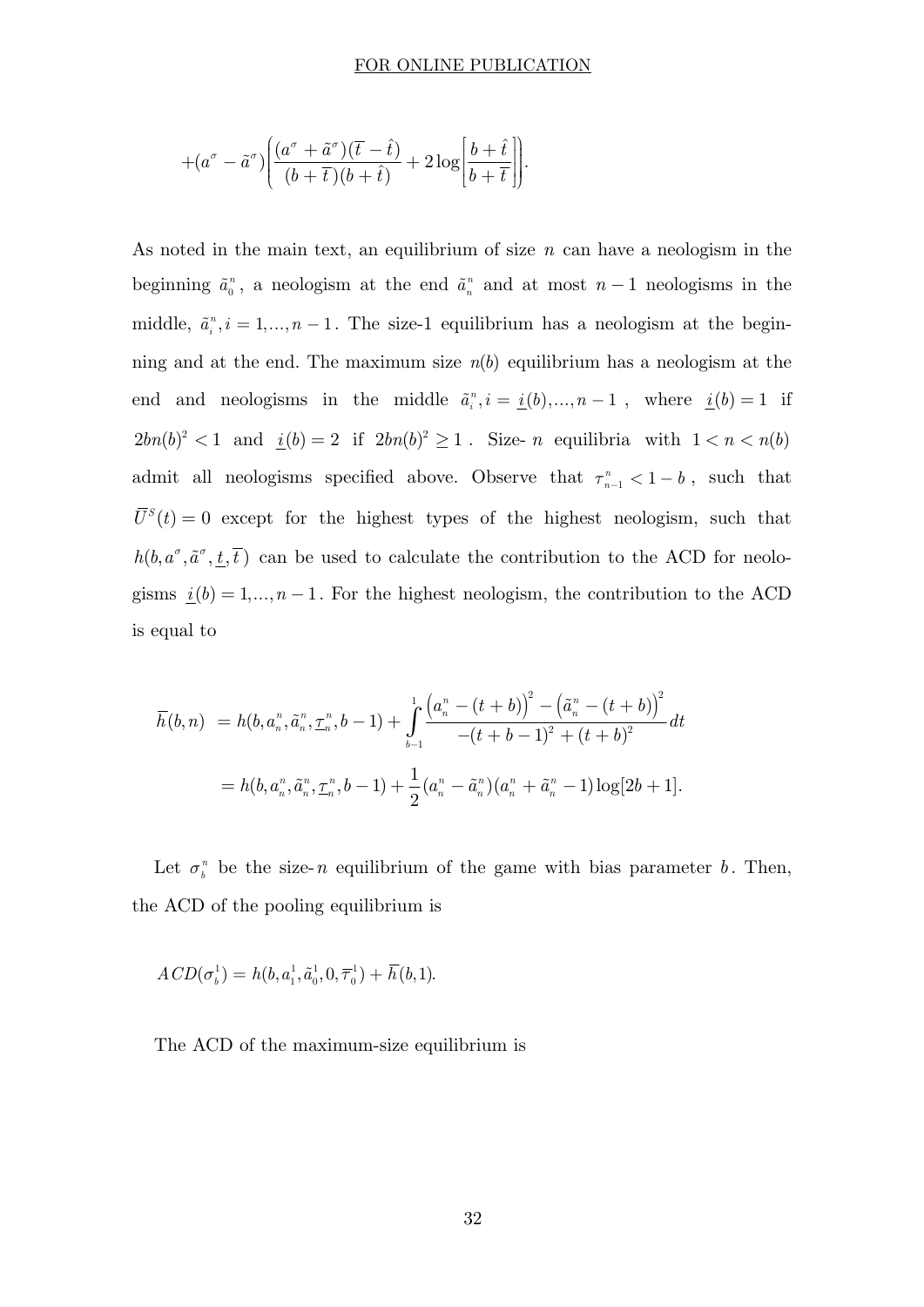#### FOR ONLINE PUBLICATION

$$
ACD(\sigma_b^{n(b)}) = \sum_{i=\underline{i}(b)}^{i=n(b)-1} [h(b, a_i^{n(b)}, \tilde{a}_i^{n(b)}, \underline{\tau}_i^{n(b)}, t_i^{n(b)}) + h(b, a_{i+1}^{n(b)}, \tilde{a}_i^{n(b)}, t_i^{n(b)}, \overline{\tau}_i^{n(b)})] + \overline{h}(b, n(b)).
$$

The ACD of a size-*n* equilibrium with  $1 < n < n(b)$  is equal to

$$
ACD(\sigma^n_b) = h(b, a^n_i, \tilde{a}^n_0, 0, \overline{\tau}^n_0) + \sum_{i=1}^{i=n-1} [h(b, a^n_i, \tilde{a}^n_i, \underline{\tau}^n_i, t_i^n) + h(b, a^n_{i+1}, \tilde{a}^n_i, t_i^n, \overline{\tau}^n_i)] + \overline{h}(b, n)
$$

**Proof of Proposition 3** For each  $b \in \left\{\frac{1}{10000}, \frac{2}{10000}, ..., \frac{1}{4}\right\},\$  $\in \left\{\frac{1}{10000}, \frac{2}{10000}, \ldots, \frac{1}{4}\right\}$  one can calculate the (closed-form) value of  $ACD(\sigma_i^n)$  for all  $1 \leq n \leq n(b)$ , and verify that the ACD of the size-*n* equilibrium in the CS game is decreasing in *n*.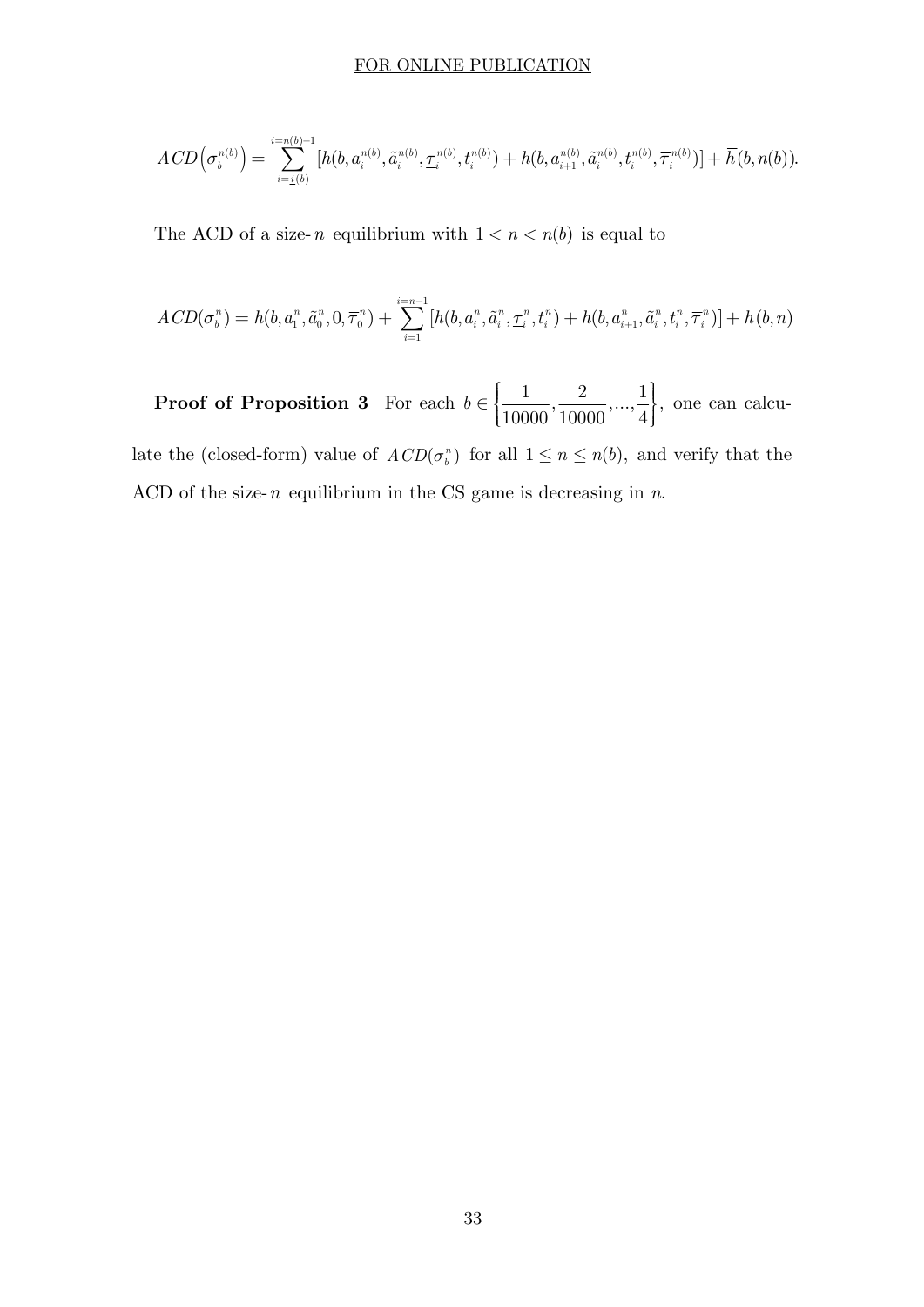# **Appendix B: ACDC in a Veto Threats Games**

## **B.1. Equilibria and ACDC in veto-threat games**

Consider the following game. Nature draws the Sender type *t* from distribution *f* on *T*, where *T* is a compact metric space. The Sender then privately observes her type *t* and chooses a message  $m \in M$ . After having observed the Sender's message, the Receiver chooses an action  $a \in A$ , where A is a compact metric space. After seeing the action, the Sender chooses between accepting  $(v=1)$  or rejecting  $(v=0)$  the action. If she rejects, the outcome is the disagreement point  $\delta$ . If  $\delta \in A$ , the game has an internal veto threat and otherwise it has an external veto threat. The outcome set is  $X = A \cup \{\delta\}$ . Let  $U^R: X \times T \to \mathbb{R}$  be the utility function of the Receiver  $U^S: X \times T \to \mathbb{R}$  that of the Sender. We assume both are bounded from above and below.

A strategy for the Sender consists of a message strategy  $\mu: T \to M$  and an acceptance strategy  $\nu : A \times T \to \{0,1\}$ . The strategy of the Receiver is an action strategy  $\alpha : M \longrightarrow A$ . Let  $\Sigma^S$  be the set of Sender strategies and  $\Sigma^R$  the set of Receiver strategies. Let  $\{\mu, \alpha, \nu\}$  be a strategy profile and  $\Sigma$  the set of all strategy profiles. Define  $V^R(x,t;\nu) = U^R(x,t) \cdot \nu(x,t) + U^R(\delta,t) \cdot (1 - \nu(x,t))$  and  $V^{S}(x,t;\nu) = U^{S}(x,t) \cdot \nu(x,t) + U^{S}(\delta,t) \cdot (1 - \nu(x,t)).$  Finally, let the Receiver have prior beliefs  $\beta^{0}(t) = f(t)$  and posterior beliefs  $\beta(t | m)$  respectively. A pure strategy perfect Bayesian equilibrium (equilibrium henceforth)  $\sigma = {\mu, \alpha, \beta}$  is characterized by the following four conditions: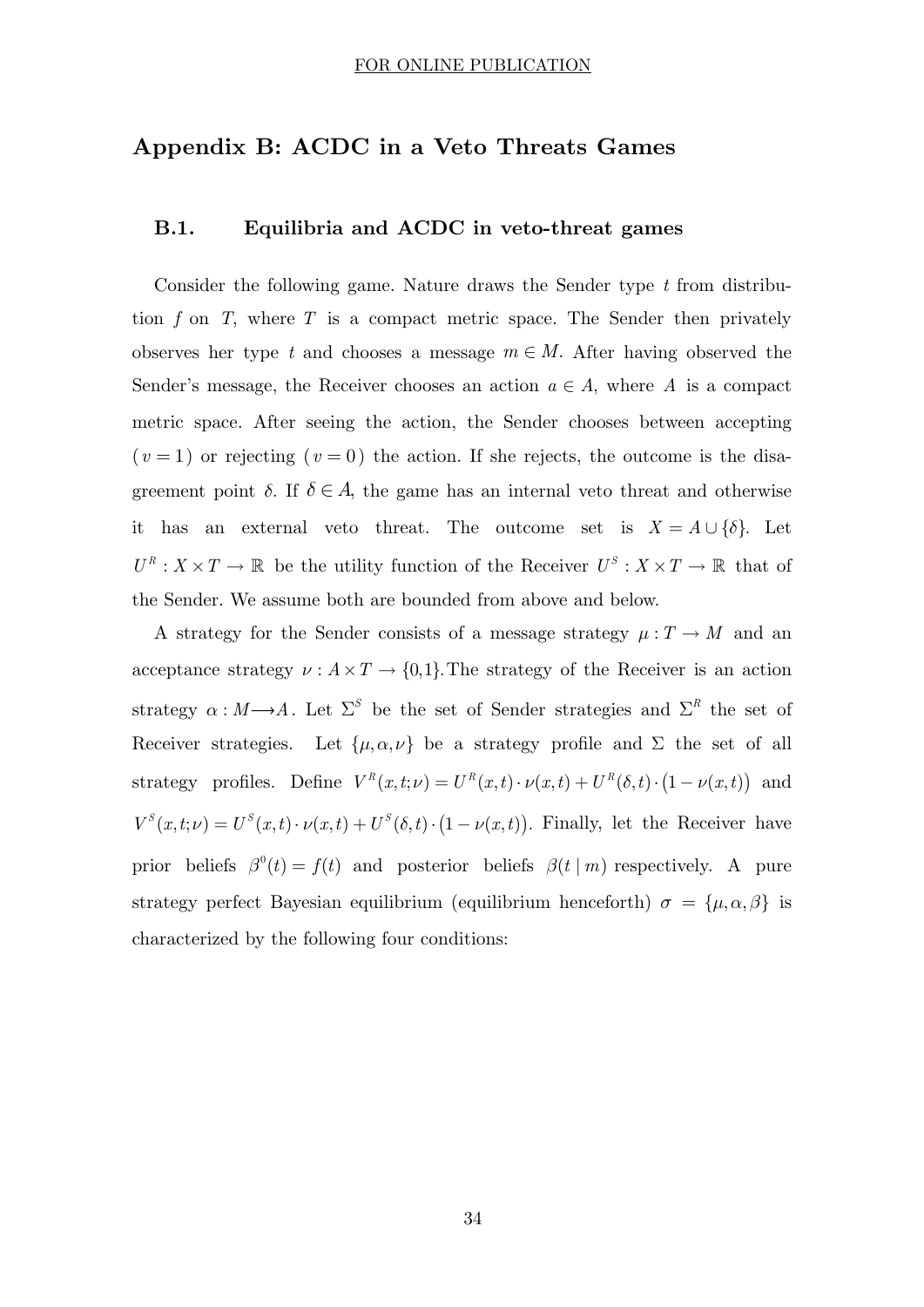For each  $t \in T$ ,  $m(t) \in \arg \max V^S(\alpha(m), t; \nu)$ 

(8) For each 
$$
m \in M
$$
,  $\alpha(m) \in \arg \max_{a \in A} \int_T V^R(a, t; \nu) \beta(t | m) dt$   
\n $\nu(a, t) = 1$  if  $U^S(a, t) > U^S(\delta, t)$  and  $\nu(a, t) = 0$  if  $U^S(a, t) < U^S(\delta, t)$   
\n $\beta(m)$  is derived from  $\mu$  and  $\beta^0$  using Bayes Rule whenever possible

Let  $\Sigma^*$  be the set of equilibria and  $\Sigma^{\dagger}$  be the set of rationalizable strategy profiles. Define  $\underline{V}^S(t) \equiv \inf_{\{\alpha,\mu,\nu\}\in\Sigma^{\dagger}} V^S(t,\alpha(\mu(t));\nu)$  and  $\overline{V}^S(t) \equiv \sup_{\{\alpha,\mu,\nu\}\in\Sigma}$  $\equiv$  $\{\alpha,\mu,\nu\} \in \Sigma^{\dagger}$  $\overline{V}^s(t) \equiv \text{sup}$  $V^S(t, \alpha(\mu(t)); \nu)$ . Then

(9) 
$$
CD_{\gamma}(t,\sigma) = \frac{V^S\left(t,\alpha^{\gamma}(\mu^{\gamma}(t));\nu^{\gamma}\right) - V^S\left(t,\alpha(\mu(t));\nu^{\gamma}\right)}{\overline{V}^S(t) - \underline{V}^S(t)}
$$

if  $V^S(t, \alpha(\mu(t)); \nu^{\gamma}) > U^S(t)$ . If  $V^S(t, \alpha(\mu(t)); \nu) = V^S(t)$ . ACDC can be now be defined analogously to the case without a veto by the Sender.

## **B.2. ACDC in a veto threats game**

Here we show that ACDC selects a unique equilibrium in the class of veto threats introduced by De Groot Ruiz, Offerman & Onderstal (2012b). The games studied experimentally in De Groot Ruiz, Offerman & Onderstal (2012a) belong to this class of games. We assume the Sender's type *t* is uniformly distributed on the interval [0,1]. We model the player's bargaining power as the payoff of the disagreement point  $U^R(\delta)$  and  $U^S(\delta)$ , where we assume  $U^{S}(\delta, t) = U^{S}(\delta)$  does not depend on *t*.  $U^{R}$  and  $U^{S}$  satisfy the following assumptions:

(10)  $U^R$  on  $\mathbb R$  is twice continuously differentiable, unimodal with a peak at 0 and concave.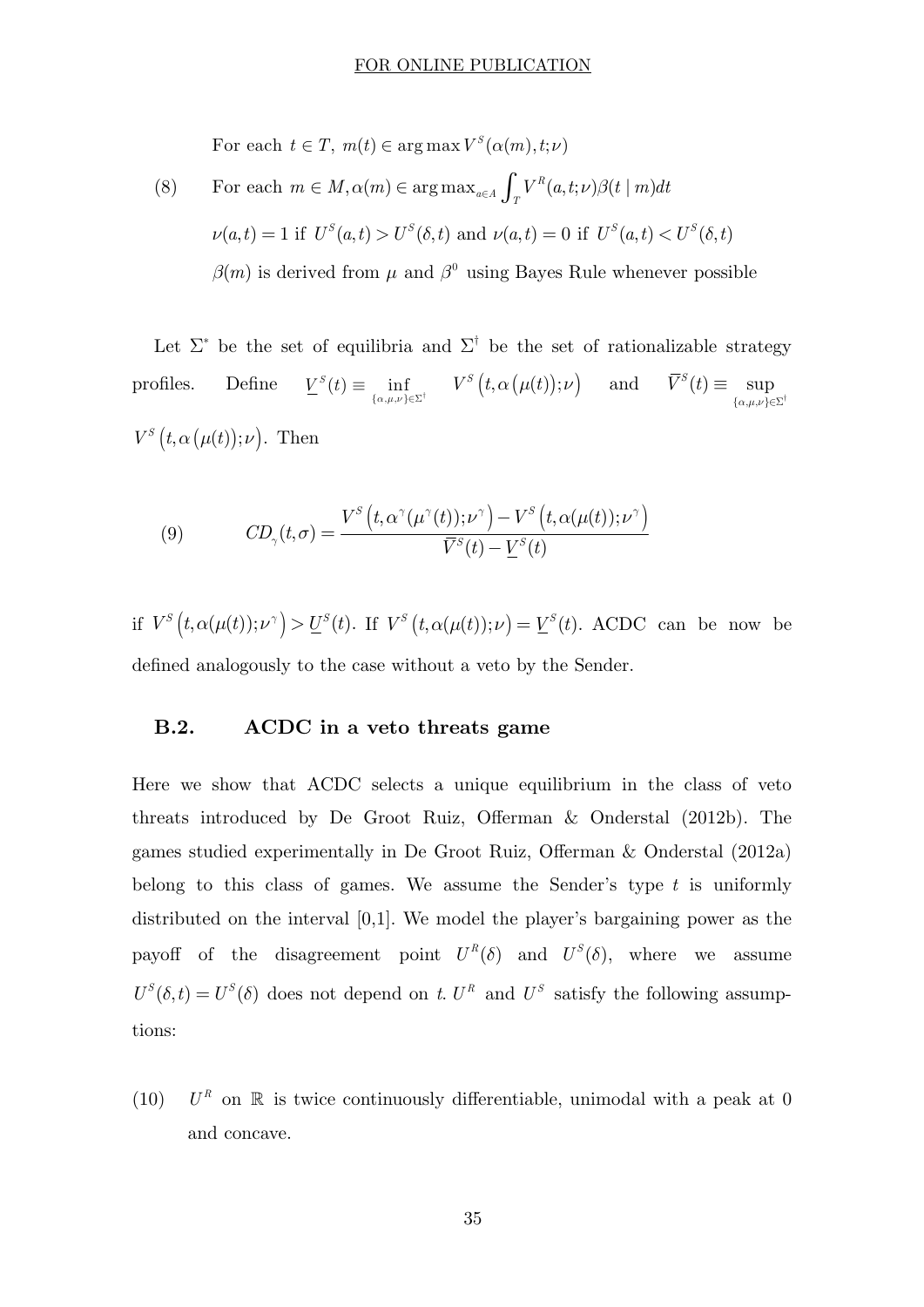(11)  $U^S(x,t)$  can be written as a function  $f(t-x)$ , for all *x* in  $\mathbb{R}$ , *t* in [0,1], where f is continuously differentiable, symmetric, concave, strictly increasing in  $\mathbb{R}_-$  and for all  $y \in \mathbb{R}$  there is a  $z > 0$  such that  $f(z) < y$  and  $f(-z) < y$ ; Finally,  $U^{S}(\delta) < f(0).^{18}$ 

In De Groot Ruiz, Offerman & Onderstal (2012b) we show that only partition equilibria exist. Here we show that there is a unique ACDC equilibrium:

**Proposition 5** *Under assumptions* (10) *and* (11), *the unique ACDC equilibrium is the maximum size equilibrium with the highest equilibrium action.*

For the proof of Proposition 5, we introduce some definitions and results from De Groot Ruiz, Offerman & Onderstal (2012b) and derive two helpful lemmas.

Observe that in this game, a neologism  $\langle \tilde{a}, N \rangle$  is credible relative to equilibrium  $\sigma^*$  if and only if

$$
\tilde{a} \in \arg \max_{a \in \mathbb{R}} P\left\{ U^S(a, t) \ge 0 \middle| t \in N \right\} \left( U^R(a) - U^R(\delta) \right), \text{ and}
$$
\n
$$
\text{for all } k = 1, \dots, n \text{ it holds that } t \in [t_{k-1}, t_k] \cap N \Rightarrow U^S(\tilde{a}, t) > U^S(a_k, t) \text{ and}
$$
\n
$$
t \in [t_{k-1}, t_k] \setminus N \Rightarrow U^S(\tilde{a}, t) \le U^S(a_k, t).
$$

**Lemma 1** If  $\langle \tilde{a}, N \rangle$  *is a credible neologism relative to equilibrium*  $\sigma^*$ , *then* N *is an interval.*

**Proof.** The proof is by contradiction. Suppose  $0 \le t^1 < t^2 < t^3 \le 1$ ,  $t^1, t^3 \in N$ and  $t^2 \notin N$ . Suppose further that in equilibrium, type  $t^i$  obtains action  $a^i$ ,  $i = 1, 2, 3$ . The fact that the a type's utility is strictly decreasing in the distance

-

<sup>&</sup>lt;sup>18</sup> Observe that (11) implies assumptions (A2)-(A5) in De Groot Ruiz, Offerman & Onderstal (2012b). Our assumptions here are stricter. In particular, they require a uniform type distribution and a symmetric and concave payoff function for the Sender.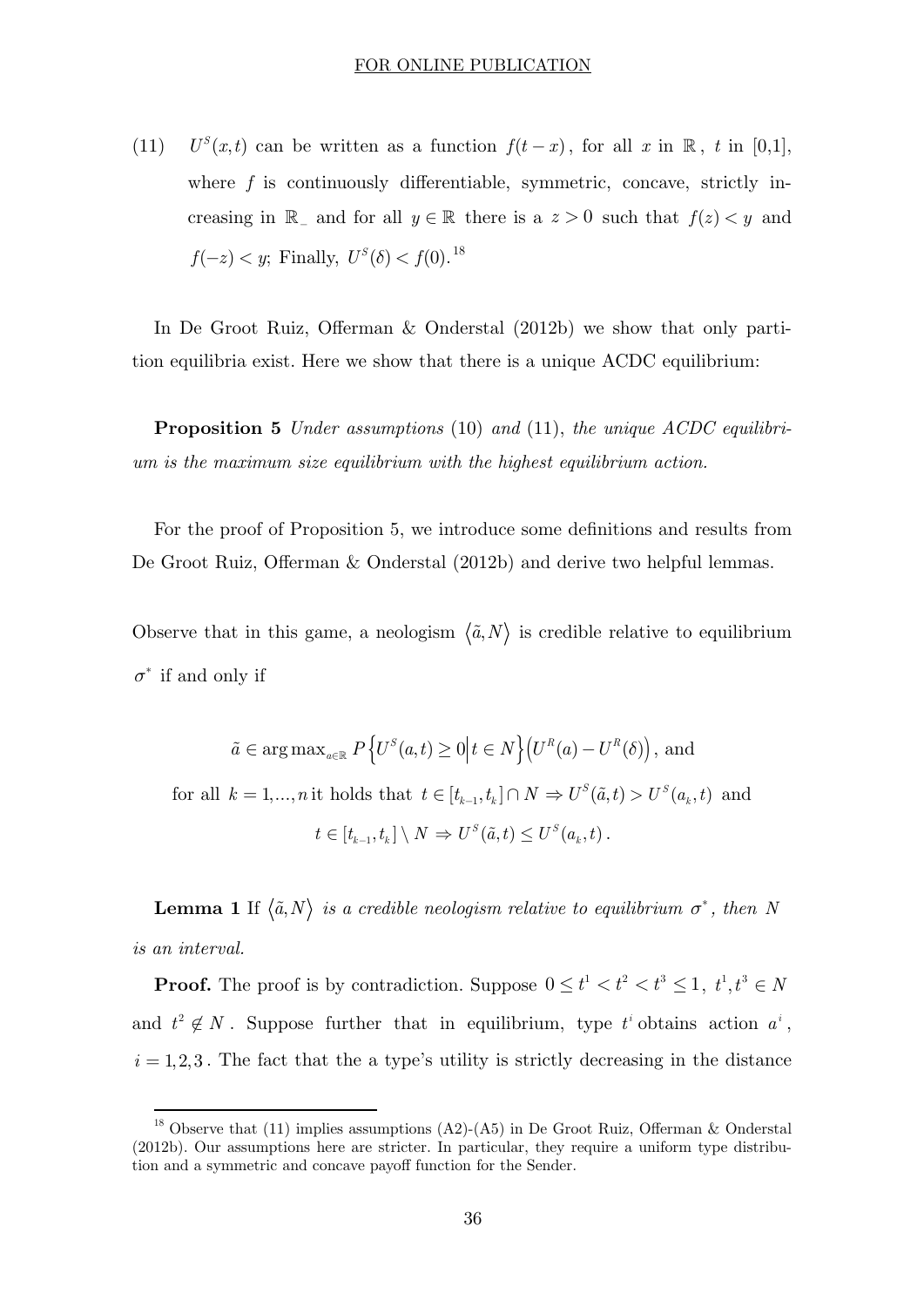between  $t - a$  implies  $a^1 \le a^2 \le a^3$ . If  $\tilde{a} \le t^2$  then it must be the case that  $\tilde{a} \leq a^2$  (otherwise type  $t^2$  would prefer  $\tilde{a}$  over  $a^2$ ). As a consequence,  $\tilde{a} \leq t^3 \leq a^3 = a^2$  because type  $t^3$  must prefer  $\tilde{a}$  over  $a^3$  and  $a^3$  over  $a^2$ . A contradiction is established, because the fact that the indifference points  $t - d$ and  $t + d$  are strictly increasing in *t* implies that type  $t^2$  strictly prefers  $\tilde{a}$  over  $a<sup>2</sup>$ . This is in conflict with the definition of a credible neologism. Analogously,  $\tilde{a} > t^2$  can be ruled out, so that *N* is an interval. *Q.E.D.* 

From (11), it follows that there is a  $d > 0$  such that for all  $t$  and  $a \in \mathbb{R}$ ,  $U^{S}(a,t) \ge U^{S}(\delta)$  if and only if  $a \in [t-d, t+d]$ . Hence,  $t-d$  and  $t+d$  are the Sender's indifference points as to whether she accepts action *a.* From Lemma's 2 and 3 in De Groot Ruiz, Offerman & Onderstal (2012b) it follows that in equilibrium

(12) 
$$
a_1 \ge 0
$$
,  $t_{k-1} - d < a_k \le t_k - d$  for all  $k = 2,...,n$  and  $t_{k-1} + d \le a_k$  for  $k = 3,...,n$ .

We can now show that under (11), it holds that

**Lemma 2** *In equilibrium,*  $a_k + d = t_k = a_{k+1} - d$  *for*  $k = 2,..., n - 1$ .

**Proof.** Due to the *t* being uniformly distributed and (11), the indifference points  $t - d$  and  $t + d$  are uniformly distributed as well. This means that if the Receiver receives a message that identifies Sender types to be in the interval  $[t_k, t_{k+1}]$   $(k = 0, ..., n-1)$ , the probability the Sender accepts an action is not higher for an action  $a > t_k + d$  than for action  $a' = t_k + d$ , while  $U^R(a) < U^R(a')$ . Hence, for the equilibrium action  $a_k$  it holds true that  $a_k \le t_{k-1} + d$  and by (12), this means  $a_k = t_{k-1} + d \le t_k - d$  for  $k = 3,...,n$ . Now, suppose that  $t_{k-1} + d < t_k - d$  for some  $k = 3, ..., n$ . This means that  $a_k < t_k - d$ and hence  $U^s(a_k, t_k) < 0$ . Since  $U^s(a_k, t_k) = U^s(a_{k+1}, t_k)$ , this implies, however,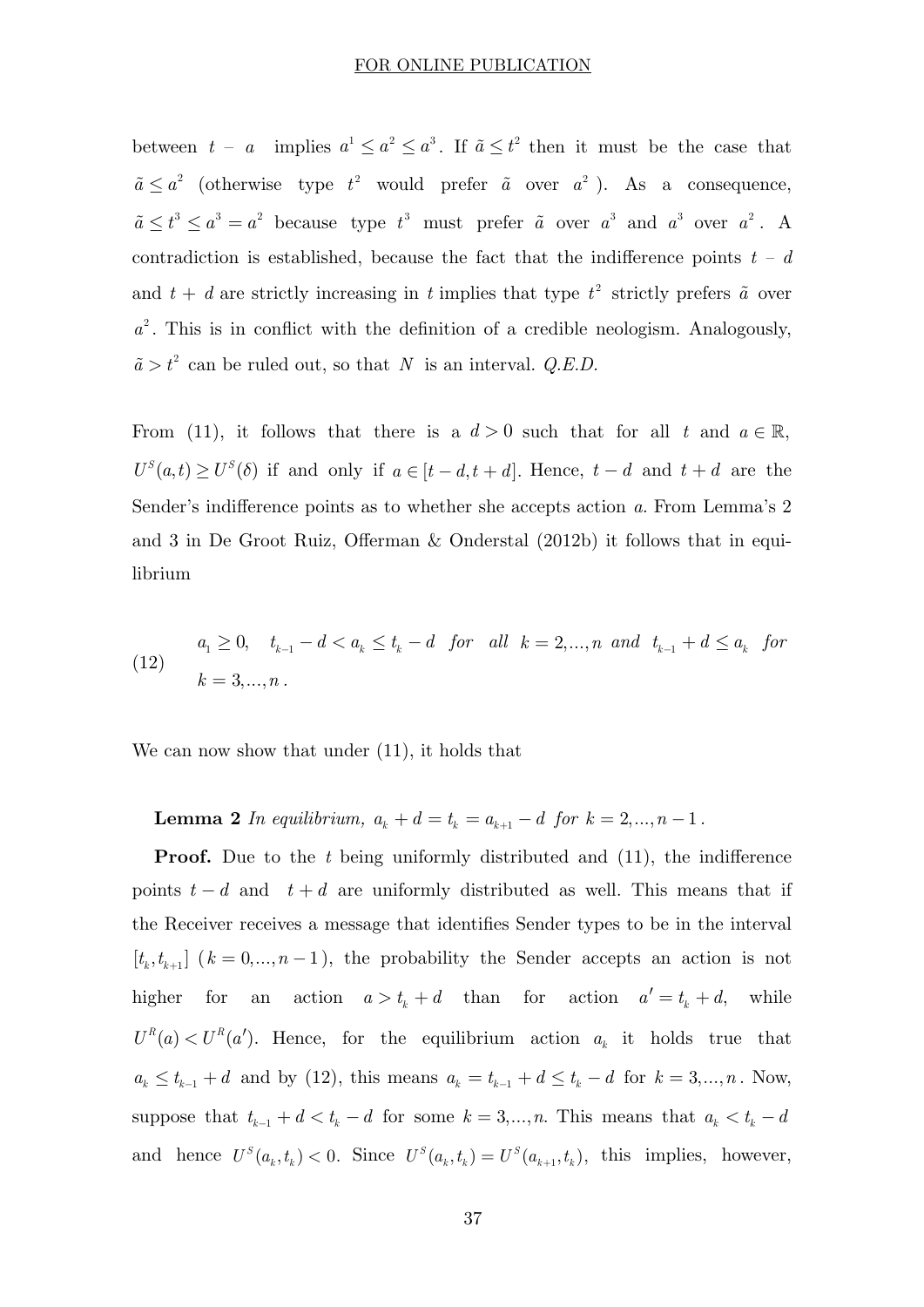that  $a_{k+1} > t_k + d$ , which for  $k = 3, ..., n-1$  is a contradiction with  $a_k \leq t_{k-1} + d$ for  $k = 3,...,n$ . Hence,  $a_k = t_{k-1} + d = t_k - d$  for  $k = 3,...,n-1$ . Consequently,  $a_k + d = t_k = a_{k+1} - d$  for  $k = 3,..., n - 1$ .

Furthermore, from the discussion above we have that  $t_2 = a_3 - d$  and that  $a_2 \leq t_1 + d$ . In addition, from (12) it follows that  $a_2 \leq t_2 - d$ . Hence, a necessary condition on  $a_2$  is that  $a_2 \in \arg \max_{t_1 + d \le a \le t_2 - d} (U^R(a) - U^R(\delta))(a + d - t_1)$ . Analogously to the discussion in the proof of Proposition 2 in De Groot Ruiz, Offerman & Onderstal (2012b), one can show that this implies that  $a_2$  must be equal to  $t_2 - d$ . As a result,  $a_2 + d = t_2 = a_3 - d$ . *Q.E.D.* 

**Proof of Proposition 5** Suppose that the game has more than one equilibrium outcome. If  $\bar{x} \leq 2d$ , then consider the equilibrium outcome  $\sigma^*$  with  $a_1 = 0$ and  $a_2$  such that  $a_2 \in \arg \max_{a \in \mathbb{R}} U^R(a) \left( \min\{a+d,1\} - \frac{1}{2}a_2 \right)$ . If  $\overline{x} > 2d$ , let *n* be the natural number for which  $\bar{x} - 2dn \leq 0$  and  $\bar{x} - 2d(n-1) > 0$ , and consider the following  $\sigma^*$ :  $a_1 = 0$ ;  $a_k = \bar{x} - 2d(n - k - 2)$ ,  $k = 2,...,n$ . We now show that  $\sigma^*$  has the maximum equilibrium size and is the unique ACDC equilibrium outcome.

From Lemma 4 in De Groot Ruiz, Offerman & Onderstal (2012b) and (11), it follows that there exists an  $\bar{x} \in \mathbb{R}$  such that

(13) 
$$
U^{R}(x) - U^{R}(\delta) + 2dU^{R'}(x) \ge 0 \text{ for all } x \in [0, \overline{x}) \text{ and}
$$

$$
U^{R}(x) - U^{R}(\delta) + 2dU^{R'}(x) < 0 \text{ for all } x \in (\overline{x}, 1 - d].
$$

where a prime  $\binom{r}{k}$  denotes a derivative with respect to *x*. Let  $\alpha^*$  denote the highest equilibrium action  $a_n$  in  $\sigma^*$ . Using (13), it can be verified that  $\sigma^*$ constitutes the highest size equilibrium, analogously to the proof of Proposition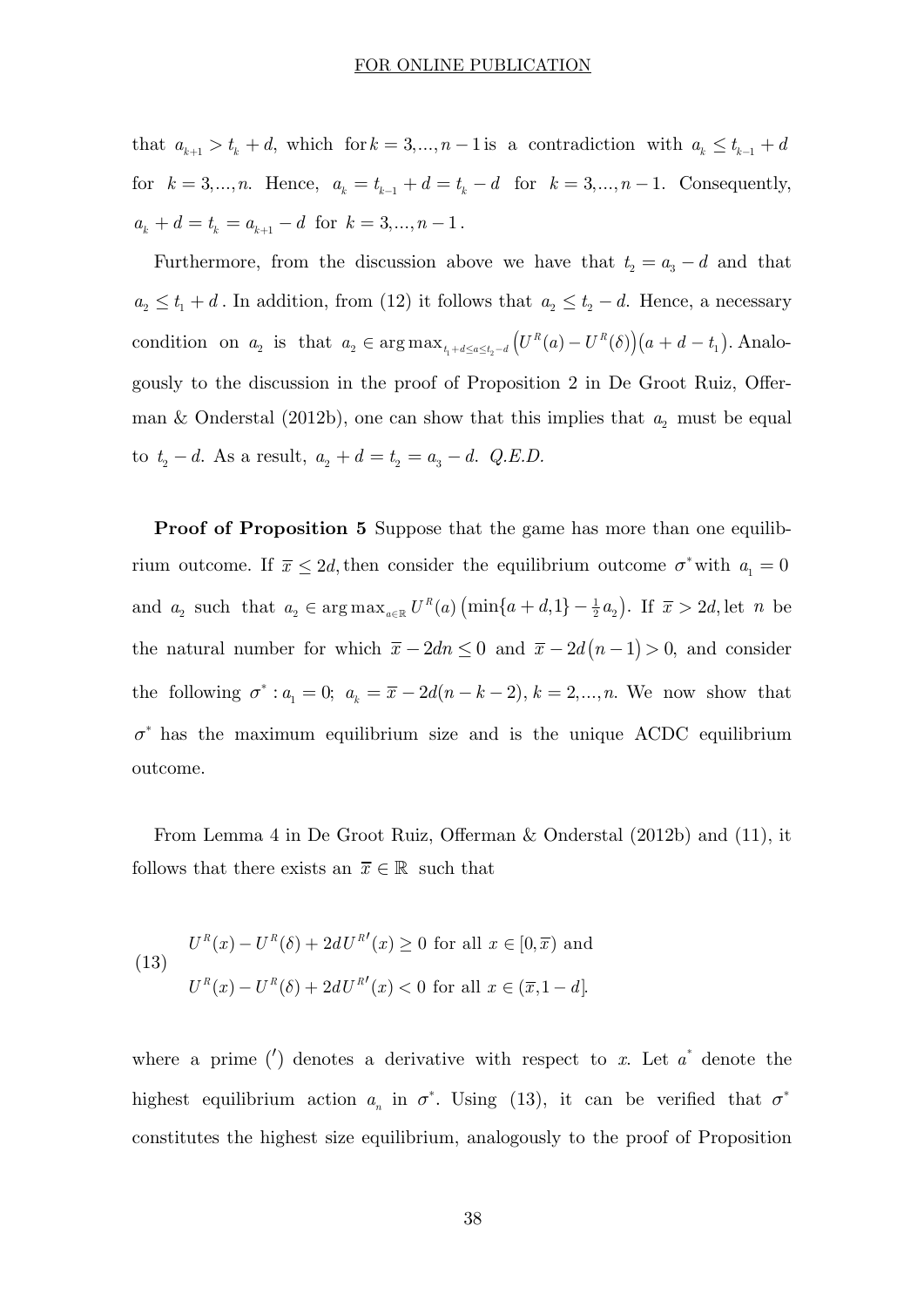#### FOR ONLINE PUBLICATION

3 in De Groot Ruiz, Offerman & Onderstal (2012b). Similarly, it can be verified that the highest action  $a^{**}$  in any other equilibrium  $\sigma^{**}$  must be smaller than  $a^*$  :

$$
a^{**} \le a^* \le 1 - d.
$$

If  $a^{**} < 1-d$ ,  $\sigma^{**}$  has at least one credible neologism: Types in the interval  $(\underline{\tau}^{**}, 1]$  are willing to send a credible neologism  $\langle \tilde{a}^{**}, (\underline{\tau}^{**}, 1] \rangle$ , where

$$
\underline{\tau}^{**} = \frac{1}{2} (a^{**} + \tilde{a}^{**}), \text{ and}
$$
  

$$
\tilde{a}^{**} \in \underset{a \in (a^{**}, \lambda(1)]}{\arg \max} (U^R(a) - U^R(\delta)) \frac{a + d - \underline{\tau}^{**}}{1 - \underline{\tau}^{**}}.
$$

To prove that  $\sigma^*$  is an ACDC equilibrium, we first show it has at most one credible neologism (claim 1) and this credible neologism, if it exists, maximizes  $\tau^{**}$  and minimizes  $\tilde{a}^{**} - a^{**}$  (claim 2).

In order to prove claim 1, suppose that  $\sigma^*$  has another credible neologism. By Lemma 1, the set of types that send the credible neologism relative to equilibrium  $\sigma^*$  is an interval. We can exclude neologisms that induce the Receiver to propose  $a = 0$ , because  $a_1 = 0$  is already an equilibrium action. Hence, the neologism  $\tilde{a}$  (with supremum neologism type  $\tilde{\tau}$ ) is in between two equilibrium actions  $a_{k-1}$  and  $a_k$ . Due to Lemma 1,  $a_{k-1} < \tilde{a} < \tilde{\tau} < a_k$ . This implies that  $U^S(\tilde{a}, \tilde{\tau}) \leq 0$ , because if  $U^S(\tilde{a}, \tilde{\tau}) > 0$ , action  $\tilde{\tau} - d$  would be better for the Receiver than  $\tilde{a}$  after receiving the neologism. Consequently,  $U^S(a_{k-1}, \tilde{\tau}) < U^S(\tilde{a}, \tilde{\tau}) \leq 0$  and  $U^S(a_k, \tilde{\tau}) < U^S(\tilde{a}, \tilde{\tau}) \leq 0$ . This means that an  $\varepsilon > 0$ exists such that a types in  $(\tilde{\tau} - \varepsilon, \tilde{\tau} + \varepsilon)$  receive 0 payoff in equilibrium. Since this is not the case in  $\sigma^*$ ,  $\sigma^*$  has no other neologisms.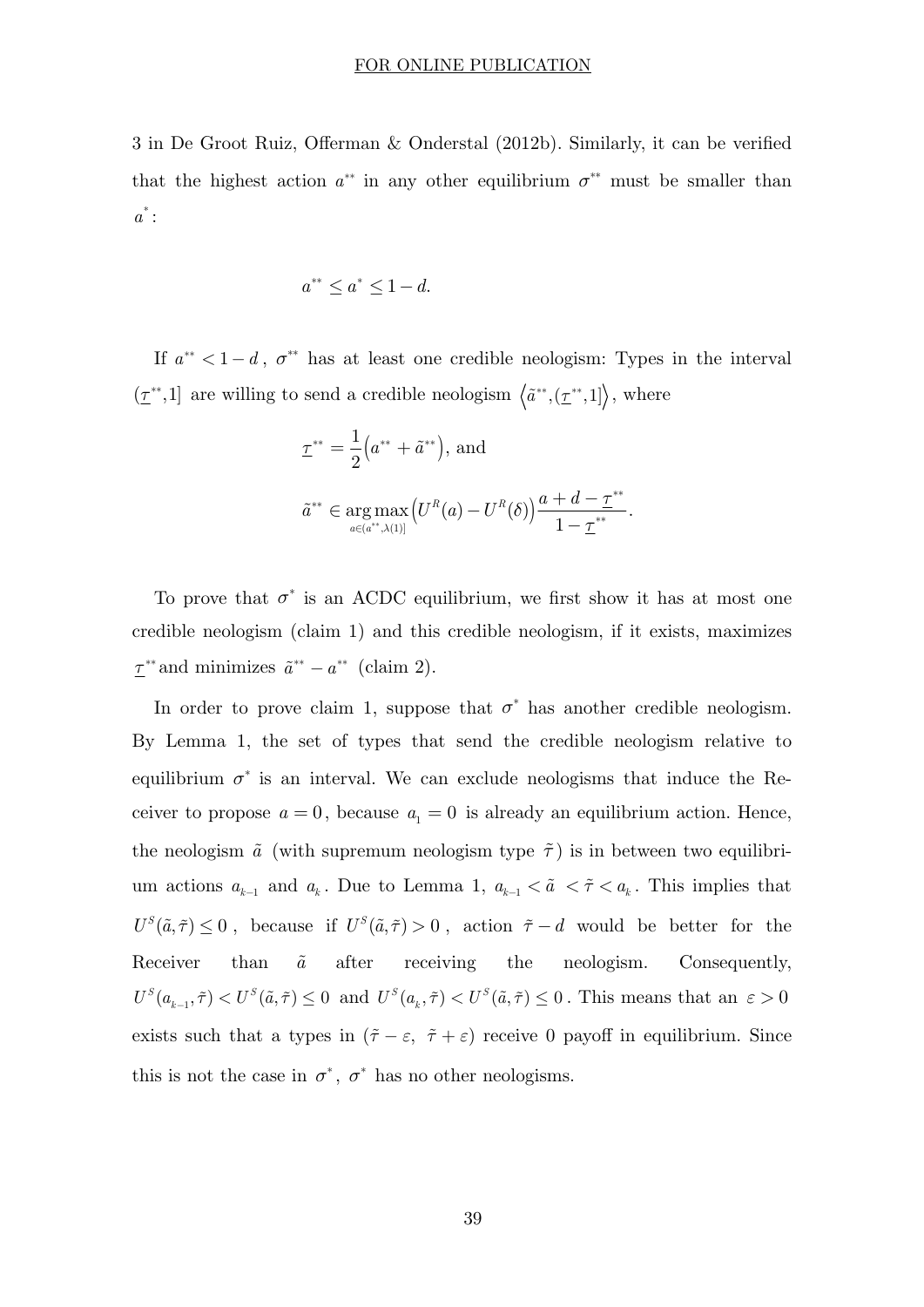The proof of claim 2 proceeds as follows. Note that  $\tilde{a}^{**} = \min{\{\overline{a}^{**}, 1 - d\}}$ , where  $\overline{a}^{**} = \argmax_{a \in \mathbb{R}} (U^R(a) - U^R(b)) \frac{a + b}{1}$ *a*  $\bar{a}^{**} = \arg \max (U^R(a) - U^R(\delta)) \frac{a+d-\tau}{a}$ *t* \*\*  $\longrightarrow$   $\sum_{r=0}^{N} \sum_{r=0}^{N} (I^R(s))^{r} a + d - \underline{\tau}^{**}$  $\lim_{\epsilon \to \infty}$   $\begin{pmatrix} \alpha & \alpha & \alpha \\ \alpha & \alpha & \alpha \end{pmatrix}$   $\begin{pmatrix} \alpha & \alpha \\ \alpha & \alpha \end{pmatrix}$   $\begin{pmatrix} \alpha & \alpha \\ \alpha & \alpha \end{pmatrix}$  $= \arg \max_{a \in \mathbb{R}} (U^{R}(a) - U^{R}(\delta)) \frac{a+d - \underline{\tau}^{**}}{1 - \underline{\tau}^{**}}$ . We know  $\bar{a}^{**} > a^{**}$ , because the solution to  $\argmax_{a \in \mathbb{R}} \left( U^{R}(a) - U^{R}(\delta) \right) \frac{a + 1}{1}$ *a*  $(U^R(a) - U^R(\delta))\frac{a+d-\underline{t}}{a}$ *t d* Î  $\max_{\mathbb{R}} \left( U^{R}(a) - U^{R}(\delta) \right) \frac{a + d - \underline{t}}{1 - t}$  is increasing in <u> $\underline{t}$ </u> and  $a^{**}$  is the solution for  $\underline{t} = t_{n-1}$ , and  $\overline{a}^{**}$  is the solution to the problem with  $\underline{t} \ge a^{**} > t_{n-1}$ . Moreover,

$$
U^{R}(\overline{a}^{**}) - U^{R}(\delta) + U^{R'}(\overline{a}^{**}) (\overline{a}^{**} + d - \underline{\tau}^{**}) = U^{R}(\overline{a}^{**}) - U^{R}(\delta) + U^{R'}(\overline{a}^{**}) \left(\frac{\overline{a}^{**} - a^{**}}{2} + d\right)
$$

 $= 0$  implies that

-

$$
\overline{a}^{**} - a^{**} = -2 \frac{U^R(\overline{a}^{**})}{U^{R'}(\overline{a}^{**})} - 2d.
$$

From the concavity of  $U^R$  it follows that  $\frac{U^R(a)}{U(a)}$  $\left( a\right)$ *R R*  $U^R(a)$  $\frac{U^{R'}(a)}{U^{R'}(a)}$  is increasing in *a*. Hence,

 $\overline{a}^{**} - a^{**}$  is decreasing in  $a^{**}$ . In particular, this implies that  $\tilde{a}^{**} - a^{**}$  is decreasing in  $a^{**}$ . Moreover,  $\underline{\tau}^{**}$  is increasing in  $a^{**}$ .

Finally, to show that  $\sigma^*$  is an ACDC equilibrium, we show that it has the lowest ACD. By Lemma 2, for equilibrium  $\sigma^{**}$  it must then hold that  $a_1^{**} > 0$ or  $a^{**} < a^*$ . If  $a_1^{**} > 0$ , then a neologism  $\langle \tilde{a}_0, [0, \overline{\tau}_0] \rangle$  exists with  $\tilde{a}_0 < a_1^{**}$ . <sup>19</sup> Suppose now that  $a^{**} < a^*$ . If  $\sigma^*$  does not admit a credible neologism, it is evident that  $ACD(\sigma^*) = 0 < ACD(\sigma^{**})$ . Hence, suppose that  $\sigma^*$  admits the credible neologism  $\langle \tilde{a}^*, [\underline{\tau}^*, 1] \rangle$ .

 $\text{If} \quad a_1^{**} \geq 2d, \quad \tilde{a}_0 = d \quad \text{ and } \quad U^S(d, \tilde{\tau}_0) = U^S(a_1^{**}, \tilde{\tau}_0). \quad \text{If} \quad a_1^{**} \leq d, \quad \tilde{a}_0 = 0$  $U^{S}(\tilde{a}_{0}, \tilde{\tau}_{0}) = U^{S}(0, \tilde{\tau}_{0}).$  If  $d < a_{1}^{**} < 2d$ ,  $\tilde{a}_{0} = \tilde{\tau}_{0} + d$  and  $U^{S}(\tilde{a}_{0}, \tilde{\tau}_{0}) = U^{S}(a_{1}^{**}, \tilde{\tau}_{0}).$  This has a solution, because  $U^{S}(\tilde{\tau}_{0} - d, \tilde{\tau}_{0}) - U^{S}(a_{1}^{**}, \tilde{\tau}_{0}) > 0$  for  $\tilde{\tau}_{0} = 0$  $U^{S}(\tilde{\tau}_{0} - d, \tilde{\tau}_{0}) - U^{S}(a_{1}^{**}, \tilde{\tau}_{0}) < 0$  for  $\tilde{\tau}_{0} = a_{1}^{**}$ .